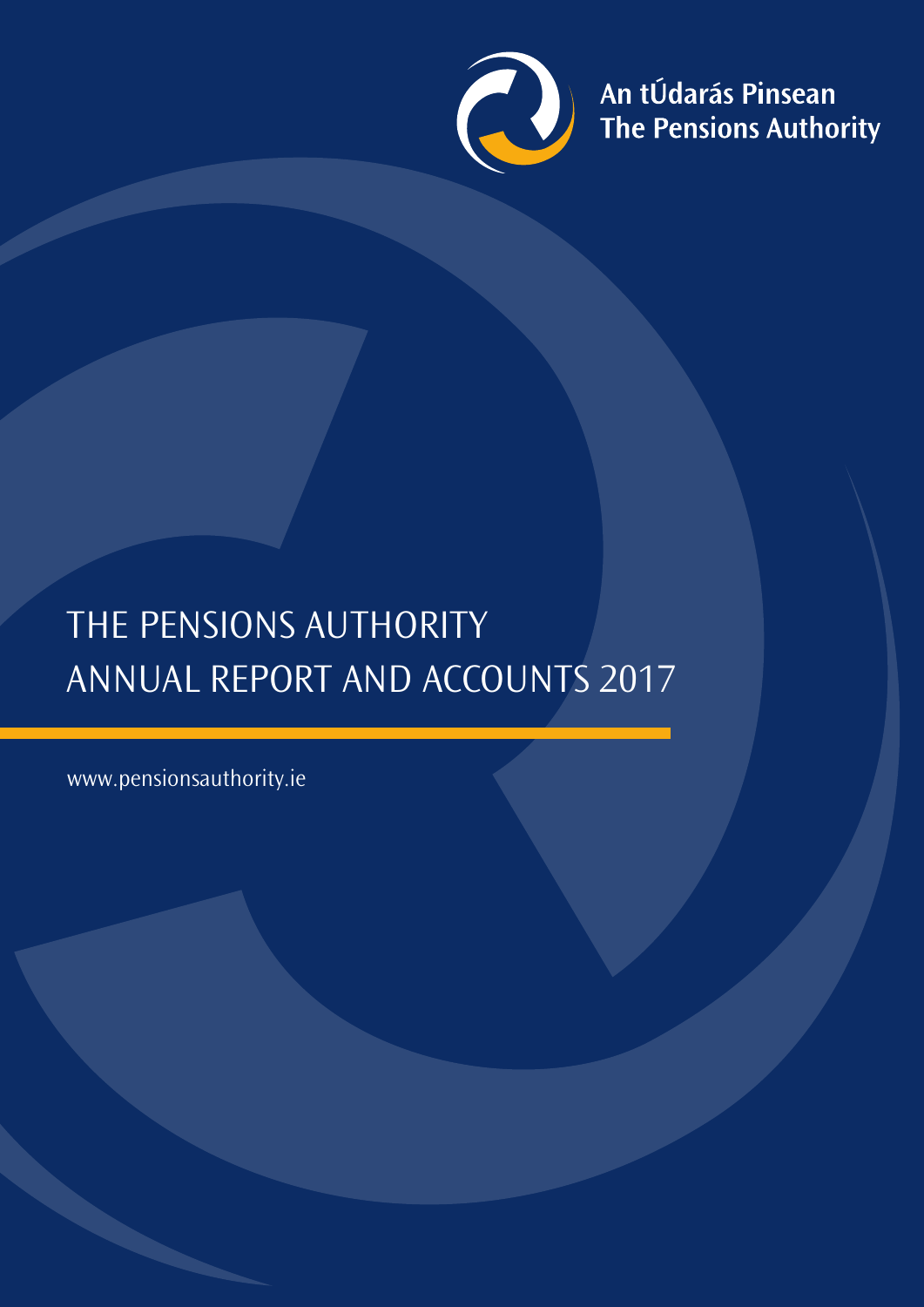# **CONTENTS**

| <b>Appendix II</b> Membership of occupational pension schemes |  |
|---------------------------------------------------------------|--|
|                                                               |  |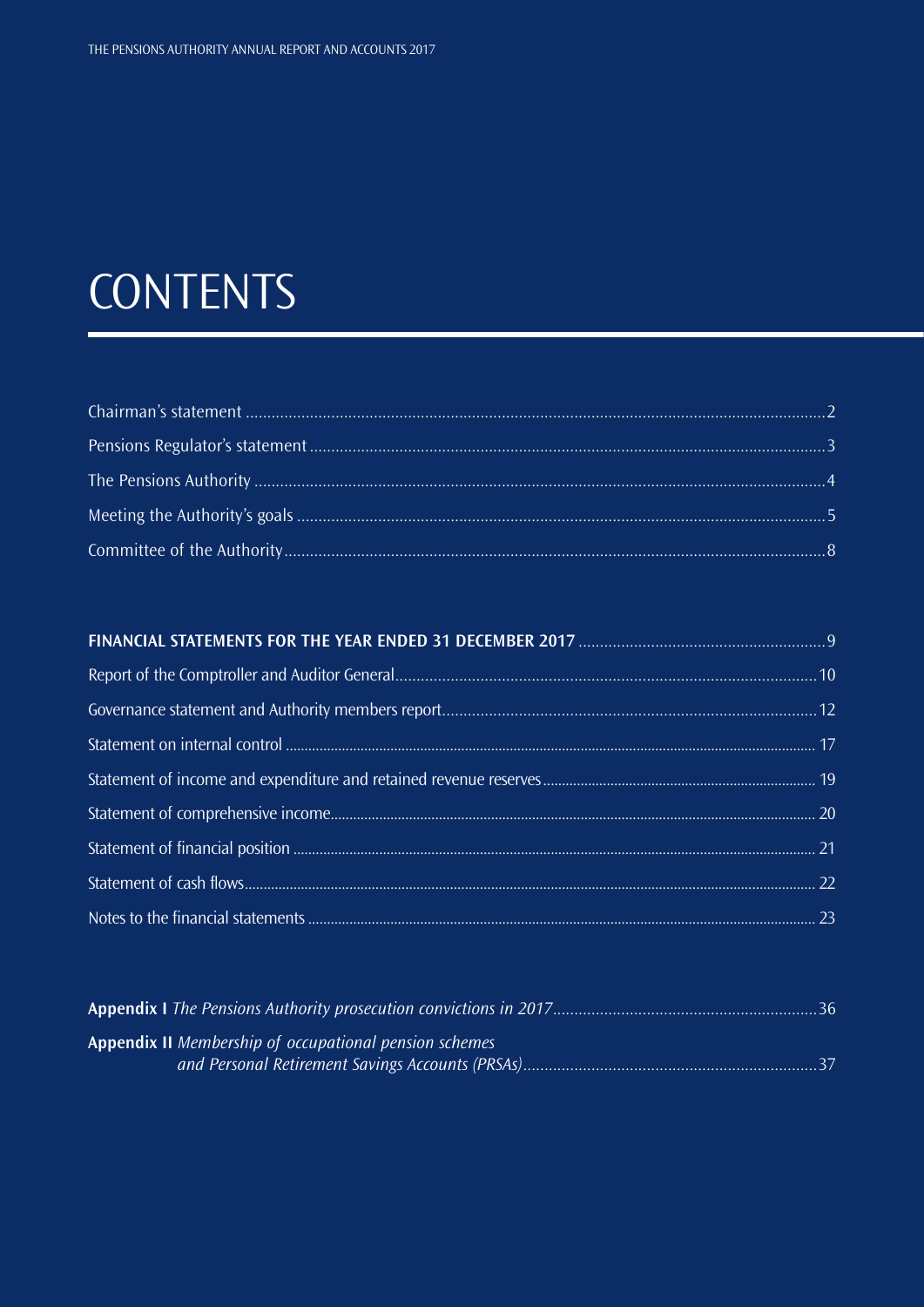

## CHAIRMAN'S STATEMENT

I am pleased to present the Annual Report and Accounts of the Pensions Authority for the year ended 31 December, 2017 in accordance with Section 23(2) of the Pensions Act, 1990 as amended.

### **The future of Irish pensions**

The publication by Government of the Pensions Roadmap 2018- 2023 on 28 February 2018 is a very important milestone on the road towards an improved pension system for the Irish people. This plan includes significant tasks for the Pensions Authority, which are well underway in cooperation with our parent Department of Employment Affairs and Social Protection (DEASP) and with other relevant departments and agencies.

Those parts of the roadmap concerned with supplementary pensions will result in significant changes to the Irish pensions landscape, with the objective of improving the pension prospects both for those who already have pension arrangements, and the significant numbers who have no such arrangements, especially in the private sector. The Pensions Authority recognises the need for stability and predictability in pensions, and will work to minimise any disruption.

We are aware that trustees and their advisers need detailed information as soon as possible about their new obligations and we are working with the DEASP to provide this. Throughout 2018, we will be actively communicating with the pensions sector and as soon as possible, we will publish draft codes of conduct for trustees. These codes will build on the guidance we have already produced and this will be a comprehensive statement of what the Authority expects trustees of well-run schemes to do.

It is in the nature of pensions that they are complex and rarely understood by members. Very often, they show little interest until they are close to retirement. This means that the trustees' role is of crucial importance. The trustee is the repository of a dependence and responsibility to determine best possible outcomes for members. It is why they are so valued.

The focus of the Authority's reform activities is the experience of members. The continuing changeover from defined benefit (DB) to defined contribution (DC) provision means that scheme members are responsible for making their own investment

decisions, and bearing the resulting risks. Across all schemes member communications, investment decisions and choices, costs, governance and scheme management can be improved and such improvements are among the objectives of the Authority's reform ambitions.

### **Governance**

As a public body, the Pensions Authority has a responsibility to undertake its work efficiently and to be transparent in reporting on its activities. During 2017, the Authority undertook the process of implementing the changes prescribed under the revised Code of Governance for State Bodies. These changes did not result in any significant changes to the governance of the organisation, but have required us to undertake some additional reporting. The results are set out in this Annual Report and Accounts and in the accompanying documentation which we will provide to the Minister for Employment Affairs and Social Protection.

The Authority adheres to the oversight agreement in place with the Department of Employment Affairs and Social Protection.

### **The work of the Pensions Authority**

This Annual Report reflects the hard work of the staff of the Authority and I would like to thank them. I would also like to thank my fellow members of the Authority and the Chairman and members of the Audit and Risk Committee, both current members and those who stepped down during 2017. Our work benefits from our close relationship with the DEASP and we look forward to working together in the coming years.

**Dr David Begg** Chairman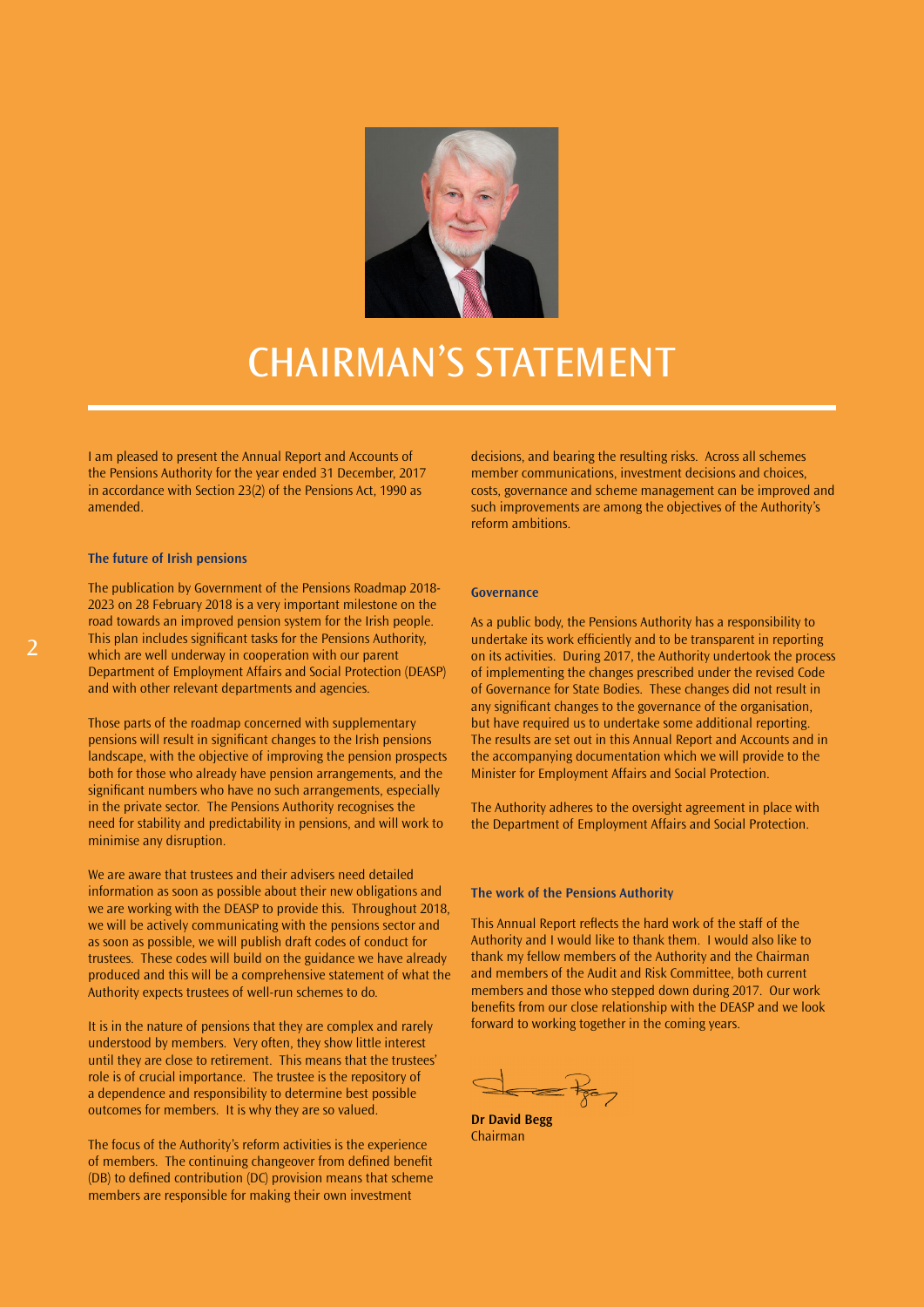

# PENSIONS REGULATOR'S STATEMENT

The most important activity of the Pensions Authority is overseeing compliance with the Pensions Act. Elsewhere in this report, we set out in detail our oversight activity during 2017 related to occupational pension schemes, PRSAs, employers and Registered Administrators.

Given the scale of Irish pensions savings and the numbers of people involved, instances of misappropriation and nonremittance are rare and this reflects the efforts and good faith of the many people concerned. Nonetheless, and as would be expected, preventing such behaviours will always be the highest priority for the Authority.

However, although it is necessary that pensions savers should have confidence that their savings are protected from misappropriation and fraud, it is not enough. They should also be confident that their savings are being invested well and appropriately and that they are getting good value for money. Savers should also know that the records of their savings are reliable and that they are provided with accurate, timely and understandable information. However, for too many savers in too many pension schemes, they cannot be sure that these reasonable expectations are met.

The transposition of the IORPs II Directive will make clearer the responsibilities of trustees to manage their schemes well and to work actively in the interests of members. The Directive's requirements are not just differences of degree. Trustees will be obliged to adopt a more formal and documented approach to all aspects of their work, and they will have to demonstrate to the Authority that they are complying with their duties. The Authority will have additional powers to obtain scheme information and to intervene where appropriate, as well as a wider range of sanctioning powers.

The changes to pensions will require corresponding changes in the Authority. We need to change how we are organised, how we oversee schemes, and will need to acquire new skills and knowledge. This process has already begun and will continue over the coming years.

I would like to thank the members of the Authority for their support and advice to me in 2017. I would like particularly to mention Ann Nolan, who retired during the year. Ann's considerable knowledge and experience were of great value and her support and advice were much appreciated.

My colleagues in the Authority worked hard and professionally during 2017, and I want to thank them. We share the objective of improving Irish pensions for the benefit of members and their dependants, and we will have a busy 2018.

Brenclan Kenner

**Brendan Kennedy** Pensions Regulator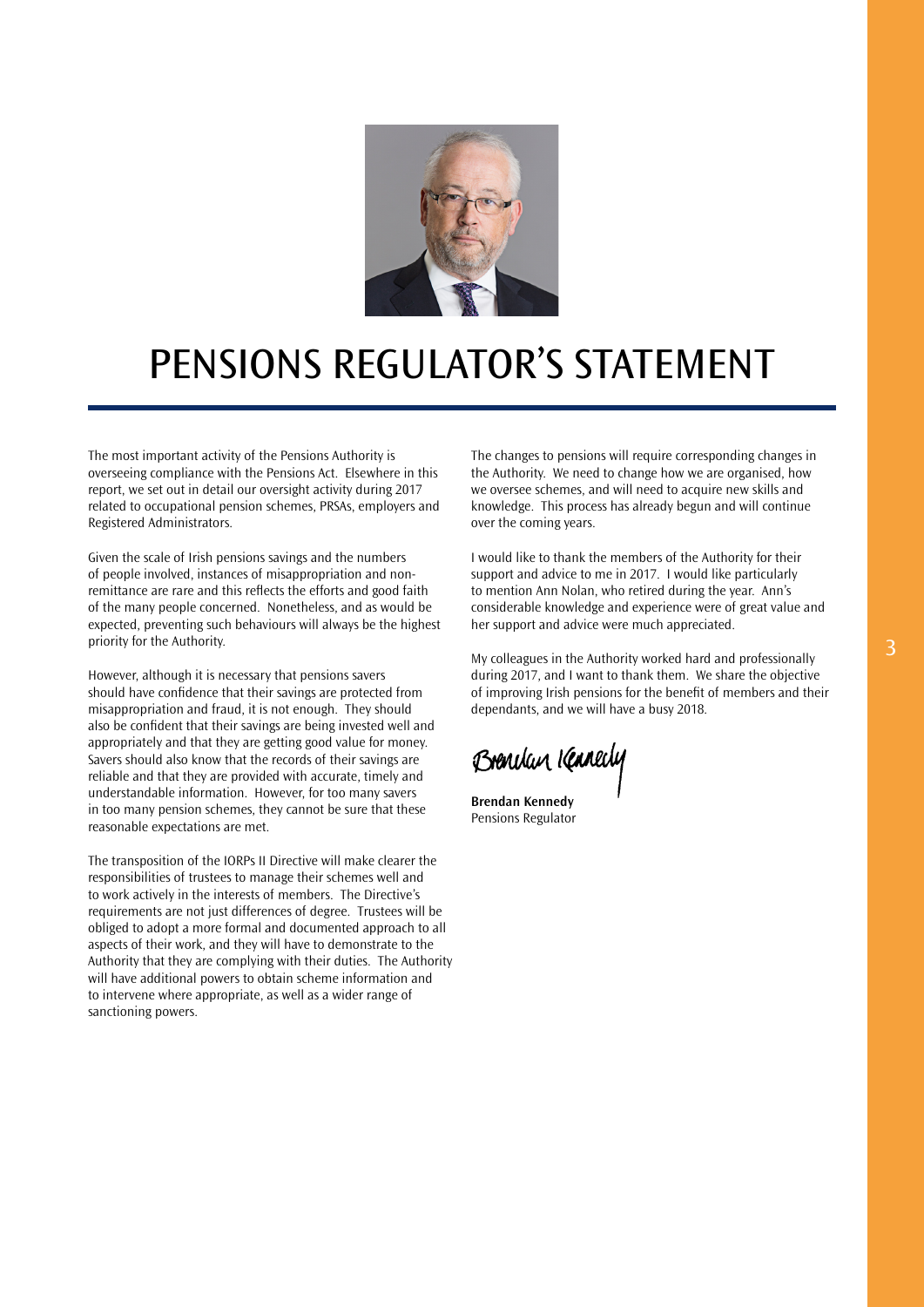# THE PENSIONS AUTHORITY

The Pensions Authority is a statutory body comprising an independent chairperson appointed by the Minister for Employment Affairs and Social Protection, and two ordinary members. The term of office for the Authority members is five years.

The members of the Authority are:



**Dr David Begg** Chairman



**Ms Anne Vaughan** Deputy Secretary Department of Employment Affairs and Social Protection (Representative of the Minister for Employment Affairs and Social Protection))



**Mr Gary Tobin** Assistant Secretary Department of Finance (Representative of the Minister for Finance)

Ms Ann Nolan, Second Secretary, Department of Finance retired as a member of the Authority and was replaced on 22 August 2017 by Mr Gary Tobin, Assistant Secretary, Department of Finance, as the representative of the Minister for Finance.

There were ten Authority meetings in 2017. Meeting attendance was as follows: David Begg 10/10, Anne Vaughan 10/10, Ann Nolan 6/7 and Gary Tobin 3/3.

Day to day decision making is delegated to staff under the Authority's active supervision. The Pensions Authority structure is as follows:



**Brendan Kennedy** Pensions Regulator



**Grace Guy** Head of Compliance



**Andrew Nugent** Head of Development



**Pat O'Sullivan** Head of Technical



**Dervla O'Keeffe** Head of Regulatory Intelligence



**Ger Clarke** Deputy Head of Compliance



**Sylvia McNeece** Head of Legal (Secretary to the Authority)



**David Malone** Head of Operations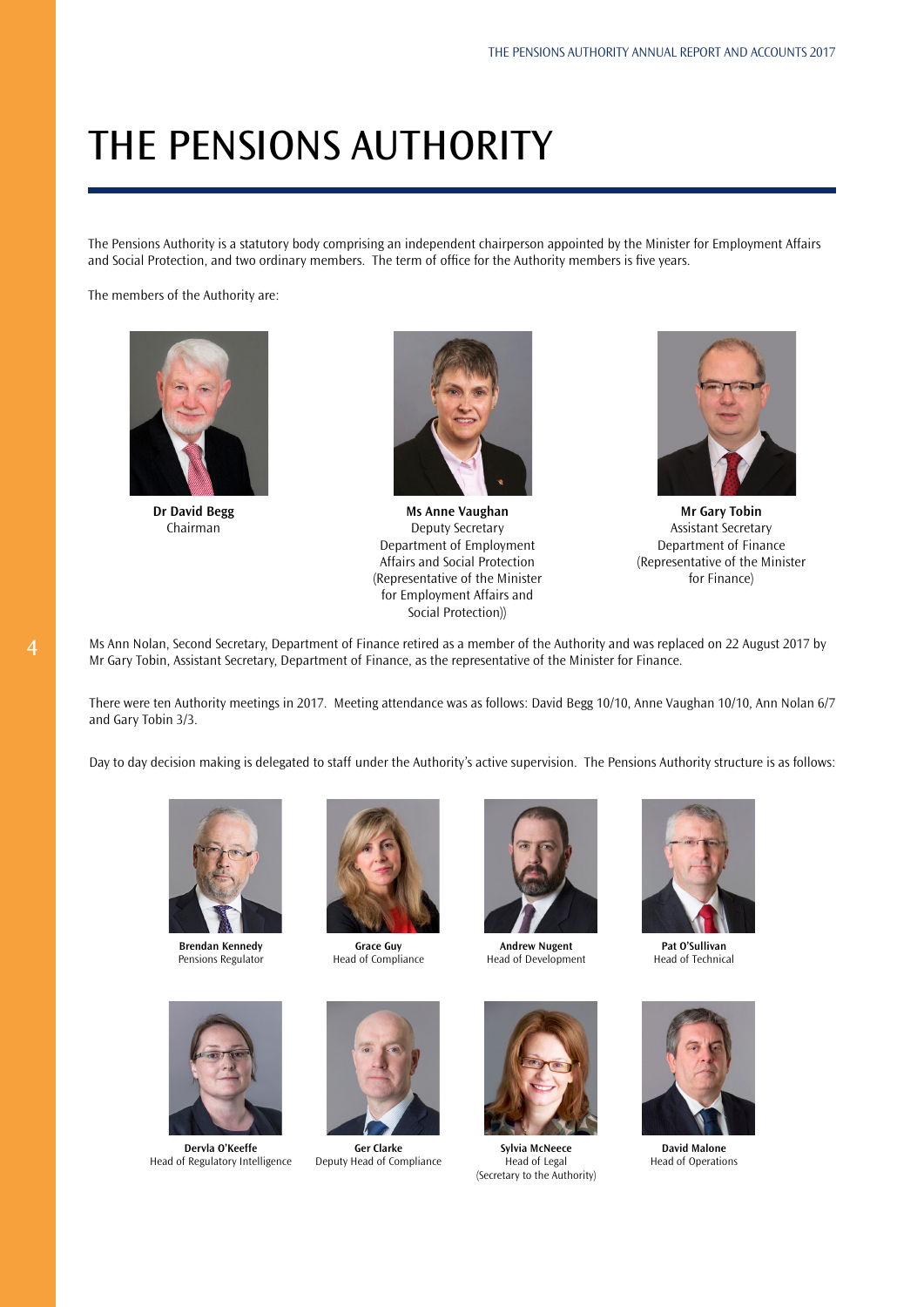# MEETING THE AUTHORITY'S GOALS

The Pensions Authority's vision for the future is for a pension landscape where pension savings are secure, well managed and understandable and which encourages pensions savings. The Authority's Statement of Strategy 2016 - 2020 sets out the organisation's four strategic objectives to deliver its vision, as follows:

- 1. To monitor and supervise occupational pension schemes and PRSAs to ensure they continue to be or will be well managed by competent trustees, providers and administrators.
- 2. Scheme trustees, the pensions industry and employers can rely on the Pensions Authority for guidance and support on what the Authority expects.
- 3. To be well known as an accessible, relevant and practical source of information for the public, members, contributors and beneficiaries.
- 4. To be a valuable source of technical pensions advice, knowledge, information and support to the Department of Employment Affairs and Social Protection.

The Authority has adopted high-level strategies to achieve these objectives, which comprise:

- a proactive and visible approach to dealing with noncompliance
- a practical approach to information and guidance provision focusing on accessibility, best practice documents and codes of practice
- a high quality enquiry service that addresses issues of concern and queries raised by stakeholders that are within our statutory remit
- a comprehensive blueprint for a pensions structure that delivers on our vision and that informs the policy deliberations of the Department of Employment Affairs and Social Protection.

The annual report sets out the activities undertaken by the Authority in 2017 to meet these objectives.

### **Hierarchy of risk priorities**

In order to ensure that its regulatory practices are efficient and that activities are directed to the most important and effective means, the Authority adopts a supervisory approach based on a hierarchy of risk priorities:

|  | 1st priority: misappropriation of pension assets or            |
|--|----------------------------------------------------------------|
|  | contributions                                                  |
|  | 2nd priority: lack of governance or maladministration          |
|  | impacting on benefits/failure to pay benefits due              |
|  | 3rd priority: DB scheme solvency                               |
|  | 4th priority: failure to provide prescribed information to     |
|  | members                                                        |
|  | 5th priority: failure by regulated entities to submit accurate |
|  | and timely data to the Authority.                              |

This order represents the seriousness of the risks, not the likelihood of their occurrence. Whilst these priorities determine general Authority regulatory activity, the organisation will also ensure that no area is overlooked. Because regulation depends on Authority access to reliable information, the organisation especially targets failure to provide the Authority with information required under the Pensions Act, including whistleblowing obligations.

### **Compulsory and voluntary reporting/whistle-blowing**

There are statutory provisions, known as whistle-blowing obligations, which place a legal obligation on specified persons involved in the operation of occupational pension schemes, Trust RACs and PRSAs. Such persons must make a report to the Authority where fraud or material misappropriation is suspected to have occurred or it is feared it is about to occur. Any person can make a voluntary report on matters concerning the state and conduct of a scheme, Trust RAC or PRSA.

The Authority investigates whistle-blow reports and other serious complaints or allegations to find out what has happened. Where non-compliance is discovered, the primary aim of the Authority is to ensure compliance. Nonetheless, the Authority will use its full powers under the Pensions Act where necessary.

### **Prosecutions**

Non-compliance by regulated entities can result in prosecution. In 2017, the Authority concluded 18 prosecutions cases and secured convictions in 11 of those cases. The remaining cases were struck out due to payment of arrears.

The convictions in the 11 cases were as follows:

- five cases related to the deduction and non-remittance of employee pension contributions to schemes within the statutory timeframe (section 58A(1)).
- two cases related to the failure to pay employer pension contributions as obliged under the terms of the pension scheme or contract of employment to the pension scheme trustees of a DC scheme within the statutory timeframe (section 58A(2)).
- one case related to the failure to remit employee PRSA contributions deducted from an employee's wages pursuant to a PRSA contract entered into by the employee within the statutory timeframe (section 121(3)).
- one case related to the failure to pay employer contributions to a PRSA as agreed under a contract of employment or PRSA contract (section 121(4)).
- two cases related to failure to respond to a statutory request for information from the Authority (section 18).

Cases prosecuted by the Authority in 2017 mainly related to the deduction and non-remittance of pension contributions by employers in the construction sector.

### **Protected disclosures**

The Authority received no disclosures under the Protected Disclosures Act in 2017.

### **Investigations**

The Authority opened 43 new investigations in 2017 for various alleged breaches of the Pensions Act. The alleged breaches varied from deduction and non-remittance of pension contributions to failure to reply to a statutory request for information. In 2017, 42 cases were closed and 13 cases were recommended for prosecution.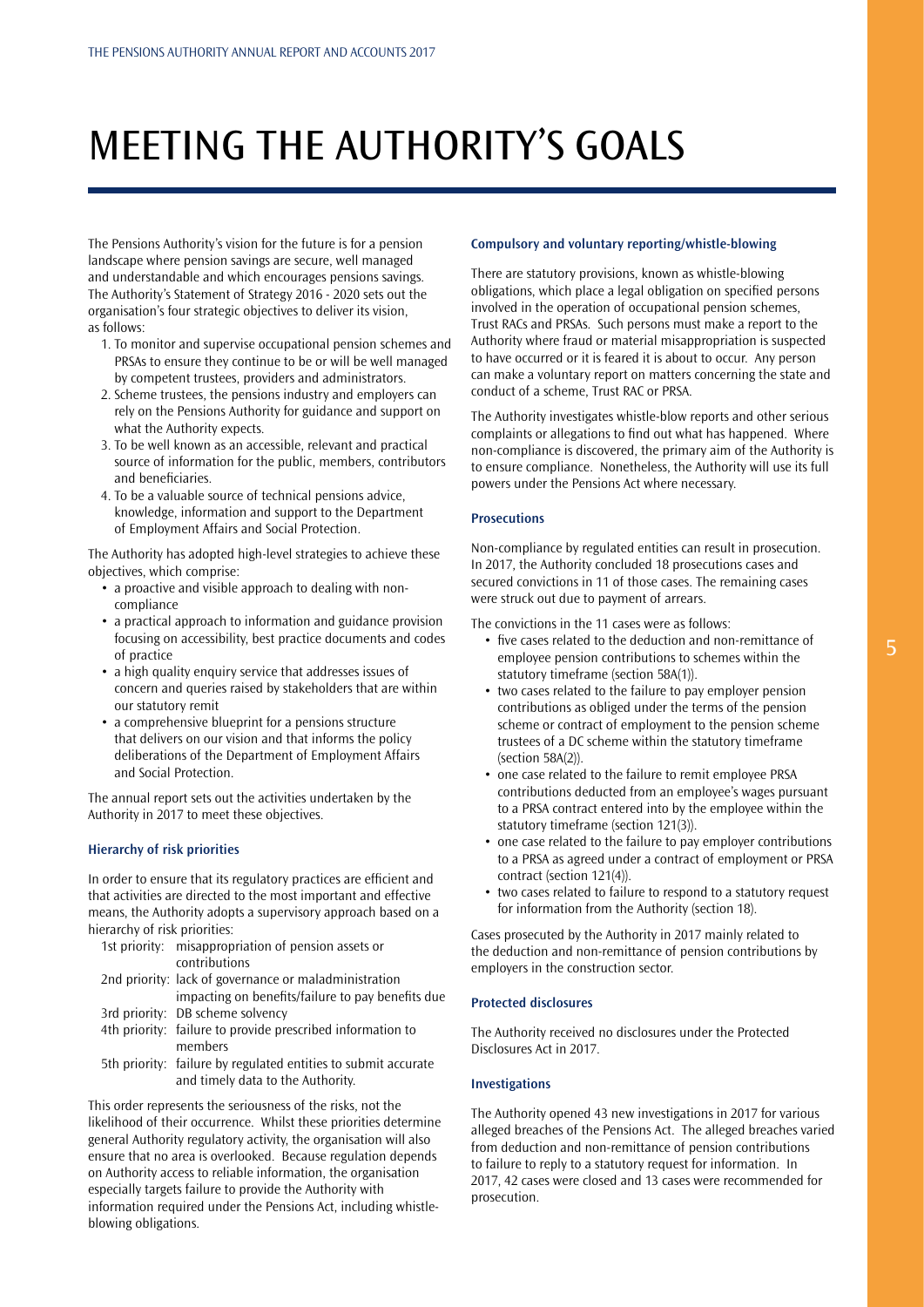In general, the number of incidents that require investigation regarding deduction and non-remittance of contributions has been declining in recent years.

### **Compliance audits**

In 2017, the Authority conducted a range of audits of a number of DB and DC occupational pension schemes, public sector schemes and PRSA providers. In total, the Authority carried out 296 audits to assess compliance with the Pensions Act. These audits variously examined the payment of benefits, pension scheme disclosure requirements, PRSA disclosure requirements and the payment of fees to the Authority. In addition, the Authority wrote to 97 employers to remind them of their obligations concerning employee pension access and the remittance of pension or PRSA contributions. Where non-compliance with the Pensions Act is discovered, the main objective is to ensure the regulated entity becomes compliant. Where this does not happen, the Authority may consider enforcement action. Findings from the audits help inform the Authority's ongoing compliance oversight activities.

#### **Direct engagement with scheme trustees**

Throughout 2017, the Authority continued its programme of direct engagement meetings with the trustees of both DC and DB schemes. The Authority generally meets the trustees without their advisors or administrators present to discuss in detail how they undertake the management of their scheme and their governance responsibilities. The Authority's DC Codes of Governance and DB Financial Management Guidelines form the basis for these discussions.

The Authority met with the trustees of 29 DC schemes and 25 DB schemes in 2017. The Authority through these direct engagement meetings gets to see first-hand how trustee boards are composed, how they operate, the general levels of understanding of trustee responsibilities and trustees' views on issues such as investment strategy and risk management.

### **Inspections of RAs and PRSA providers**

The Authority assesses levels of administration compliance with the Pensions Act by carrying out on-site inspections of RAs and PRSA providers. In 2017 the Authority carried out 12 on-site inspections of RAs varying in size and type.

These on-site inspections of RAs and administrators cover a broad spectrum of compliance obligations. Where any issues of concern are identified, a timescale is put in place to resolve the matter to the Authority's satisfaction. If the issues are not resolved and non-compliance persists, the Authority will consider appropriate sanctions under the Pensions Act. Given the significance of the role of the RA in providing information to scheme members and to the Authority, the Authority intends to maintain a significant level of direct engagement activity in this area.

The Authority also carried out on-site inspections of two PRSA providers in 2017. The inspections reviewed the provider's disclosure of information procedures and their systems and controls. The Authority will continue with PRSA on-site inspections throughout 2018.

### **Defined benefit scheme funding**

As at end 2017, there were 640 DB schemes which were subject to the funding standard. Of these, 453 schemes were in compliance with the funding standard as at 31 December 2017. All bar four of the remaining schemes have agreed or are in the process of submitting funding proposals designed to bring the scheme into compliance with the standard. The Authority is maintaining close engagement with the trustees of these four schemes to enable them meet the funding standard.

In 2017, the Authority received and approved 19 funding proposals from DB schemes. The Authority also received and approved three applications from DB schemes to reduce accrued benefits.

#### **Technical support**

The Authority continued to provide technical support to the Minister and the DEASP and other government agencies on pension matters. Through this role the Authority gives effect to its strategic objective of being a valuable source of technical pensions advice, knowledge, information and support to the DEASP.

In 2017, the Authority continued to provide technical assistance to the DEASP in relation to the implementation of the IORP II Directive, which is to be transposed into Irish law with effect from 13 January 2019. IORP II is considerably broader in scope than the present directive, imposing more detailed legal requirements regarding the management, governance and supervision of Irish pensions.

The Authority undertook a limited consultation in November 2017, seeking views from a number of relevant bodies regarding the new requirement under IORP II Directive for pension schemes to have in place certain key functions (internal audit, risk management and, where applicable, actuarial). The views and suggestions provided are being considered in the context of formulating recommendations for the proposed requirements for key function holders for pension schemes to the DEASP.

In 2017, the Authority also participated in a number of meetings with other national regulators and EIOPA to discuss the framework for the cooperation of competent authorities in relation to IORPs that operate cross-border. It is currently being revised to reflect the changes resulting from the IORP II Directive.

Much of the Authority's advisory and technical work in 2017 centred on the development of proposals for pension reform and simplification with a particular focus on the practical elements for implementation that are consistent with the IORP II Directive. Reforms include the development of a regulatory framework which imposes further obligations on schemes whilst providing the Authority with further powers to enable intervention and address non-compliance.

The key areas of reform work undertaken in 2017 involved developing detailed implementation proposals for the following:

- an authorisation process for new and existing schemes
- a fitness and probity regime to include professional standards for trustees
- new governance codes and standards detailing appropriate governance and management structures
- options for rationalising the number of individual pension vehicles which currently exist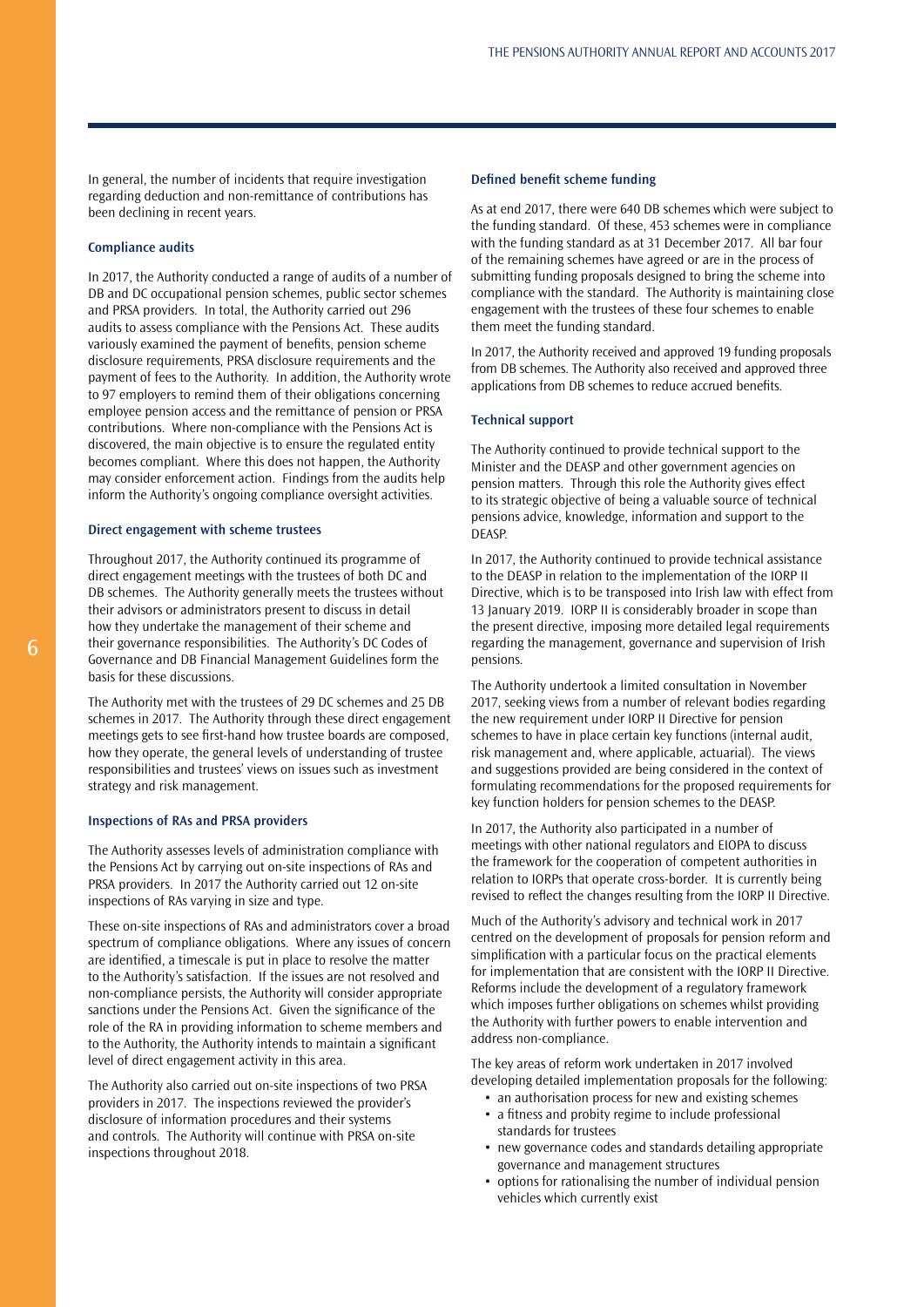- development of a proposed regulatory framework for master trusts
- transitional arrangements for pension schemes.

The Authority's work in 2018 and 2019 will continue to focus on implementation of all of the proposed reforms in addition to the IORP II Directive.

### **Pension data reporting to EIOPA**

From 2019, the Authority will be obliged to provide additional data to the European Insurance and Occupational Pensions Authority (EIOPA). During 2017, the Authority began preparing for its new data-provision obligations and has been participating in discussions with EIOPA regarding these new obligations.

### **Determinations**

Under the Pensions Act, the Authority has the power in certain circumstances to make legally binding determinations on request by certain parties. These determinations facilitate scheme trustees in transferring the benefits of deferred members to other arrangements or allow the Authority to appoint a trustee in substitution of the existing trustee in certain circumstances. In 2017, the Authority issued two statutory determinations. One section 35 application and one section 64 determination was granted.

### **Research programme**

The Authority continued its joint research programme with the ESRI to generate experiential evidence of how people make retirement decisions. The research is aimed at enhancing and improving knowledge of how individuals process pensions information and how they can be assisted in making decisions.

### **Support, information and guidance**

The Authority supports trustees, administrators, employers and their advisors with information and guidance to help them understand and meet their obligations under the Pensions Act.

During 2017, the Authority began issuing a series of compliance alerts which were posted on the website. These alerts highlight areas of concern that the Authority would like to see regulated entities address. They also provide information to regulated entities on their obligations under the Pensions Act.

In August 2017, the Authority published a set of statistics for DB schemes which were compiled from analysis of Annual Actuarial Data Returns received to 31 March 2017.

During 2017, the Authority dealt with some 8,000 general and data enquiries. The Authority continues to provide a comprehensive range of free information and guidance material on its website. Throughout the year, the Authority regularly attends and presents at public events. The Authority also deals with direct media enquiries and seeks events and media opportunities to promote public discussion of pension issues.

### **Oireachtas members' enquiries**

The Authority provides a dedicated enquiries email address [oireachtas@pensionsauthority.ie](mailto:oireachtas@pensionsauthority.ie) for members of the Oireachtas seeking information on pension matters or about the work of the Authority. The Authority monitors any enquiries received from

Oireachtas members to ensure they are dealt with in line with our Customer Charter. The Authority dealt with two enquiries from Oireachtas members in 2017. The Authority also provided information to the DEASP in response to 37 Parliamentary Questions during 2017.

### **Freedom of information (FOI)**

The Authority received and responded to seven FOI requests in 2017 within the statutory deadlines.

#### **Subject access requests (SARs)**

The Authority received three SARs in 2017. All requests were responded to within the statutory deadline.

#### **General Data Protection Requirements (GDPR)**

During 2017, the Authority began the process of compliance with the new GDPR obligations which took effect in May 2018. This work, which is being overseen by senior management included:

- audit of existing data
- development and establishment of a data management and retention policy
- review of data security and access
- a programme of staff education and awareness
- participation in the DEASP and the Inter Departmental GDPR project groups.

### **Human resources**

The Authority is committed to providing a safe place to work and operates in accordance with the Safety, Health and Welfare at Work Act.

The Authority's staff training and development plan supports the vision and objectives as set out in the Pensions Authority Strategy 2016 – 2020. A key enabler of the Authority's strategy is to ensure the right people are in the right place with the right supports.

The training and development plan enables staff to be skilled, knowledgeable and competent in the delivery of the objectives of the Authority. Specialist knowledge skills are identified as key requirements for much of the regulatory work of the Authority particularly as it moves to a prospective risk based approach to supervision following the transposition of the IORP II Directive in January 2019 and the implementation of the Authority's reform agenda.

The Authority continued its internal knowledge development programme for staff throughout 2017, consisting of training, presentations and producing know-how updates on relevant legal, pensions and regulatory topics.

#### **Prompt payments**

The Authority operates a 15-day prompt payment policy in line with Government Decision S29296 of March 2011. The Authority posts its quarterly prompt payment reports on the website.

### **Energy usage**

In 2017, the total energy consumption by the Authority amounted to 156,377 kWh hours of electricity.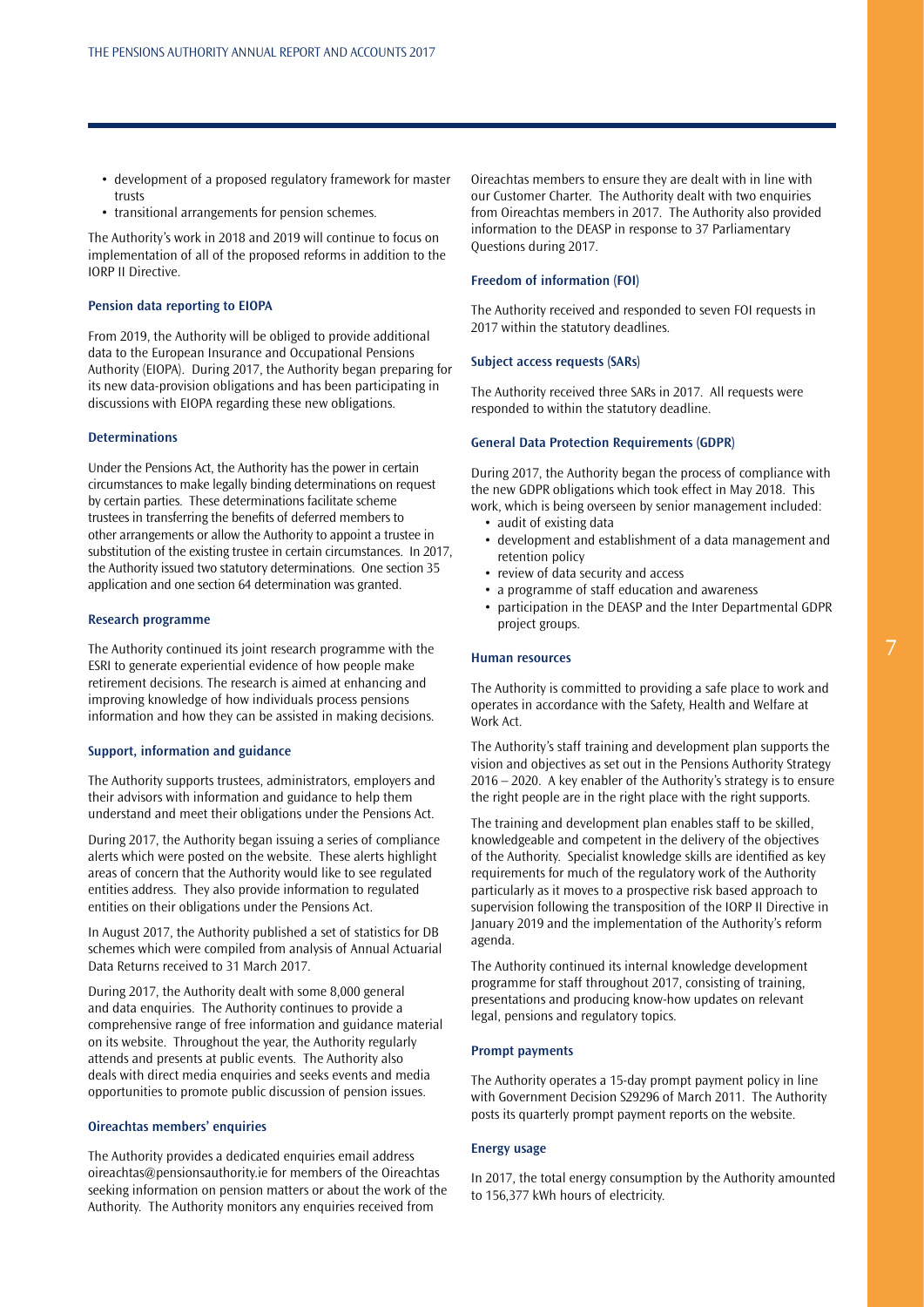# COMMITTEE OF THE AUTHORITY

### **Audit and Risk Committee (ARC)**

The ARC provides oversight and independent advice to the Authority on matters including the suitability and robustness of the organisation's internal control, internal audit, risk management, governance systems procedures and the reliability of financial reporting.

Following the end of each financial year, the ARC, formally reports to the Authority outlining its activities during the year together with such advice and recommendations as it may deem appropriate.

The ARC met five times in 2017 with full attendance of all members.

The membership of the ARC at the end of 2017 was as follows:

- Mr. Bill Cunningham, Chairman
- Mr. Michael Roche, non-executive member
- Mr. Kevin Barron, representative of the Department of Employment Affairs and Social Protection
- Mr. Sean Kinsella, representative of the Department of Finance

The terms of appointment of Ms. Eilish Hamilton, Department of Employment Affairs and Social Protection and Mr. John Palmer, Department of Finance came to an end during 2017.

In 2017, the ARC's internal audit programme consisted of:

- an audit of the systems and controls within the Compliance Unit
- a high-level review of the effectiveness of internal controls.

The outcome of these reviews were positive and no significant issues of concern were raised. The ARC works with the Executive to ensure any issues raised in audits are addressed.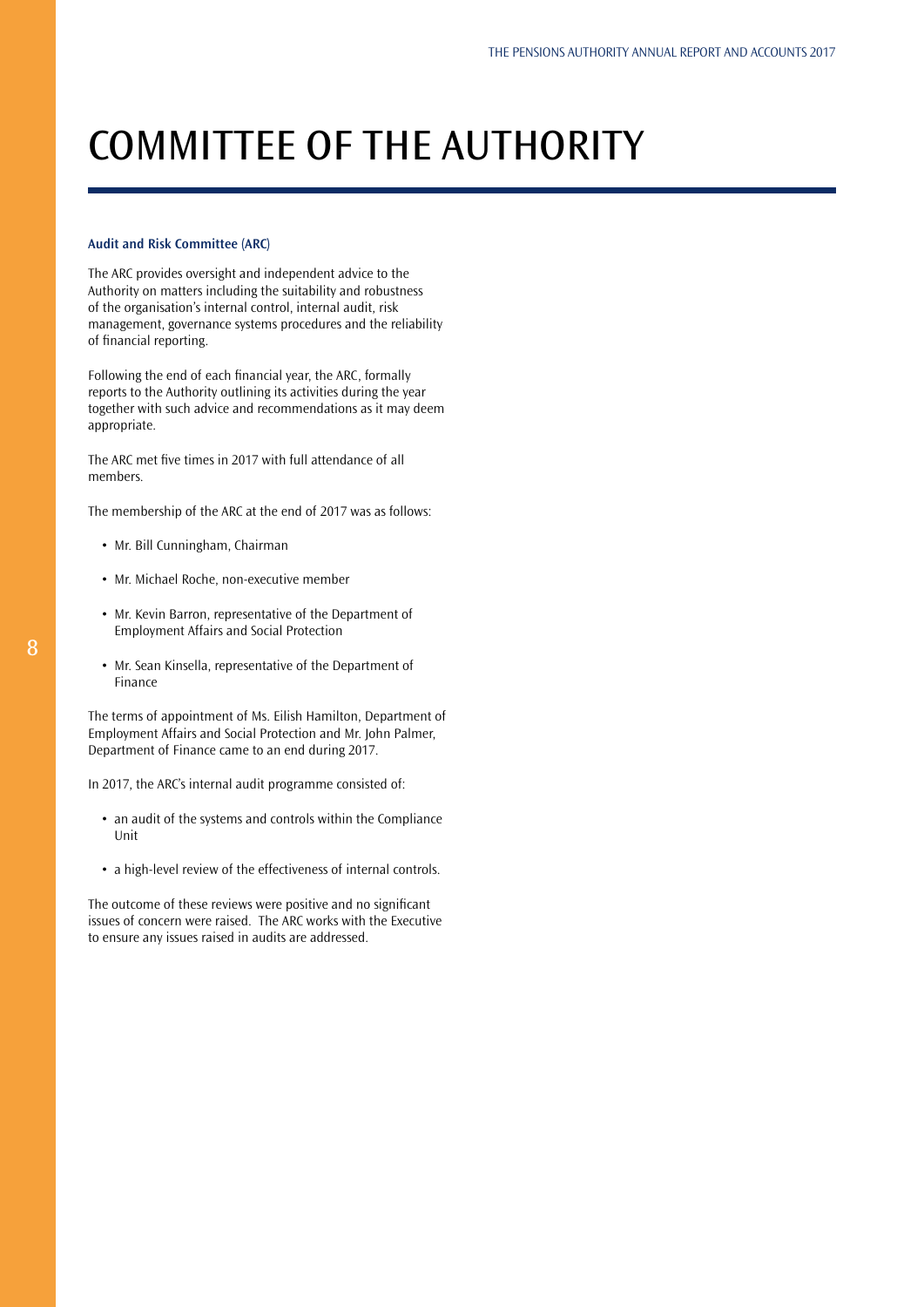# <span id="page-9-0"></span>FINANCIAL STATEMENTS FOR THE YEAR ENDED 31 DECEMBER 2017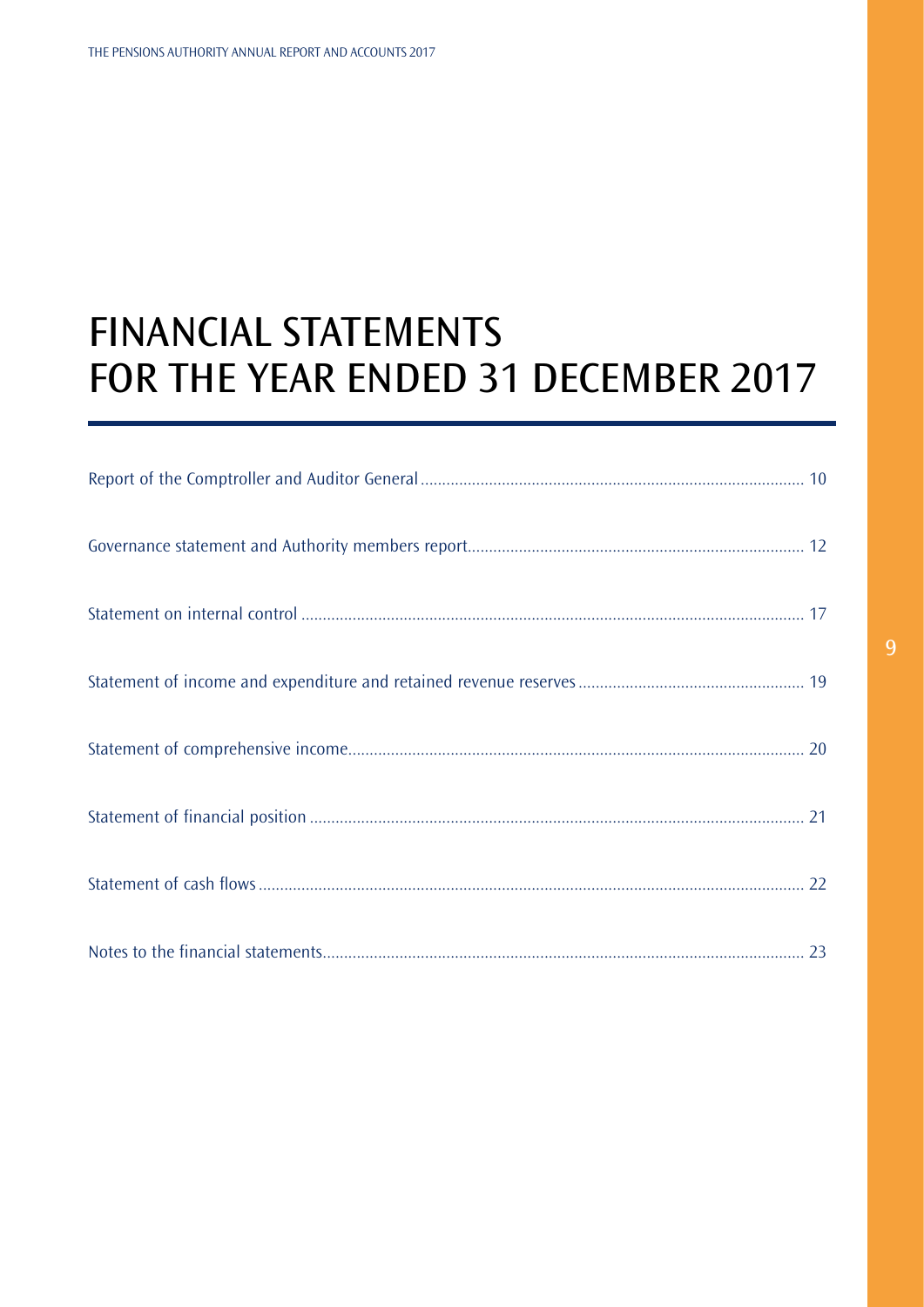# REPORT OF THE COMPTROLLER AND AUDITOR GENERAL FOR PRESENTATION TO THE HOUSES OF THE OIREACHTAS

### **Opinion on financial statements**

I have audited the financial statements of the Pensions Authority for the year ending 31 December 2017 as required under the provisions of Section 22 of Pensions Act 1990. The financial statements comprise

- the statement of income and expenditure and retained revenue reserves
- the statement of comprehensive income
- the statement of financial position
- the statement of cash flows and
- the related notes, including a summary of significant accounting policies.

In my opinion, the financial statements give a true and fair view of the assets, liabilities and financial position of the Pensions Authority at 31 December 2017 and of its income and expenditure for 2017 in accordance with Financial Reporting Standard (FRS) 102 — The Financial Reporting Standard applicable in the UK and the Republic of Ireland.

#### **Basis of opinion**

I conducted my audit of the financial statements in accordance with the International Standards on Auditing (ISAs) as promulgated by the International Organisation of Supreme Audit Institutions. My responsibilities under those standards are described in the appendix to this report. I am independent of the Pensions Authority and have fulfilled my other ethical responsibilities in accordance with the standards.

I believe that the audit evidence I have obtained is sufficient and appropriate to provide a basis for my opinion.

#### **Report on information other than the financial statements, and on other matters**

The Pensions Authority has presented certain other information together with the financial statements. This comprises the annual report, the governance statement and Authority members' report and the statement on internal control. My responsibilities to report in relation to such information, and on certain other matters upon which I report by exception, are described in the appendix to this report.

I have nothing to report in that regard.

Patricia Shoehan

Patricia Sheehan For and on behalf of the Comptroller and Auditor General

29 June 2018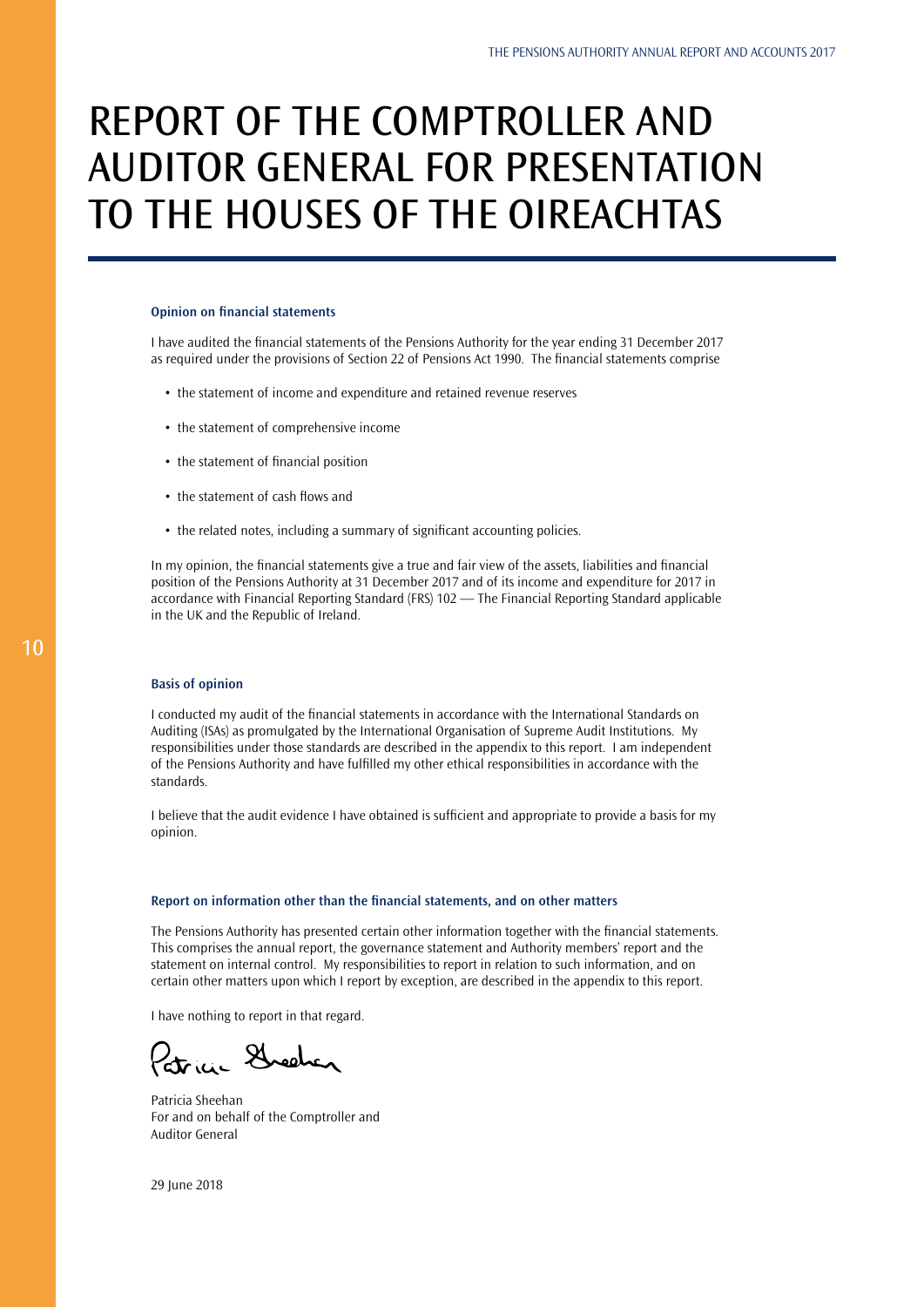## APPENDIX TO THE REPORT

#### **Responsibilities of Authority members**

The governance statement and Authority members' report sets out the Authority members' responsibilities. The Authority members are responsible for

- the preparation of financial statements in the form prescribed under Section 22 of the Pensions Act 1990
- ensuring that the financial statements give a true and fair view in accordance with FRS102
- ensuring the regularity of transactions
- assessing whether the use of the going concern basis of accounting is appropriate, and
- such internal control as they determine is necessary to enable the preparation of financial statements that are free from material misstatement, whether due to fraud or error.

#### **Responsibilities of the Comptroller and Auditor General**

I am required under Section 22 of the Pensions Act 1990 to audit the financial statements of the Pensions Authority and to report thereon to the Houses of the Oireachtas.

My objective in carrying out the audit is to obtain reasonable assurance about whether the financial statements as a whole are free from material misstatement due to fraud or error. Reasonable assurance is a high level of assurance, but is not a guarantee that an audit conducted in accordance with the ISAs will always detect a material misstatement when it exists. Misstatements can arise from fraud or error and are considered material if, individually or in the aggregate, they could reasonably be expected to influence the economic decisions of users taken on the basis of these financial statements.

As part of an audit in accordance with the ISAs, I exercise professional judgment and maintain professional scepticism throughout the audit. In doing so,

- I identify and assess the risks of material misstatement of the financial statements whether due to fraud or error; design and perform audit procedures responsive to those risks; and obtain audit evidence that is sufficient and appropriate to provide a basis for my opinion. The risk of not detecting a material misstatement resulting from fraud is higher than for one resulting from error, as fraud may involve collusion, forgery, intentional omissions, misrepresentations, or the override of internal control.
- I obtain an understanding of internal control relevant to the audit in order to design audit procedures that are appropriate in the circumstances, but not for the purpose of expressing an opinion on the effectiveness of the internal controls.
- I evaluate the appropriateness of accounting policies used and the reasonableness of accounting estimates and related disclosures.
- I conclude on the appropriateness of the use of the going concern basis of accounting and, based on the audit evidence obtained, on whether a material uncertainty exists related to events or conditions that may cast significant doubt on the Pensions Authority's ability to continue as a going concern. If I conclude that a material uncertainty exists, I am required to draw attention in my report to the related disclosures in the financial statements or, if such disclosures are inadequate, to modify my opinion.

My conclusions are based on the audit evidence obtained up to the date of my report. However, future events or conditions may cause the Pensions Authority to cease to continue as a going concern

• I evaluate the overall presentation, structure and content of the financial statements, including the disclosures, and whether the financial statements represent the underlying transactions and events in a manner that achieves fair presentation.

I communicate with those charged with governance regarding, among other matters, the planned scope and timing of the audit and significant audit findings, including any significant deficiencies in internal control that I identify during my audit.

#### **Information other than the financial statements**

My opinion on the financial statements does not cover the other information presented with those statements, and I do not express any form of assurance conclusion thereon.

In connection with my audit of the financial statements, I am required under the ISAs to read the other information presented and, in doing so, consider whether the other information is materially inconsistent with the financial statements or with knowledge obtained during the audit, or if it otherwise appears to be materially misstated. If, based on the work I have performed, I conclude that there is a material misstatement of this other information, I am required to report that fact.

#### **Reporting on other matters**

My audit is conducted by reference to the special considerations which attach to State bodies in relation to their management and operation. I report if there are material matters relating to the manner in which public business has been conducted.

I seek to obtain evidence about the regularity of financial transactions in the course of audit. I report if there is any material instance where public money has not been applied for the purposes intended or where transactions did not conform to the authorities governing them.

I also report by exception if, in my opinion,

- I have not received all the information and explanations I required for my audit, or
- the accounting records were not sufficient to permit the financial statements to be readily and properly audited, or
- the financial statements are not in agreement with the accounting records.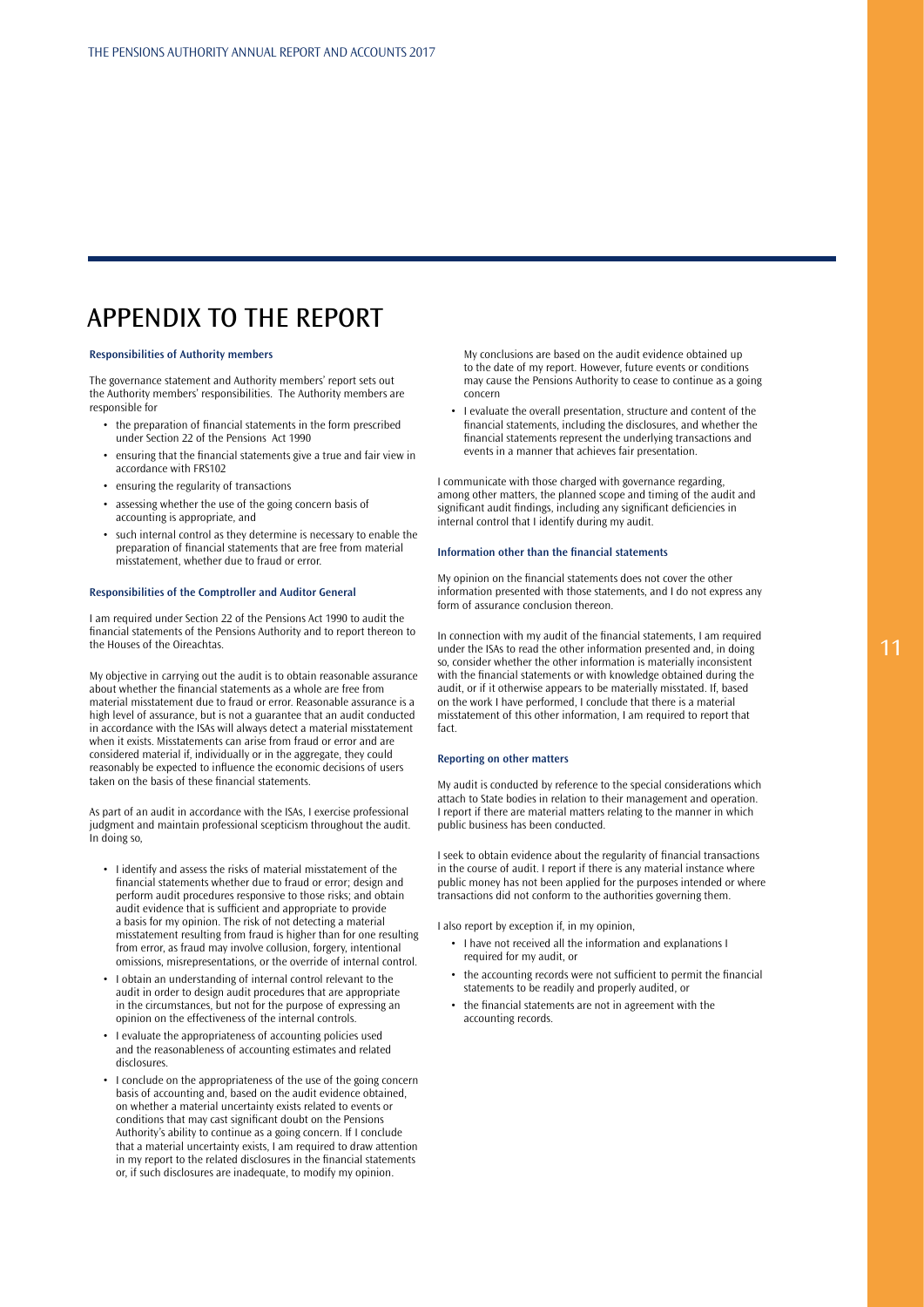## GOVERNANCE STATEMENT AND AUTHORITY MEMBERS' REPORT

### **Governance**

The Pensions Authority is a statutory body set up under the Pensions Act, 1990. The functions of the Authority are set out in section 10 of this Act. The Authority is accountable to the Minister for Employment Affairs and Social Protection. The Authority is responsible for ensuring good governance within the organisation and performs this task by agreeing strategic objectives and targets with the Executive and taking strategic decisions on all key business issues. The regular day-to-day management, control and direction of the Authority is the responsibility of the Pensions Regulator and the senior management team. The Pensions Regulator and the senior management team must follow the broad strategic direction agreed with the Authority, and must ensure that all Authority members have a clear understanding of the key activities and decisions related to the entity, and of any significant risks likely to arise.

### **Authority responsibilities**

The Authority is collectively responsible for leading and directing the Authority's activities. It delegates operational responsibility for the day-to-day running of the Authority to the Pensions Regulator and to the Executive. Such delegation does not absolve the Authority from the duty to supervise the discharge of the delegated functions. The Authority is responsible for fulfilling key functions, comprising: reviewing and guiding strategic direction and major plans of action, risk management policies and procedures, annual budgets and business plans, setting performance objectives, monitoring implementation and the Authority's performance, and overseeing major capital expenditure and investment decisions.

Standing items considered by the Authority at their meetings include:

- conflicts of interest:
- risk;
- report from the Audit and Risk Committee (including financial reporting);
- Pensions Regulator report;
- enforcement and regulatory decisions.

Section 22 of the Pensions Act 1990 requires the Authority to keep, in such form as may be approved by the Minister for Employment Affairs and Social Protection with consent of the Minister for Finance, all proper and usual accounts of money received and expended by it.

In preparing these financial statements, under the Code of Conduct for the Governance of State Bodies (2016) the Authority is required to:

- select suitable accounting policies and apply them consistently,
- make judgements and estimates that are reasonable and prudent,
- prepare the financial statements on the going concern basis unless it is inappropriate to presume that it will continue in operation, and
- state whether applicable accounting standards have been followed, subject to any material departures disclosed and explained in the financial statements.

The Authority must keep adequate accounting records which disclose, with reasonable accuracy at any time, its financial position and enables it to ensure that the financial statements comply with section 22 of the Pensions Act 1990 as amended. The maintenance and integrity of the corporate and financial information on the Authority's website is the responsibility of the Authority members.

The Authority is responsible for approving the annual plan and budget. An evaluation of the performance of the Authority by reference to the annual plan was carried out at the Authority meeting on 31 October 2017. The review of the annual budget was carried out on 12 December 2017.

The Authority is also responsible for safeguarding its assets and hence for taking reasonable steps for the prevention and detection of fraud and other irregularities.

The Authority considers that the financial statements of the Authority give a true and fair view of the financial performance and the financial position of the Authority at 31 December 2017.

## **Authority structure**

The Authority consists of a chairperson, and two ordinary members, all of whom are appointed by the Minister for Employment Affairs and Social Protection. Appointments to the Authority shall be for a period of up to five years. Members are eligible for re-appointment. The Authority members meet approximately every six weeks in accordance with a schedule of meetings agreed at the beginning of each year.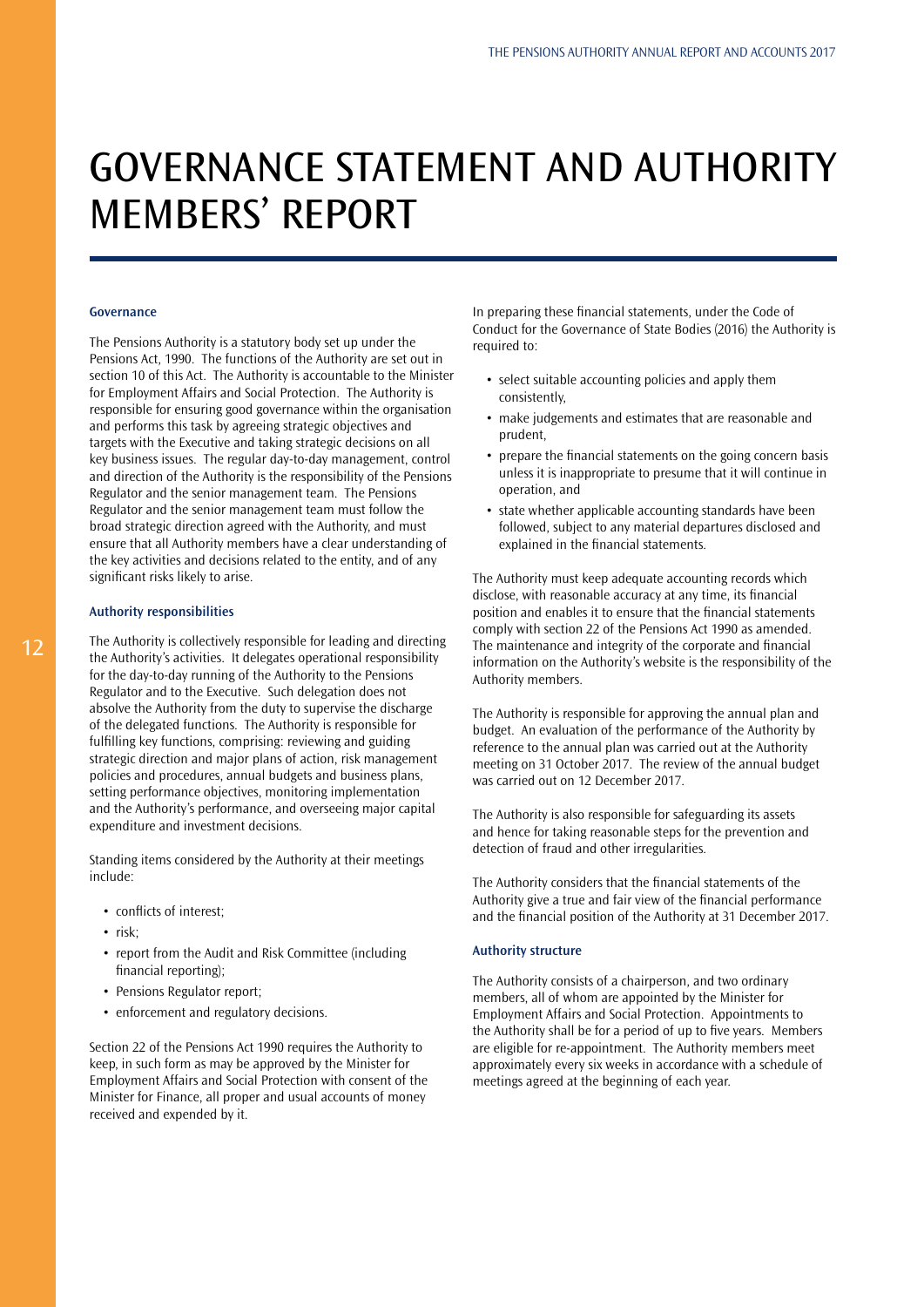| <b>Authority Member</b> | <b>Role</b>                                                                            | <b>Date Appointed</b> |
|-------------------------|----------------------------------------------------------------------------------------|-----------------------|
| David Begg              | Chairperson                                                                            | 13 January 2016       |
| Anne Vaughan            | Representative of the Department of<br><b>Employment Affairs and Social Protection</b> | 14 May 2014           |
| *Ann Nolan              | Representative of the Department of<br>Finance.                                        | 7 March 2014          |
| Gary Tobin              | Representative of the Department of<br><b>Finance</b>                                  | 22 August 2017        |

The table below details the date of appointment of 2017 Authority members:

\*Ann Nolan retired from the Authority in 2017 and was replaced by Gary Tobin from 22 August 2017.

The Authority conducted a self-evaluation in January 2017, and the next self-evaluation is scheduled for Quarter 2, 2018. An external Board Effectiveness Review is scheduled for Quarter 4, 2018.

### **Schedule of attendance, fees and expenses**

A schedule of attendance at the Authority meetings for 2017 is set out below including the fees and expenses received by each member:

| <b>Authority Meetings 2017</b><br>Number of meetings held: 10                             |                 |               |                           |          |
|-------------------------------------------------------------------------------------------|-----------------|---------------|---------------------------|----------|
| Number of<br><b>Fees 2017</b><br><b>Position</b><br><b>Name</b><br>meetings attended<br>€ |                 |               | <b>Expenses 2017</b><br>€ |          |
| David Begg                                                                                | Chairperson     | 10            | 20,520                    | $\theta$ |
| Anne Vaughan                                                                              | Ordinary member | 10            | $\Omega$                  | $\theta$ |
| *Ann Nolan                                                                                | Ordinary member | $6*$ out of 7 | $\Omega$                  | $\theta$ |
| Gary Tobin                                                                                | Ordinary member | $3*$ out of 3 | $\Omega$                  | $\Omega$ |

\*Ann Nolan retired from the Authority in 2017 and was replaced by Gary Tobin from 22 August 2017.

### **Audit and Risk Committee**

The Authority has established an Audit and Risk Committee (ARC) which comprises of three members and an independent chairperson.

The role of the ARC is to provide independent advice to the Authority on matters including the suitability and robustness of the organisation's internal control, internal audit, risk management, governance systems procedures and the reliability of financial reporting.

The ARC is independent of the day to day financial management of the organisation by the Executive. In particular the ARC ensures that the internal control systems including audit activities are monitored actively and independently.

The ARC reports to the Authority after each meeting, and formally in writing annually.

The members of the ARC are: Bill Cunningham (Chairperson), Kevin Barron, Michael Roche and Sean Kinsella. There were five meetings of the ARC in 2017.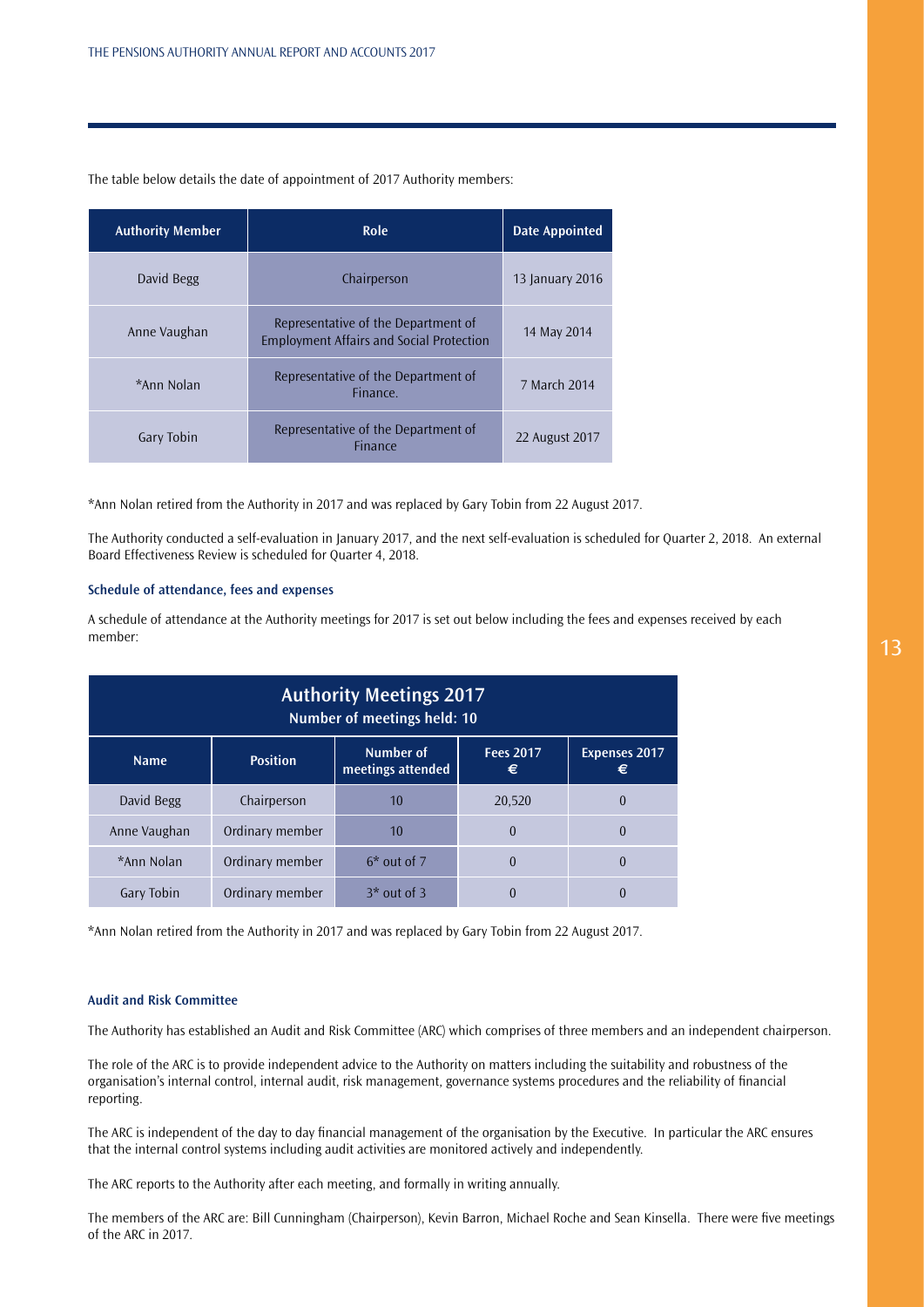## **Schedule of attendance, fees and expenses**

A schedule of attendance at the ARC meetings for 2017 is set out below including the fees and expenses received by each member:

| <b>ARC meetings 2017</b><br>Number of meetings held: 5 |                 |                                      |                       |                           |
|--------------------------------------------------------|-----------------|--------------------------------------|-----------------------|---------------------------|
| <b>Name</b>                                            | <b>Position</b> | Number of<br>meetings attended       | <b>Fees 2017</b><br>€ | <b>Expenses 2017</b><br>€ |
| <b>Bill Cunningham</b>                                 | Chairperson     | 5                                    | 2,012                 | $\theta$                  |
| <b>Eilish Hamilton</b>                                 | Ordinary member | $2^{\dagger}$                        | $\theta$              | $\overline{0}$            |
| Kevin Barron                                           | Ordinary member | 3 <sup>†</sup>                       | $\Omega$              | $\theta$                  |
| John Palmer                                            | Ordinary member | $3$ <sup><math>\dagger</math>†</sup> | $\theta$              | $\overline{0}$            |
| Sean Kinsella                                          | Ordinary member | 2 <sup>††</sup>                      | $\theta$              | $\theta$                  |
| Michael Roche                                          | Ordinary member | 5                                    | 1,414                 | 0                         |

† Eilish Hamilton was replaced by Kevin Barron from 7 June 2017.

†† John Palmer was replaced by Sean Kinsella from 19 September 2017.

The following members did not receive an Authority or ARC fee under the One Person One Salary principle:

- Anne Vaughan
- Ann Nolan
- Gary Tobin
- Eilish Hamilton
- John Palmer
- Kevin Barron
- Sean Kinsella

## **Disclosures required by Code of Practice for the Governance of State Bodies (2016)**

The Authority is responsible for ensuring that the organisation has complied with the requirements of the Code of Practice for the Governance of State Bodies ("the Code"), as published by the Department of Public Expenditure and Reform in August 2016. The following disclosures are required by the Code:

### **Employee short-term benefits breakdown**

Details of employee short term benefits in excess of €60,000 and the salary costs of key management personnel are set out in note number 3 in the financial statements.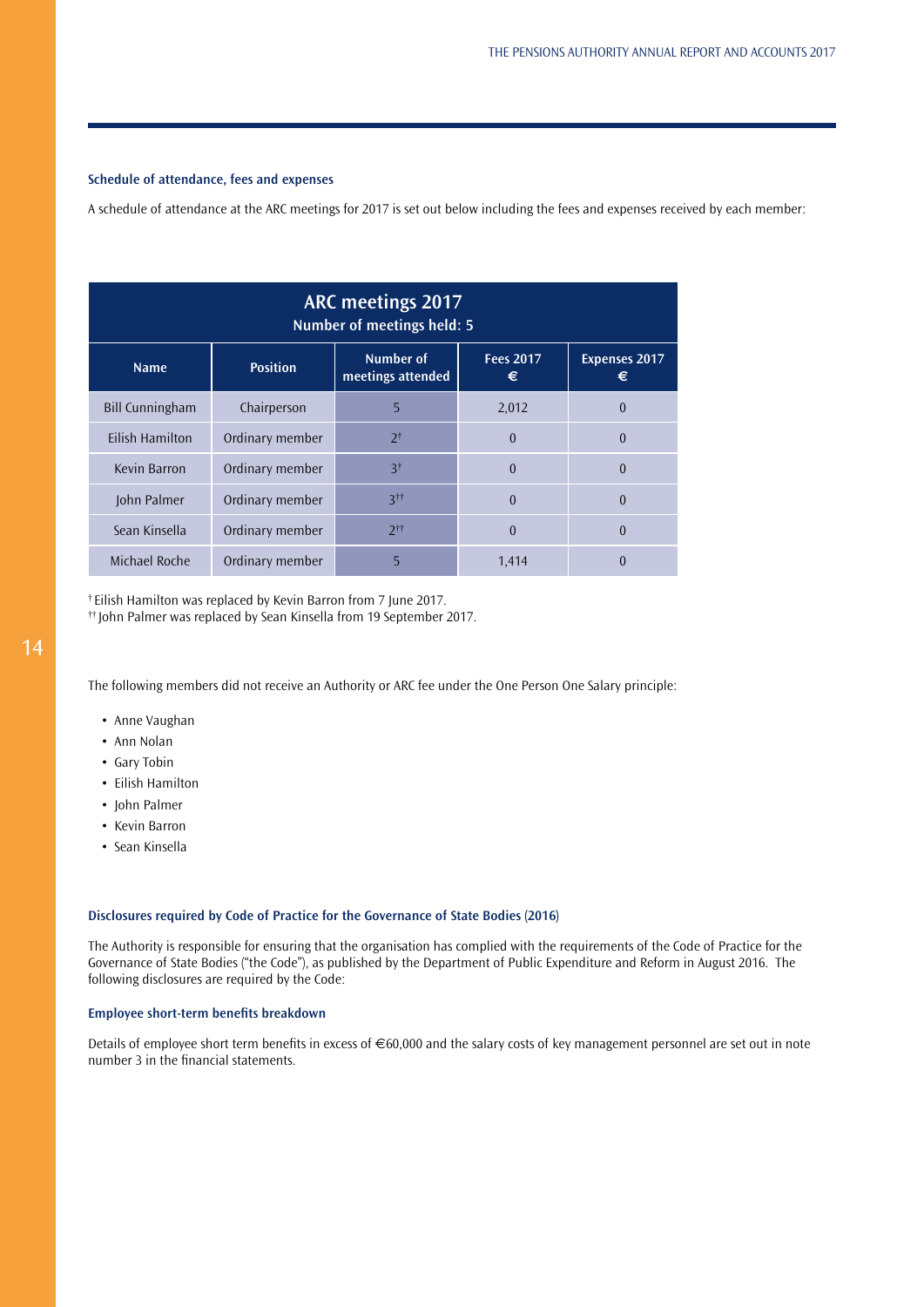## **Consultancy costs**

Consultancy costs comprise of the cost of external advice to management and exclude outsourced 'business-as-usual' functions.

|                                                                                                    | 2017<br>€ | 2016<br>€      |
|----------------------------------------------------------------------------------------------------|-----------|----------------|
| Legal advice                                                                                       | 71,108    | 160,820        |
| Financial/actuarial advice                                                                         | 30,252    | 29,883         |
| <b>Public relations</b>                                                                            | $\bf{0}$  | 2,103          |
| Research consultancy                                                                               | 135,570   | 22,344         |
| Human resources                                                                                    | 33,046    | 6,948          |
| Business improvement <sup>1</sup>                                                                  | 159,000   | 258,022        |
| Other <sup>2</sup>                                                                                 | 11,820    | $\overline{0}$ |
| <b>Total consultancy costs</b>                                                                     | 440,796   | 480,120        |
|                                                                                                    |           |                |
|                                                                                                    | 2017<br>€ | 2016<br>€      |
| Consultancy costs capitalised                                                                      | 82,348    | 119,692        |
| Consultancy costs charged to the Income<br>and Expenditure and Retained Revenue<br><b>Reserves</b> | 358,448   | 360,428        |
| <b>Total</b>                                                                                       | 440,796   | 480,120        |

## **Legal costs and settlements**

The table below provides a breakdown of amounts recognised as expenditure in the reporting period in relation to legal costs, settlements and conciliation and arbitration proceedings relating to contracts with third parties. This does not include expenditure incurred in relation to general legal advice received by the Authority which is disclosed in consultancy costs above.

|                                       | 2017<br>€ | 2016<br>€ |
|---------------------------------------|-----------|-----------|
| Legal fees - legal proceedings        | 1,363     | 11,268    |
| Conciliation and arbitration payments |           |           |
| Settlements                           |           |           |
| <b>Total</b>                          | 1,363     | 11,268    |

2 This consists of investigation and compliance support expenditure.

<sup>1</sup> This comprises of the cost of system enhancements, project development and other (management and computer consultancy).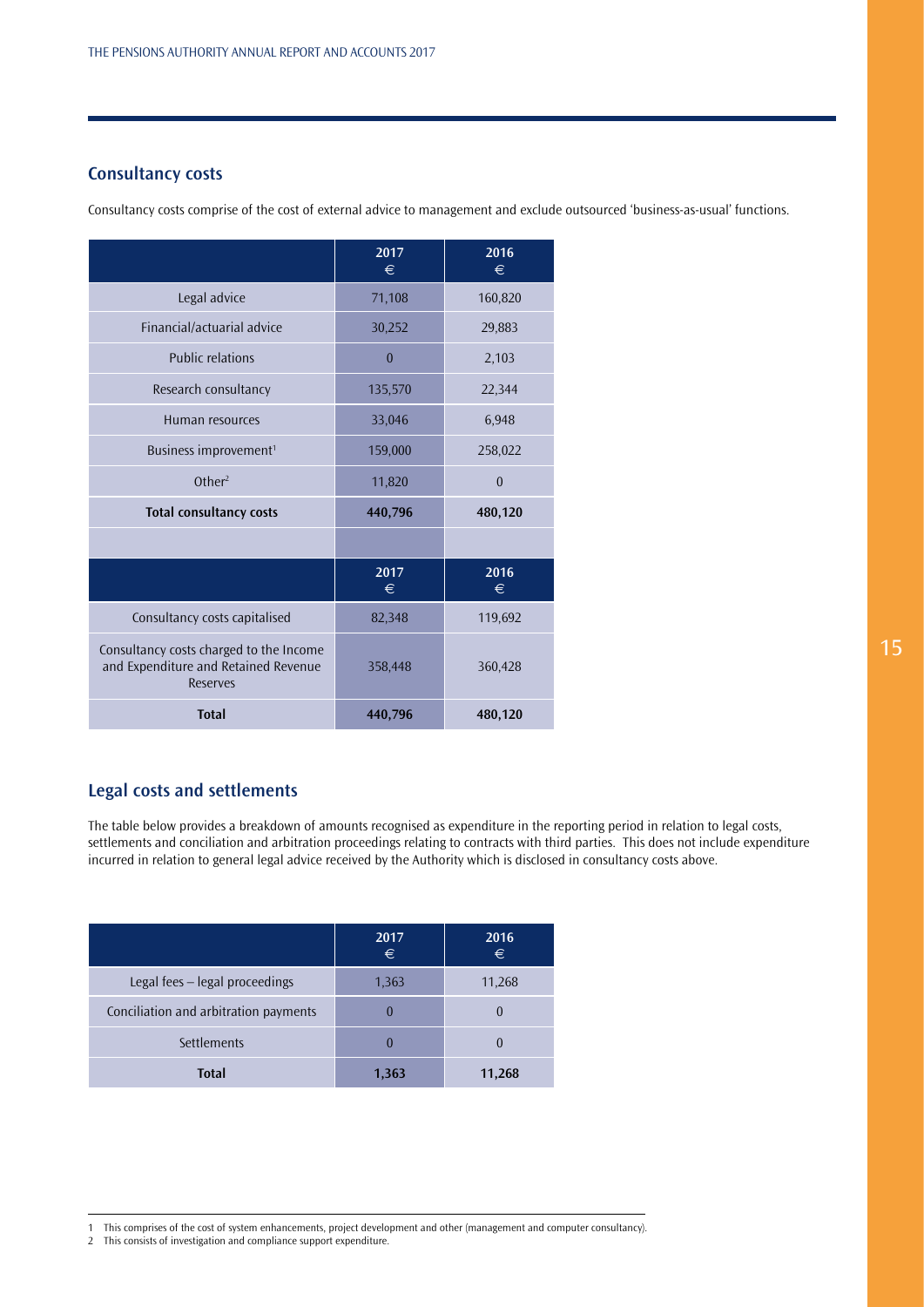## **Travel and subsistence expenditure**

Travel and subsistence expenditure is categorised as follows:

|                     | 2017<br>€ | 2016<br>€ |
|---------------------|-----------|-----------|
| Domestic:           |           |           |
| - Authority members | $\theta$  | $\Omega$  |
| - Employees         | 2,977     | 4,658     |
| International:      |           |           |
| - Authority members | $\theta$  | $\theta$  |
| - Employees         | 28,811    | 23,332    |
| <b>Total</b>        | 31,788    | 27,990    |

## **Hospitality expenditure**

The Income and Expenditure Account includes the following hospitality expenditure:

|                                | 2017<br>€ | 2016<br>$\epsilon$ |
|--------------------------------|-----------|--------------------|
| Staff hospitality <sup>3</sup> | 9,584     | 13,853             |
| Client hospitality             | 807       | 122                |
| <b>Total</b>                   | 10,391    | 13,975             |

## **Statement of compliance**

The Authority has adopted the Code of Practice for the Governance of State Bodies (2016) and has put procedures in place to ensure compliance with the Code. The Pensions Authority was in compliance with the Code of Practice for the Governance of State Bodies for 2017.

 $\overline{\phantom{a}}$ 

Brenclan Kennedy

**David Begg Brendan Kennedy** Chairperson **Pensions Regulator** 

29 June 2018 29 June 2018

<sup>3</sup> This includes contribution to staff social committee and other activities.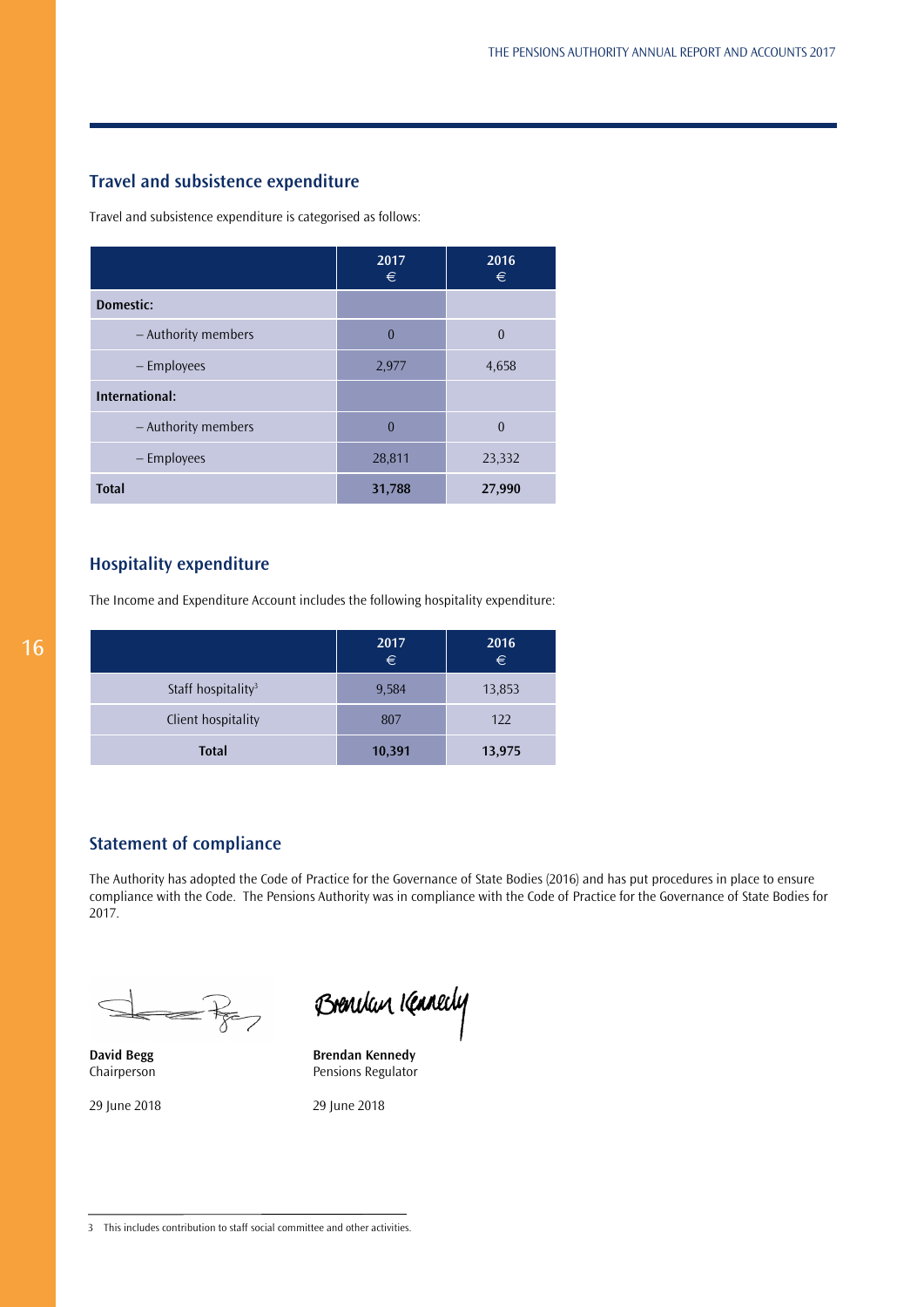# STATEMENT ON INTERNAL CONTROL

## **Responsibility for system of internal control**

On behalf of the Authority, I acknowledge our responsibility for ensuring that an effective system of internal control is maintained and operated. This responsibility takes account of the requirements of the Code of Practice of Governance of State Bodies (2016).

## **Purpose of the system of internal control**

The system of internal control is designed to manage risk to a tolerable level rather than to eliminate it. The system can therefore only provide reasonable and not absolute assurance that assets are safeguarded, transactions authorised and properly recorded and that material errors or irregularities are either prevented, or detected in a timely manner.

The system of internal financial control, which accords with guidance issued by the Department of Public Expenditure and Reform has been in place in the Authority for the year ended 31 December 2017 and up to the date of approval of the financial statements.

## **Capacity to handle risk**

The Authority has an Audit and Risk Committee (ARC) comprising a member from the Department of Employment Affairs and Social Protection, a member from the Department of Finance and two external members, with financial and audit expertise, one of whom is the Chair. The ARC met five times during 2017.

The Authority has also established an outsourced internal audit function, which is adequately resourced and conducts a programme of work, agreed with the ARC.

The Authority has developed a risk management policy, which sets out its risk appetite, the risk management processes in place and details the roles and responsibilities of staff in relation to risk. The ARC approved the policy and the risk management processes. The policy has been issued to all staff who are expected to work within the Authority's risk management policies, to alert management on emerging risks and control weaknesses and assume responsibility for risks and controls in their own area of work.

## **Risk and control framework**

The Authority has implemented a risk management system which identifies and reports key risks and the management actions

being taken to address and, to the extent possible, to mitigate those risks.

A risk register is in place, which identifies the key risks facing the Authority and these have been identified, evaluated and graded according to their significance.

The risk register is reviewed quarterly by the ARC. The outcome of these assessments is used to plan and allocate resources to ensure risks are managed to an acceptable level.

The risk register details the controls and actions needed to mitigate risks and responsibility for operation of controls assigned to specific staff.

I confirm that a control environment containing the following elements is in place:

- procedures for all key business processes have been documented;
- financial responsibilities have been assigned at management level with corresponding accountability;
- there is an appropriate budgeting system with an annual budget which is kept under review by senior management;
- there are systems aimed at ensuring the security of the information and communication technology systems;
- there are systems in place to safeguard the assets of the Authority.

## **Ongoing monitoring and review**

Formal procedures have been established for monitoring control processes and control deficiencies are communicated to those responsible for taking corrective action and to management and the Authority, where relevant, in a timely way. I confirm that the following ongoing monitoring systems are in place:

- key risks and related controls have been identified and processes have been put in place to monitor the operation of those key controls and report any identified deficiencies;
- reporting arrangements have been established at all levels where responsibility for financial management has been assigned, and;
- there are regular reviews by senior management of periodic and annual performance and financial reports which indicate performance against budgets/forecasts.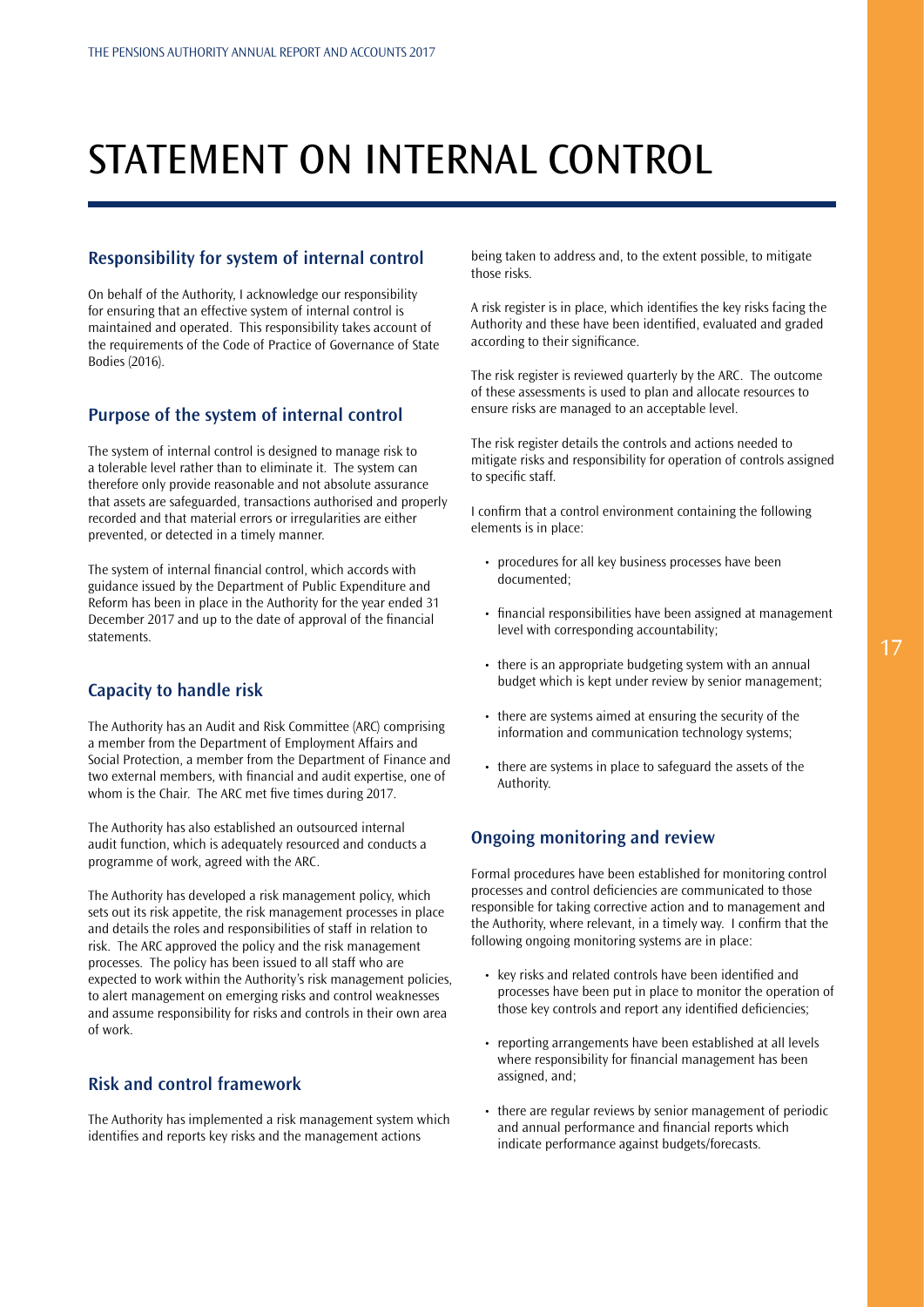## **Procurement**

I confirm that the Authority has procedures in place to ensure compliance with current procurement rules and guidelines. Matters arising regarding controls over procurement are highlighted under internal control issues below.

## **Review of effectiveness**

I confirm that the Authority has procedures to monitor the effectiveness of its risk management and control procedures. The Authority's monitoring and review of the effectiveness of the system of internal financial control is informed by the work of the internal and external auditors, the ARC which oversees their work, and the senior management within the Authority, responsible for the development and maintenance of the internal financial control framework.

I confirm that the Authority conducted an annual review of the effectiveness of the internal controls for 2017.

## **Internal control issues**

### **Pension overpayment**

Following a query raised in 2016 by the Comptroller and Auditor General in his audit of the 2015 financial statements, an investigation was carried out and it confirmed that an administrative error has resulted in an overpayment of lump sum gratuity and annual pension totalling €13,670. Having taken legal advice on the matter the Authority has made the decision not to seek a repayment. The Authority has reviewed the matter and implemented the following additional controls to prevent a reoccurrence:

- Additional specialised training for HR staff involved in pension calculations;
- Protocol in place to have calculation independently verified;
- New procedures introduced to communicate clearly with new employees on their terms and conditions – with clear documentation signed by new employees;
- Formal documentation of all processes and procedures in relation to starters and retirees;
- Senior management sign off for to amendments to employee terms and conditions.

## **Non-compliant procurement**

During 2017 expenditure of €147,000 was incurred in relation to goods and services where the procedures employed did not comply with procurement guidelines. This expenditure related to four separate contracts. The first item was due to a rollover of an existing contract, the second and third items were due to an oversight of procurement rules, and the fourth item was caused by the lack of another supplier in Ireland. The Authority has applied additional resources to the oversight of its procurement activity to address these matters.

P

**David Begg** Chairman 29 June 2018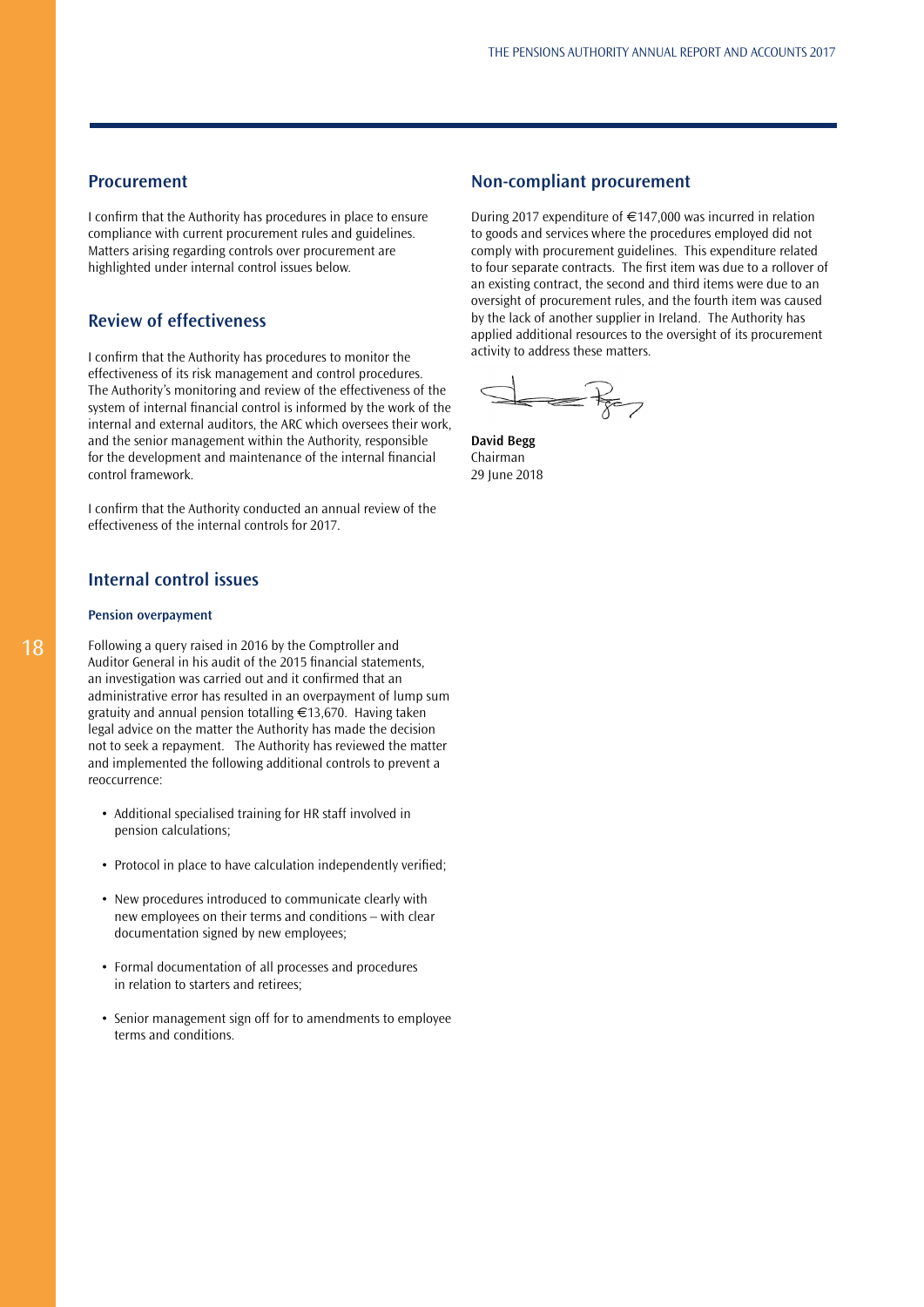# STATEMENT OF INCOME AND EXPENDITURE AND RETAINED REVENUE RESERVES

| for the year ended 31 December 2017                         |                 |           |           |  |
|-------------------------------------------------------------|-----------------|-----------|-----------|--|
|                                                             |                 | 2017      | 2016      |  |
|                                                             | <b>Notes</b>    | $\in$     | $\in$     |  |
| Revenue                                                     |                 |           |           |  |
| Occupational Pension Scheme fees                            |                 | 3,376,160 | 3,279,826 |  |
| Personal Retirement Savings Account fees                    |                 | 3,067,587 | 2,796,816 |  |
| State grant in respect of pension payments to retired staff |                 | 609,927   | 231,658   |  |
| Other income                                                | $\overline{2}$  | 7,177     | 20,823    |  |
| <b>Total income</b>                                         |                 | 7,060,851 | 6,329,123 |  |
|                                                             |                 |           |           |  |
| Expenditure                                                 |                 |           |           |  |
| Remuneration                                                | $\overline{3}$  | 4,406,662 | 3,661,857 |  |
| Authority members' fees                                     | 5               | 20,520    | 19,934    |  |
| Rent and office expenses                                    | $6\phantom{.}6$ | 797,730   | 626,494   |  |
| Training, education and staff-related expenses              | $\overline{7}$  | 142,596   | 139,850   |  |
| Information, research and publicity                         | 8               | 210,299   | 221,134   |  |
| Professional fees                                           | 9               | 425,177   | 497,170   |  |
| General administration                                      | 10              | 621,524   | 508,823   |  |
| Depreciation                                                | 11              | 177,058   | 121,412   |  |
| <b>Total expenditure</b>                                    |                 | 6,801,566 | 5,796,674 |  |
| Surplus for the year                                        |                 | 259,285   | 532,449   |  |
| Revenue reserve at 1 January                                |                 | 7,057,875 | 6,525,426 |  |
| Surplus for the year                                        |                 | 259,285   | 532,449   |  |
| Revenue reserve at 31 December                              |                 | 7,317,160 | 7,057,875 |  |

The statement of cash flows and notes 1 to 21 form part of these financial statements.

 $\overline{\mathbb{R}}$ 

Brenclan Kennedy

**David Begg Street Brendan Kennedy**<br> **Brendan Kennedy**<br> **Brendan Kennedy**<br> **Brendan Kennedy**<br> **Brendan Kennedy** Pensions Regulator

29 June 2018 29 June 2018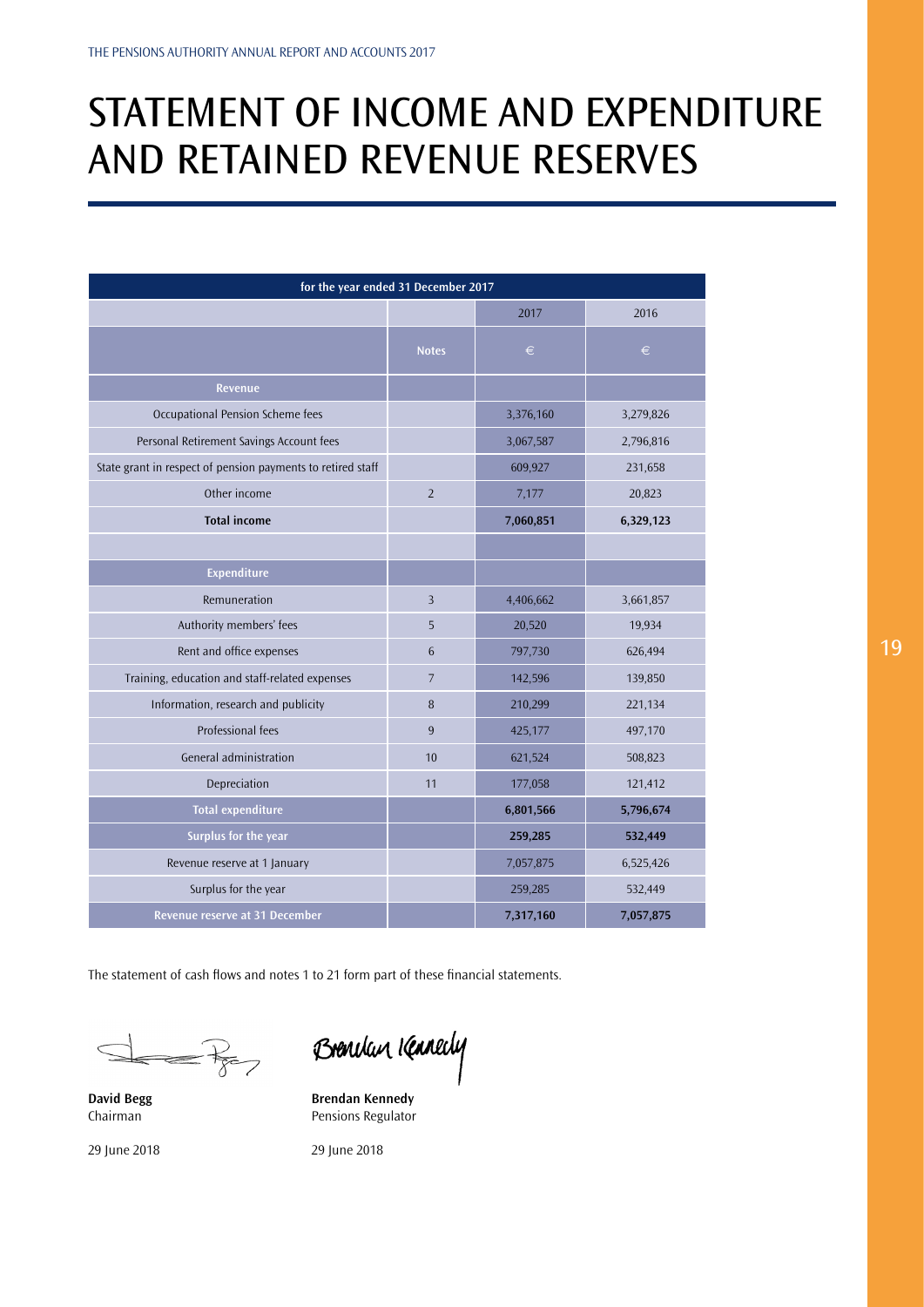# STATEMENT OF COMPREHENSIVE INCOME

| for the year ended 31 December 2017                                                     |              |           |             |  |  |
|-----------------------------------------------------------------------------------------|--------------|-----------|-------------|--|--|
|                                                                                         |              | 2017      | 2016        |  |  |
|                                                                                         | <b>Notes</b> | €         | €           |  |  |
| Surplus for the year                                                                    |              | 259,285   | 532,449     |  |  |
| Experience (gains)/losses on retirement benefit<br>obligations <sup>4</sup>             | 18           | 1,437,000 | (357,000)   |  |  |
| Change in assumptions underlying the present value of<br>retirement benefit obligations |              | (492,000) | 3,357,000   |  |  |
| Adjustment to deferred retirement benefits funding                                      | 18           | (945,000) | (3,000,000) |  |  |
| Total comprehensive income for the year                                                 |              | 259,285   | 532,449     |  |  |

The statement of cash flows and notes 1 to 21 form part of these financial statements.

 $-\frac{1}{\sqrt{2}}$ 

Brencken Kennedy

**David Begg Brendan Kennedy** Chairperson **Pensions Regulator** 

29 June 2018 29 June 2018

4 The "Experience Gains on Retirement Benefit Obligations" reflects the impact on the liability valuation of differences between the assumptions made at the start of the year and the actual experience over the year. For example, gains or losses arise from differences between assumed and actual mortality experience, inflation, salary inflation and pension increases.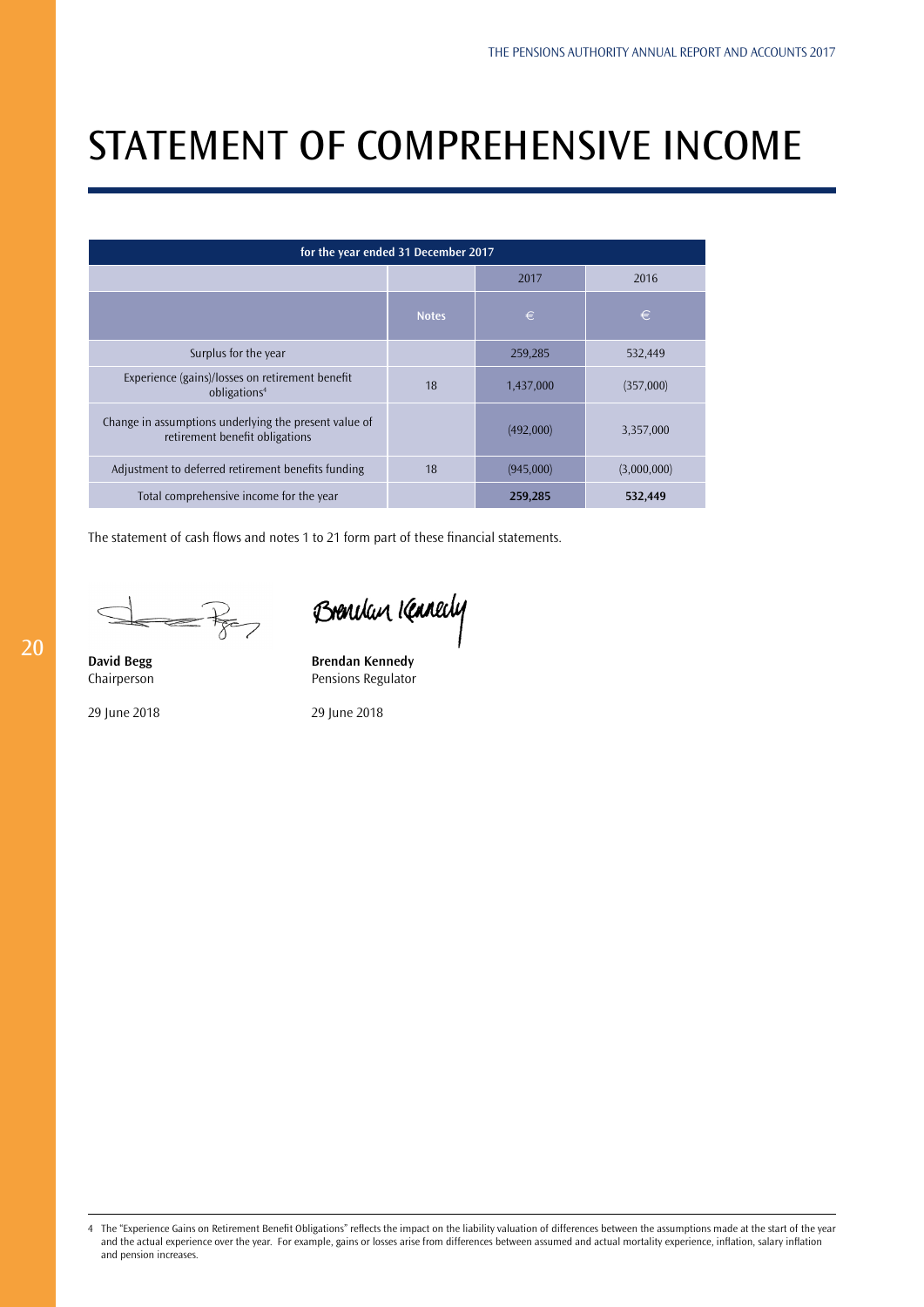# STATEMENT OF FINANCIAL POSITION

| At 31 December 2017                           |              |           |              |           |                |
|-----------------------------------------------|--------------|-----------|--------------|-----------|----------------|
|                                               |              | 2017      |              | 2016      |                |
|                                               | <b>Notes</b> | $\in$     | $\in$        | €         | $\in$          |
| Non-current assets                            |              |           |              |           |                |
| Property, plant and equipment                 | 11           |           | 455,669      |           | 321,559        |
| <b>Current assets</b>                         |              |           |              |           |                |
| Receivables                                   | 12           | 620,593   |              | 653,756   |                |
| Cash and cash equivalents                     | 17           | 8,212,350 |              | 7,969,694 |                |
|                                               |              | 8,832,943 |              | 8,623,450 |                |
| Creditors amounts falling due within 1 year   |              |           |              |           |                |
| Payables                                      | 13           | 471,452   |              | 387,134   |                |
| Net current assets                            |              |           | 8,361,491    |           | 8,236,316      |
| Net assets before retirement benefits         |              |           | 8,817,160    |           | 8,557,875      |
| <b>Retirement benefits</b>                    |              |           |              |           |                |
| Retirement benefit liability                  | 18           |           | (22,080,000) |           | (20, 468, 000) |
| Deferred exchequer retirement benefit funding | 18           |           | 22,080,000   |           | 20,468,000     |
| Net assets after retirement benefits          |              |           | 8,817,160    |           | 8,557,875      |
| Representing                                  |              |           |              |           |                |
| Compliance enforcement reserve                | 15           | 1,500,000 |              | 1,500,000 |                |
| Revenue reserve                               | 15           | 7,317,160 |              | 7,057,875 |                |
|                                               |              |           | 8,817,160    |           | 8,557,875      |

The statement of cash flows and notes 1 to 21 form part of these financial statements.

 $\frac{1}{\sqrt{2}}$ 

Brencken Kennedy

**David Begg Brendan Kennedy** Chairperson **Pensions** Regulator

29 June 2018 29 June 2018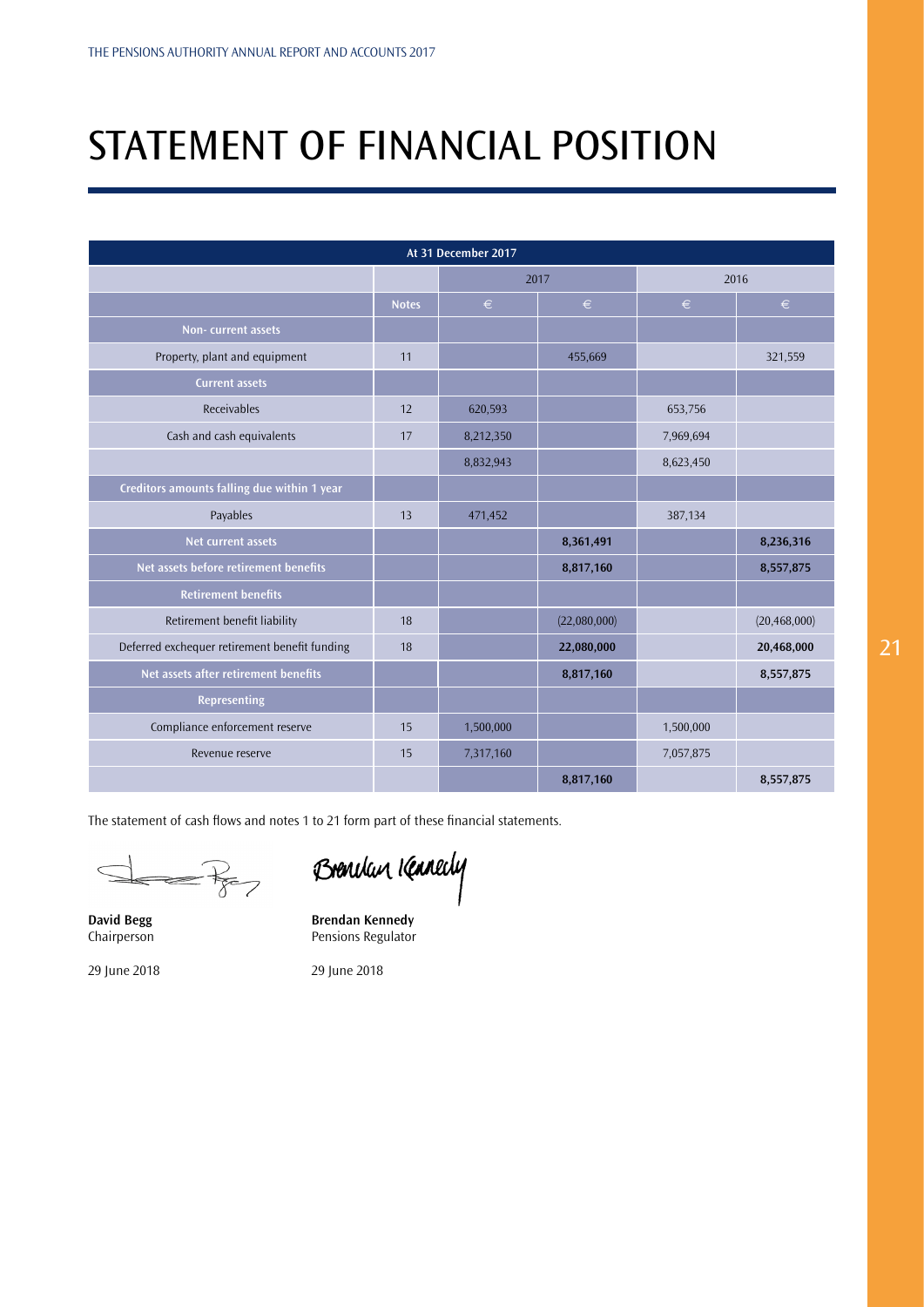# STATEMENT OF CASH FLOWS

| For the year ended 31 December 2017                                                           |              |            |            |
|-----------------------------------------------------------------------------------------------|--------------|------------|------------|
|                                                                                               |              | 2017       | 2016       |
|                                                                                               | <b>Notes</b> | €          | €          |
| Net cash inflow from operating activities                                                     | 16           | 538,059    | 477,751    |
| Cash flows from financing activities:<br>Interest received                                    |              | 12,021     | 34,105     |
| Cash flows from investing activities:<br>Payments to acquire property,<br>plant and equipment |              | (307, 424) | (260, 812) |
| Increase in cash and cash equivalents<br>in year                                              |              | 242,656    | 251,044    |
|                                                                                               |              |            |            |
| Reconciliation of net cash flow to<br>movement in net funds                                   | 17           |            |            |
| Increase in net funds in the year                                                             |              | 242,656    | 251,044    |
| Net funds at 1 January                                                                        |              | 7,969,694  | 7,718,650  |
| Net funds at 31 December                                                                      |              | 8,212,350  | 7,969,694  |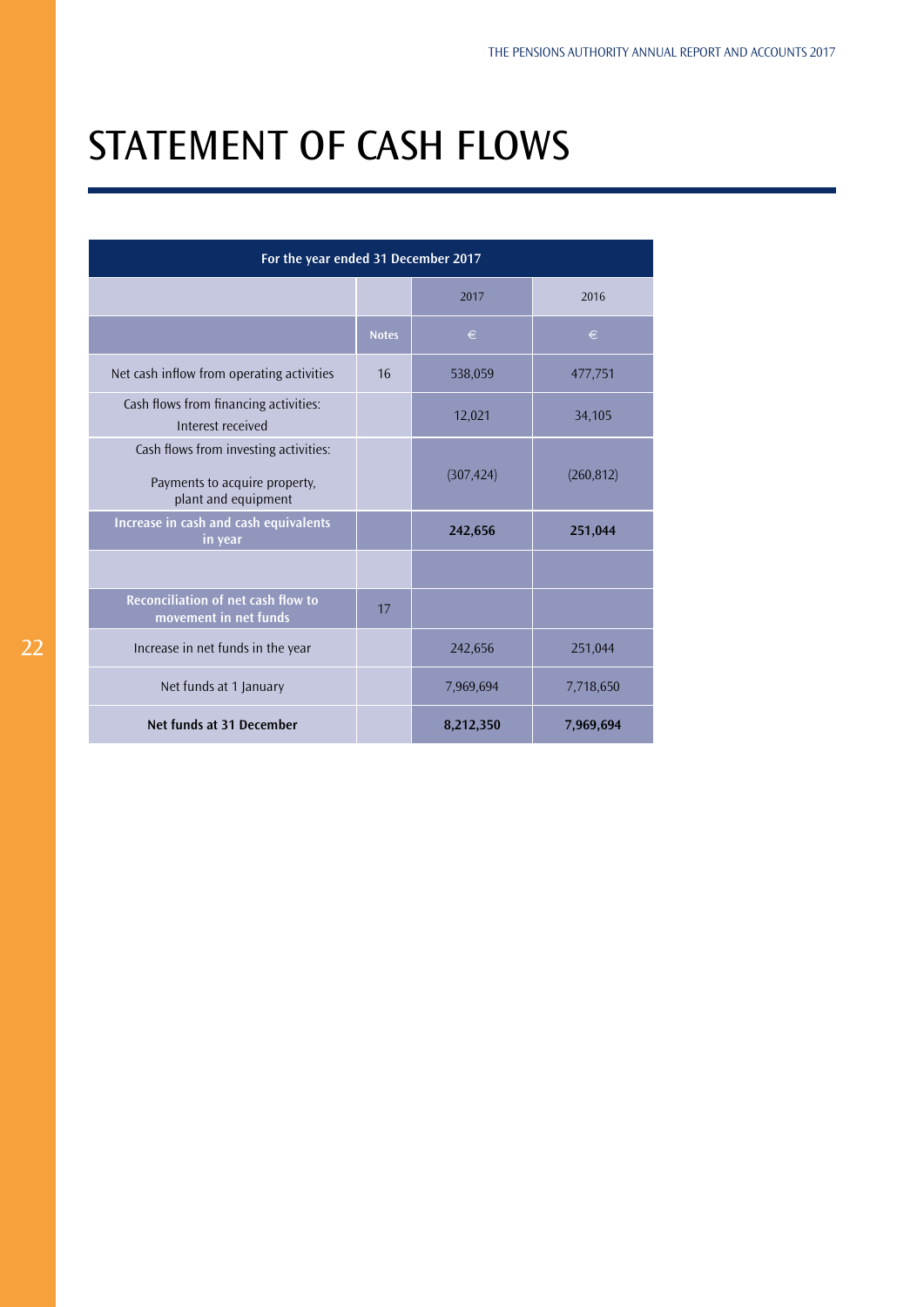# NOTES TO THE FINANCIAL STATEMENTS

## **For the year ended 31 December 2017**

### **1. Accounting policies**

The basis of accounting and significant accounting policies adopted by the Authority are set out below. They have all been applied consistently throughout the year and for the preceding year.

### **a) General information**

The Authority was set up under the Pensions Act, 1990, as amended, with a head office at Verschoyle House, 28-30 Lower Mount Street, Dublin 2.

The Authority's primary objectives as set out in Part 10 of the Pensions Act, 1990, as amended, are:

- to monitor and supervise the operation of this Act and pensions developments generally;
- to advise the Minister either on request or on its own initiative on all matters relating to the functions assigned to the Authority under this Act and on matters relating to pensions generally;
- to issue guidelines on the duties and responsibilities of trustees of schemes and codes of practice on specific aspects of their responsibilities;
- to encourage the provision of appropriate training facilities for trustees of schemes;
- to advise the Minister on standards for trustees of schemes and on their implementation;
- to publish an annual report and such other reports as it may from time to time consider necessary;
- to perform such tasks as the Minister may from time to time request.

The Authority is a Public Benefit Entity (PBE).

The financial statements are denominated in euro.

### **b) Statement of compliance**

The financial statements of the Authority for the year ended 31 December 2017 have been prepared in accordance with FRS 102, the financial reporting standard applicable in the UK and Ireland issued by the Financial Reporting Council (FRC), as promulgated by Chartered Accountants Ireland. The date of transition to FRS 102 was 1 January 2014.

## **c) Basis of preparation**

The financial statements are prepared under the accruals method of accounting, on the going concern basis and under the historical cost convention, unless otherwise disclosed, in the form approved by the Minister for Employment Affairs and Social Protection, with the concurrence of the Minister for Public Expenditure and Reform, in accordance with Section 22(1) of the Pensions Act, 1990, as amended.

The following accounting policies have been applied consistently in dealing with items which are considered material in relation to the Authority's financial statements.

#### **d) Oireachtas grants**

Oireachtas grants represents the amount made available in respect of the year by the Department of Employment Affairs and Social Protection to recoup the cost of superannuation benefits paid by the Authority. Oireachtas grants are recognised in the year in which the related pensions are paid.

### **e) Fee income**

i) Occupational pension scheme fees

Fees are payable to the Authority by scheme trustees in accordance with Section 25 of the Pensions Act. The current fee rates payable are set out in Statutory Instrument No.634 of 2010 - Occupational Pension Schemes (Fees) (Amendment) Regulations, 2010. Fees in respect of group schemes are payable on an actual year basis and one person schemes are payable a year in arrears.

The Authority recognises all fees due as income on a calendar year basis and fees due in respect of one person schemes are included as debtors at year end.

ii) Personal Retirement Savings Account fees

Amounts due in respect of application, product and annual fees levied on Personal Retirement Savings Account (PRSA) providers. Annual PRSA fees are calculated by reference to the number of registered approved products and the value of funds under management by the provider as at the end of the prior year.

The current fee rates are set out in Statutory Instrument No.506 of 2002 - Personal Retirement Savings Accounts (Fees) Regulations, 2002.

### **f) Property plant and equipment**

Property plant and equipment are stated at cost less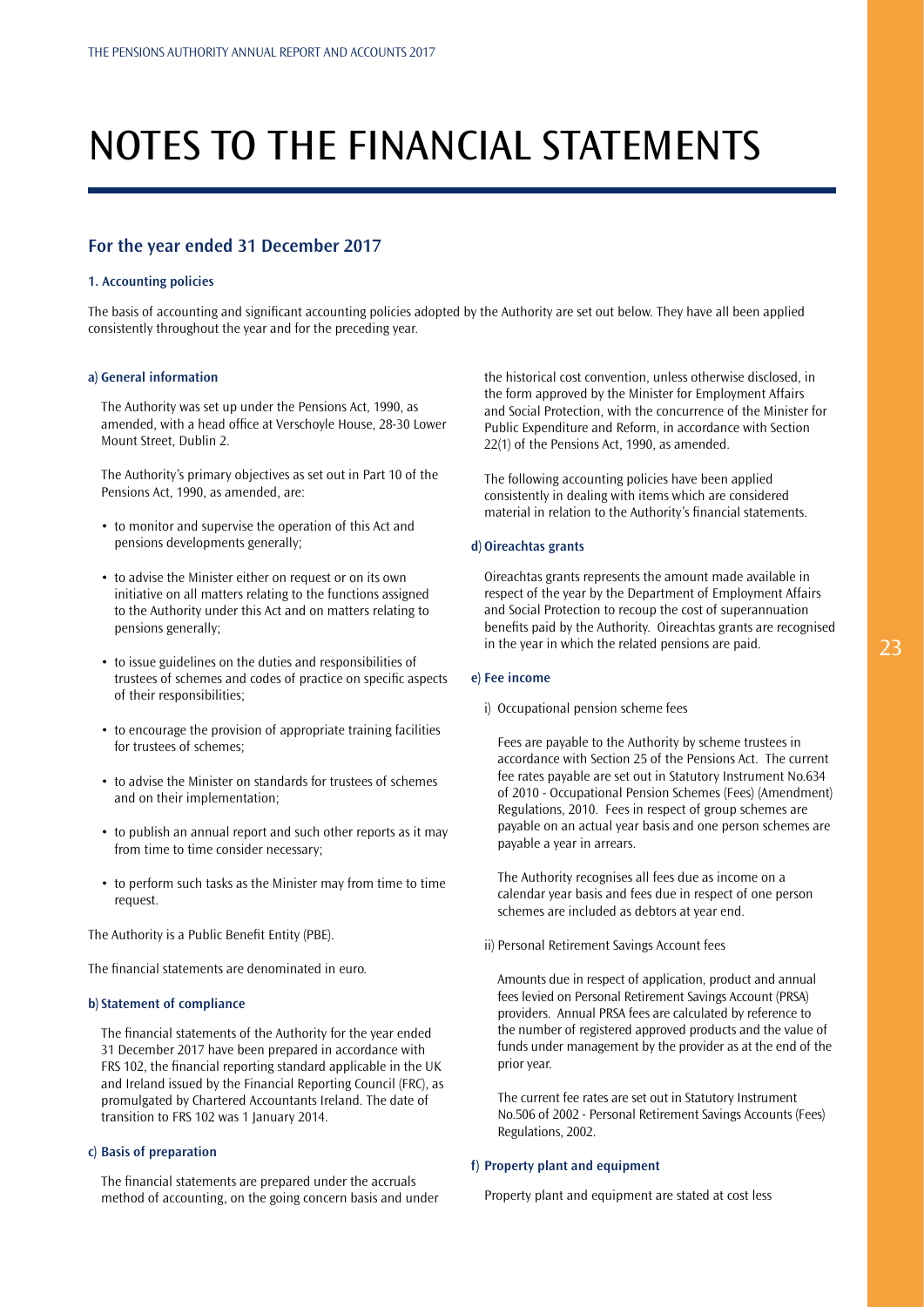accumulated depreciation. Depreciation is charged in the statement of income and expenditure and revenue reserves on a straight-line basis at the annual rates set out below, so as to write off the assets, adjusted for estimated residual value, over the expected useful life of each appropriate category.

| • Leasehold improvements 6%% |      | 15 years |
|------------------------------|------|----------|
| • Computer equipment         | 25%  | 4 years  |
| • Office furniture           | 12½% | 8 years  |
| • Office equipment           | 20%  | 5 years  |

Residual value represents the estimated amount which would currently be obtained from disposal of an asset, after deducting estimated costs of disposal, if the asset were already of an age and in the condition expected at the end of its useful life.

If there is objective evidence of impairment of the value of an asset, an impairment loss is recognised in the statement of income and expenditure and retained revenue reserves in the year.

## **g) Operating lease**

Rental payments are dealt with in the statement of income and expenditure and retained revenue reserves in the year to which they relate.

### **h) Retirement benefits (Refer to note 18)**

## **Nature of schemes**

The Authority operates the following defined benefit pension schemes in respect of its employees:

For employees appointed prior to 1 January 2013:

• Pensions Authority Superannuation Scheme, 1993, and the Spouses' and Children's Contributory Pension Scheme,1993, with the scheme structure based on the Public Service model (the "Model scheme").

For employees appointed after 1 January 2013:

• Single Public Service Pension Scheme, which provides consumer price index-linked defined benefit pensions based on career-average pay (the "Single scheme").

The schemes are unfunded by the Authority, with pension benefits payable by the Exchequer. In addition, the Authority's arrangements have a number of specific characteristics:

- the Authority makes agreed contributions to the Department of Employment Affairs and Social Protection (for the Model scheme) and to the Department of Public Expenditure and Reform (for the Single scheme);
- the contributions for both schemes comprise an employee element along with an employer element. The employer contributions, paid by the Authority, amount to 25% of gross

pay for employees paying PRSI at the A rate and 30% of gross pay for employees paying PRSI at the D rate;

• there is an explicit commitment from the Department of Employment Affairs and Social Protection, with the agreement of the Department of Public Expenditure and Reform, that the Exchequer will meet the cost of benefits as they fall due.

In substance, the Authority considers that the obligation to pay pension benefits remains with the Authority, but that the Exchequer has committed to providing the Authority with sufficient funds to settle any such obligations as they fall due, provided that the Authority pays over employees' and the employer's contributions at rates specified by the Minister for Employment Affairs and Social Protection and the Minister for Public Expenditure and Reform.

Accordingly, the financial statements recognise both a deferred pension benefit obligation and a deferred exchequer pension funding receivable and full details of Superannuation benefit payments are included in the financial statements as an expenditure item and there is a corresponding income representing recoupment of payments from the Department of Employment Affairs and Social Protection.

### **Scheme actuarial gains or losses**

Actuarial gains or losses arising from changes in actuarial assumptions and from experience surpluses and deficits are recognised for the year in which they occur and a corresponding adjustment is recognised to the balance for deferred exchequer retirement benefit funding. Pension costs in the statement of income and expenditure and retained revenue reserves comprise the employer's contribution in the year.

#### **Scheme liabilities**

Scheme liabilities represented by the present value of future payments earned by Authority staff to date are measured on an actuarial basis using the projected unit method. Pension costs reflect pension benefits earned by employees. The amount to be included in the financial statements for the deferred exchequer benefit funding amount is estimated at an amount equal to the estimate of the obligation for the pension scheme liabilities.

## **i) Compliance enforcement reserve**

As the Authority is a statutory regulatory body charged with monitoring and enforcing compliance with the provisions of the Pensions Act, 1990, as amended, it may be necessary for the Authority, from time to time, to have recourse to legal action.

In certain cases, such action could involve the Authority in significant costs. It is not possible to anticipate when such cases may arise, or the resulting level of costs, but the Authority considers it prudent to ensure that adequate resources are available and to spread such costs over the years.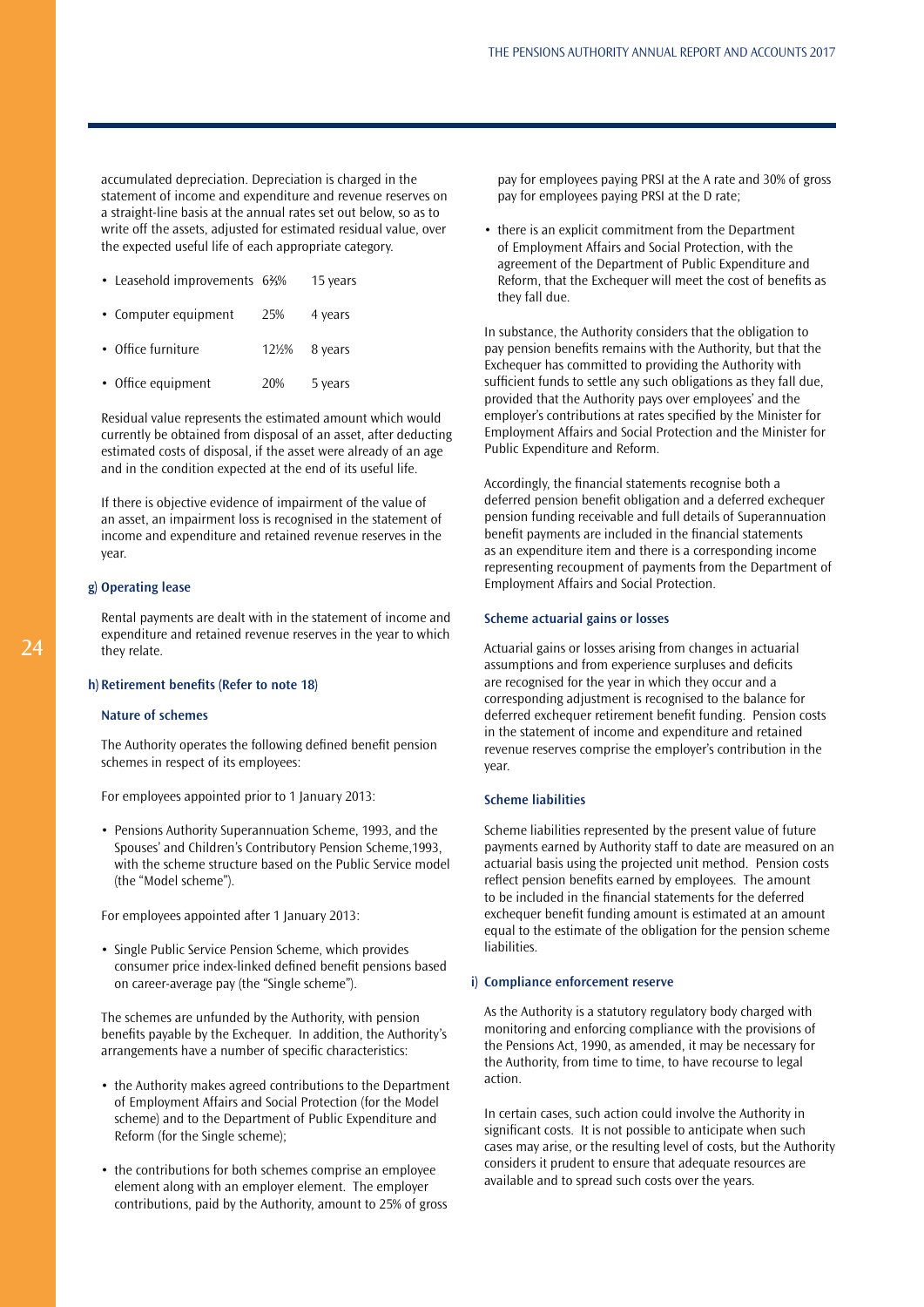Accordingly, amounts are transferred from the statement of income and expenditure and retained revenue reserves to the compliance enforcement reserve when deemed prudent or necessary.

Amounts are transferred from the compliance enforcement reserve to the statement of income and expenditure and retained revenue reserves in the case of significant legal proceedings i.e. contested high court action.

## **j) Critical accounting judgements and estimates**

The preparation of the financial statements requires management to make judgements, estimates and assumptions that affect the amounts reported for assets and liabilities as at the balance sheet date and the amounts reported for revenues and expenses during the year. However, the nature of estimation means that actual outcomes could differ from those estimates.

The following judgements have had the most significant effect on amounts recognised in the financial statements.

#### **Depreciation and residual values**

The Authority has reviewed the asset lives and associated residual values of all fixed asset classes, and in particular, the useful economic life and residual values of fixtures and fittings, and have concluded that asset lives and residual values are appropriate.

### **Retirement benefit obligation**

The assumptions underlying the actuarial valuations for which the amounts recognised in the financial statements are determined (including discount rates, rates of increase in future compensation levels, mortality rates and healthcare cost trend rates) are updated annually based on current economic conditions, and for any relevant changes to the terms and conditions of the pension and post-retirement plans. The going concern basis is also a critical judgement.

The assumptions can be affected by:

- (i) the discount rate, changes in the rate of return on highquality corporate bonds
- (ii) future compensation levels, future labour market conditions.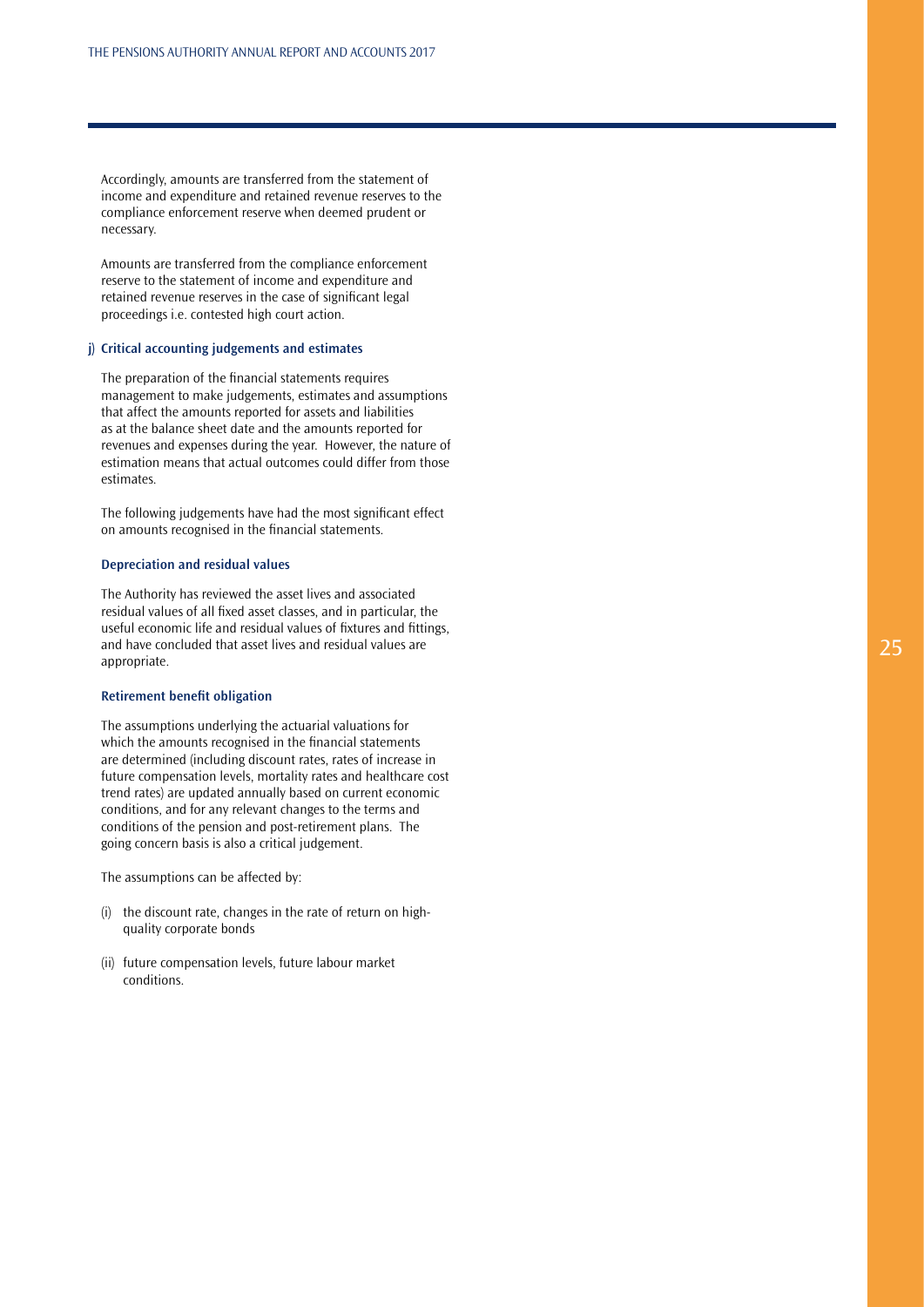## **2. Other income**

| Other income                    | 2017<br>€ | 2016<br>€ |
|---------------------------------|-----------|-----------|
| Interest income                 | 4,656     | 15,167    |
| Recoupment of prosecution costs | 2,515     | 5,656     |
| Miscellaneous income            | 6         |           |
|                                 | 7.177     | 20,823    |

## **3. Remuneration**

The average number of full-time equivalent employees during the year was 54 (2016, 49) and the Employment Control Framework (ECF) was 61.5 at the end of 2017 (2016, 51). The aggregate employee and related costs were as follows:

| <b>Remuneration</b>                                | 2017<br>€ | 2016<br>€ |
|----------------------------------------------------|-----------|-----------|
| <b>Salaries</b>                                    | 2,807,216 | 2,547,204 |
| Employer superannuation contributions <sup>5</sup> | 704,899   | 651,379   |
| <b>Employer PRSI contributions</b>                 | 262,732   | 225,695   |
| Superannuation benefits payable                    | 609,927   | 231,657   |
| Agency/temporary staff                             | 21,888    | 5,922     |
|                                                    | 4,406,662 | 3,661,857 |

## **Key management personnel**

Key management personnel in the Pensions Authority consist of the Pensions Regulator and the Head of Operations (Finance). The total value of short-term employee benefits for key management personnel is set out below:

|                       | 2017<br>€ | 2016<br>€ |
|-----------------------|-----------|-----------|
| Salaries <sup>6</sup> | 244,620   | 237,511   |

<sup>5</sup> Net of refunds of €10,233 for seconded employees and €3,230 for an employee who transferred out of the Authority in 2017.

<sup>6</sup> Figures are in line with grades as set out in Circular 28/2009. This does not include the value of retirement benefits earned in the period. The key management personnel are members of the Pensions Authority pension scheme and the Single Scheme and their entitlements in that regard do not extend beyond the terms of the model public service pension scheme.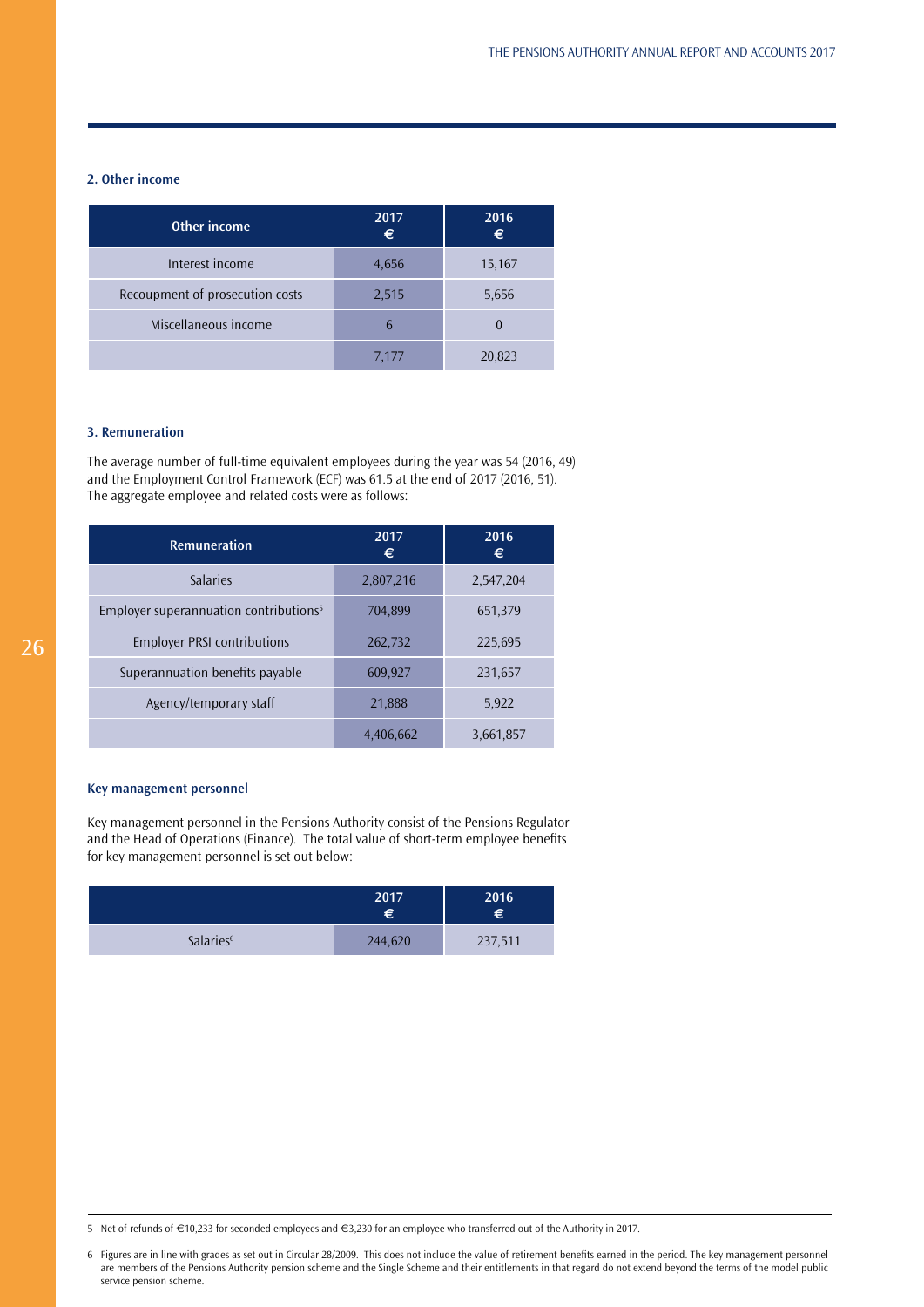## **Employee short-term benefits breakdown**

Employees' short-term benefits in excess of  $\in 60,000$  are categorised into the following bands:

| <b>Range of Total Employee Benefits</b> |               |                | <b>Number of Employees</b> |
|-----------------------------------------|---------------|----------------|----------------------------|
| From $\epsilon$                         | To $\epsilon$ | 2017           | 2016                       |
| 60,000                                  | 69,999        | 8              | 6                          |
| 70,000                                  | 79,999        | 6              | 3                          |
| 80,000                                  | 89,999        | $\overline{4}$ | $\overline{2}$             |
| 90,000                                  | 99,999        | 1              | $\overline{4}$             |
| 100,000                                 | 109,999       | 3              | 1                          |
| 110,000                                 | 119,999       | $\Omega$       | $\theta$                   |
| 120,000                                 | 129,999       | $\overline{0}$ | $\theta$                   |
| 130,000                                 | 139,999       | $\Omega$       | $\theta$                   |
| 140,000                                 | 149,999       |                |                            |

## **4. Pensions Regulator remuneration7**

| <b>Pensions Regulator remuneration</b> | 2017<br>€ | 2016<br>€ |
|----------------------------------------|-----------|-----------|
| Salary                                 | 146,123   | 143,535   |
| Employer superannuation contribution   | 36,531    | 35,884    |
|                                        | 182,654   | 179,419   |

The Pensions Regulator is a member of the Pension Authority's pension scheme and his pension entitlements do not exceed the standard entitlements provided in the model public sector defined benefit superannuation scheme. The value of retirement benefits earned in the period is not included above.

## **5. Authority members' fees**

| <b>Authority fees</b>                 |        |        |  |
|---------------------------------------|--------|--------|--|
| 2016<br>2017<br><b>Name</b><br>€<br>€ |        |        |  |
| David Begg - Chairman                 | 20,520 | 19.934 |  |

<sup>7</sup> Included as part of employee costs in note 3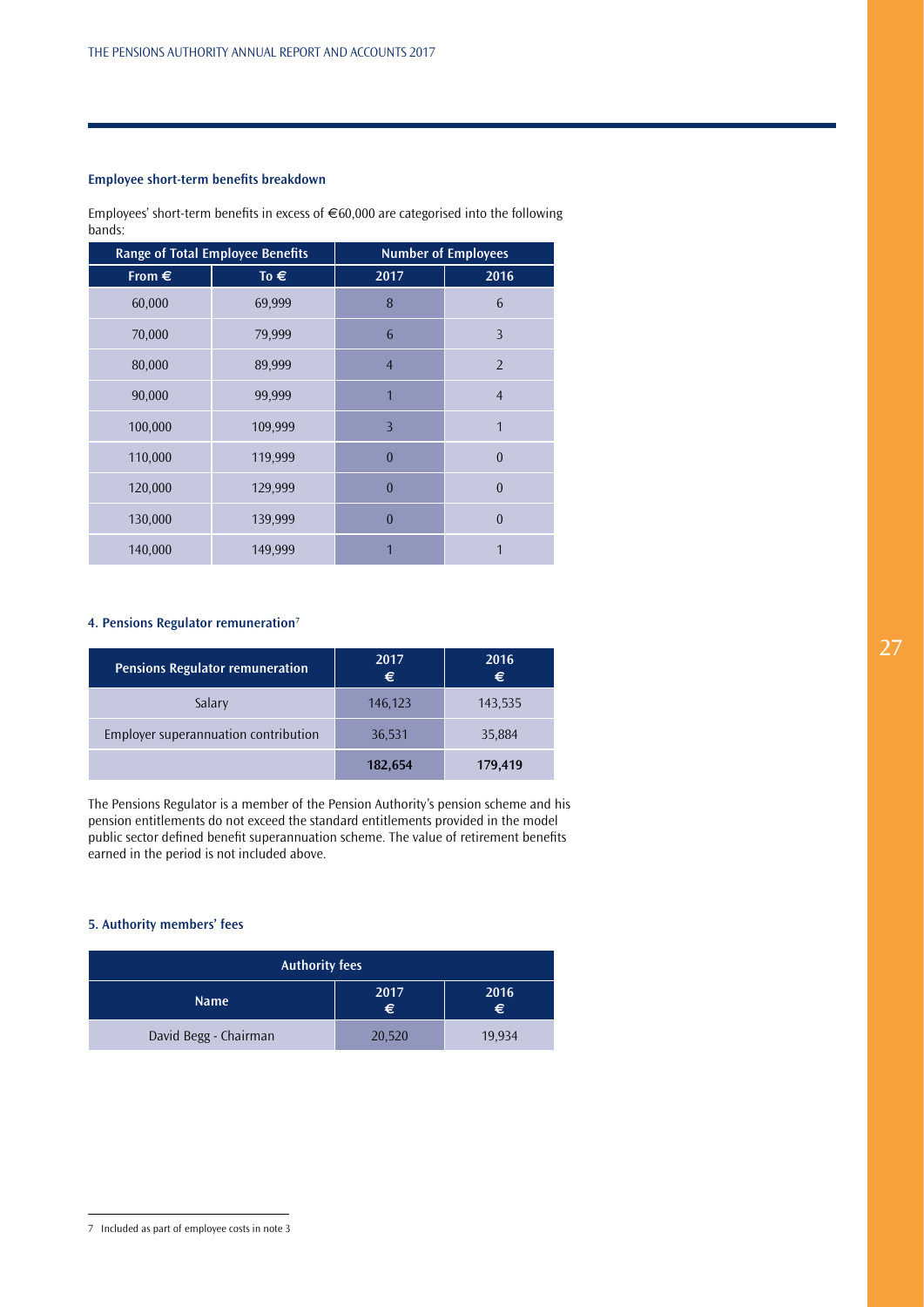## **6. Rent and office expenses**

| <b>Rent and office expenses</b> | 2017<br>€ | 2016<br>€ |
|---------------------------------|-----------|-----------|
| Rent                            | 558,400   | 426,002   |
| Service charge                  | 78,475    | 63,569    |
| Rates                           | 62,438    | 57,278    |
| Electricity                     | 33,270    | 24,247    |
| Cleaning                        | 30,101    | 24,515    |
| General maintenance             | 32,812    | 28,651    |
| Offsite storage                 | 2,234     | 2,232     |
|                                 | 797,730   | 626,494   |

The Authority occupies office premises on the first, second and fourth floor and basement at Verschoyle House, Lower Mount Street, Dublin 2, under a 25 year lease, which commenced on 16 July 2001. The Authority entered into an additional lease for the third floor of Verschoyle House from 21 October 2016 to 15 July 2026.

## **7. Training, education and staff-related expenses**

| Training, education and staff related<br>expenses | 2017<br>€ | 2016<br>€ |
|---------------------------------------------------|-----------|-----------|
| Training and education                            | 133,012   | 125,997   |
| Staff related expenses <sup>8</sup>               | 9,584     | 13,853    |
|                                                   | 142,596   | 139,850   |

## **8. Information, research and publicity**

| Information, research and publicity   | 2017<br>€ | 2016<br>€ |
|---------------------------------------|-----------|-----------|
| Advertising and engagement activities | 170,537   | 154,105   |
| Printing, publications and website    | 33,762    | 38,216    |
| Consumer market research              | 6,000     | 28,813    |
|                                       | 210,299   | 221,134   |

<sup>8</sup> Includes contributions to staff social committee and other activities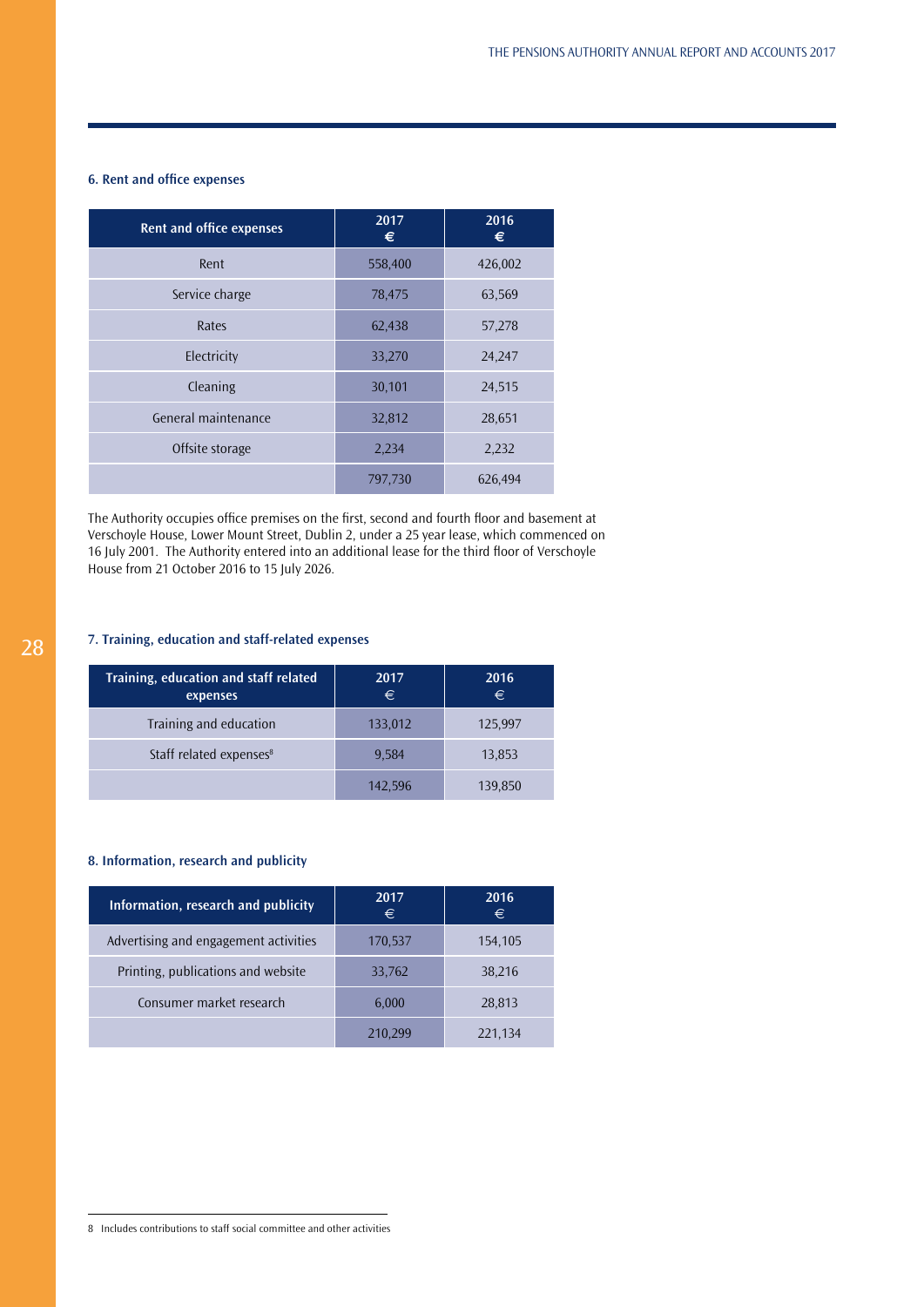## **9. Professional fees**

| <b>Professional fees</b>                | $20\overline{17}$<br>€ | 2016<br>€ |
|-----------------------------------------|------------------------|-----------|
| Legal advice                            | 128,005                | 172,088   |
| Investigation and compliance support    | 11,820                 | $\theta$  |
| Project development                     | 55,785                 | 156,535   |
| System enhancement consultancy          | 17,066                 | 79,322    |
| Research consultancy                    | 135,570                | 22,344    |
| Internal audit fees                     | 15,252                 | 14,883    |
| Statutory audit fees                    | 15,000                 | 15,000    |
| Recruitment consultancy and advertising | 33,046                 | 6,948     |
| <b>Public relations</b>                 | $\Omega$               | 2,103     |
| Other                                   | 13,633                 | 27,947    |
|                                         | 425,177                | 497,170   |

## **10. General administration**

| <b>General administration</b>                       | 2017<br>€ | 2016<br>€ |
|-----------------------------------------------------|-----------|-----------|
| Stationery and administration expenses <sup>9</sup> | 39,350    | 45,352    |
| Corporate subscriptions                             | 159,884   | 144,136   |
| Telephone and postage                               | 30,626    | 28,846    |
| Computer maintenance and consumables                | 297,952   | 206,924   |
| Travel and subsistence <sup>10</sup>                | 31,788    | 27,989    |
| Insurances                                          | 53,135    | 52,082    |
| <b>Bank charges</b>                                 | 8,789     | 3,494     |
|                                                     | 621,524   | 508,823   |

10 Included in travel and subsistence costs were:

b) Pensions Regulator expenses - €5,601 (includes €3,381 foreign travel) (2016 - €7,530)

Foreign travel related mainly to the Authority's participation in EU regulatory and supervisory policy activity, in particular attendance at meetings of the European Insurance and Occupational Pensions Authority (EIOPA).

<sup>9</sup> Includes Audit and Risk Committee member fees of €3,426

a) Foreign travel - €28,811 (includes €3,381 foreign travel for the Pension Regulator))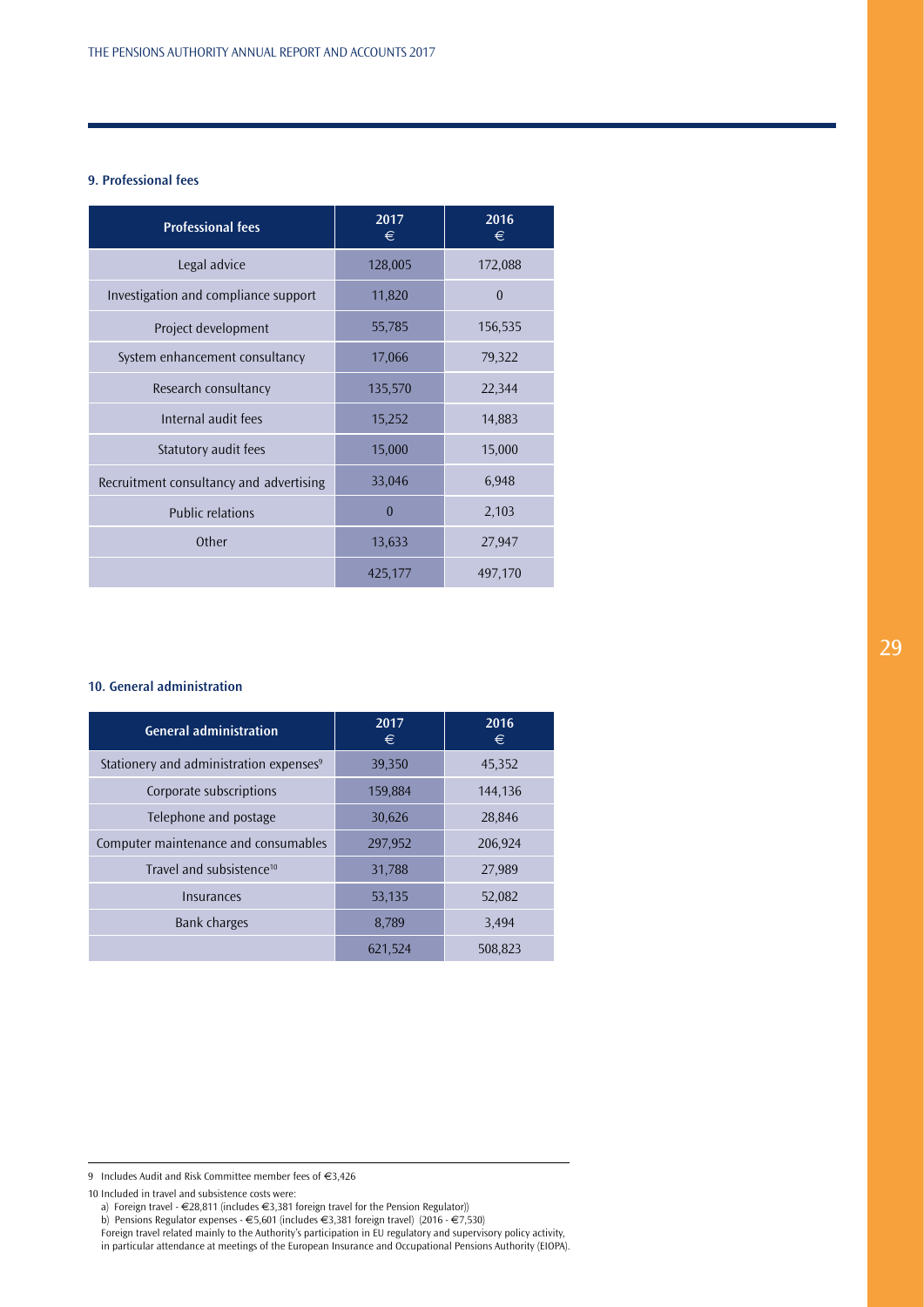## **11. Property plant and equipment**

|                                 | Leasehold<br><i>improvements</i><br>€ | Computer<br>equipment<br>€ | <b>Office</b><br>furniture<br>€ | <b>Office</b><br>equipment<br>€ | <b>Total</b><br>€ |
|---------------------------------|---------------------------------------|----------------------------|---------------------------------|---------------------------------|-------------------|
| <b>Cost or Valuation</b>        |                                       |                            |                                 |                                 |                   |
| At 1 January 2017               | 1,163,434                             | 1,440,638                  | 222,493                         | 62,672                          | 2,889,237         |
| Additions in year               | 98,130                                | 154,330                    | 27,152                          | 31,556                          | 311,168           |
| At 31 December 2017             | 1,261,564                             | 1,594,968                  | 249,645                         | 94,228                          | 3,200,405         |
| <b>Accumulated Depreciation</b> |                                       |                            |                                 |                                 |                   |
| At 1 January 2017               | 1,151,503                             | 1,148,298                  | 207,891                         | 59,986                          | 2,567,678         |
| Charge for year                 | 8,912                                 | 154,010                    | 6,831                           | 7,305                           | 177,058           |
| At 31 December 2017             | 1,160,415                             | 1,302,308                  | 214,722                         | 67,291                          | 2,744,736         |
| <b>Net Book Value</b>           |                                       |                            |                                 |                                 |                   |
| At 31 December 2016             | 11,931                                | 292,340                    | 14,602                          | 2,686                           | 321,559           |
| At 31 December 2017             | 101,149                               | 292,660                    | 34,923                          | 26,937                          | 455,669           |

## **12. Receivables**

| Amounts falling due within one year: | 2017<br>€ | 2016<br>€ |
|--------------------------------------|-----------|-----------|
| Fee income                           | 490,000   | 460,000   |
| Accrued interest receivable          | 2,599     | 9,964     |
| Prepayments                          | 44,336    | 84,374    |
| Debtors other                        | 83,658    | 99,418    |
|                                      | 620,593   | 653,756   |

## **13. Payables**

| Amounts falling due within one year:                               | 2017<br>€ | 2016<br>€ |
|--------------------------------------------------------------------|-----------|-----------|
| Creditor accruals                                                  | 267,719   | 212,519   |
| Capital accruals                                                   | 39,704    | 35,960    |
| Holiday pay accrual                                                | 55,547    | 43,705    |
| Tax creditor                                                       | 101,633   | 84,950    |
| Department of Employment Affairs and<br>Social Protection creditor | $\theta$  | 10,000    |
| Trade creditors                                                    | 6,849     | $\theta$  |
|                                                                    | 471,452   | 387,134   |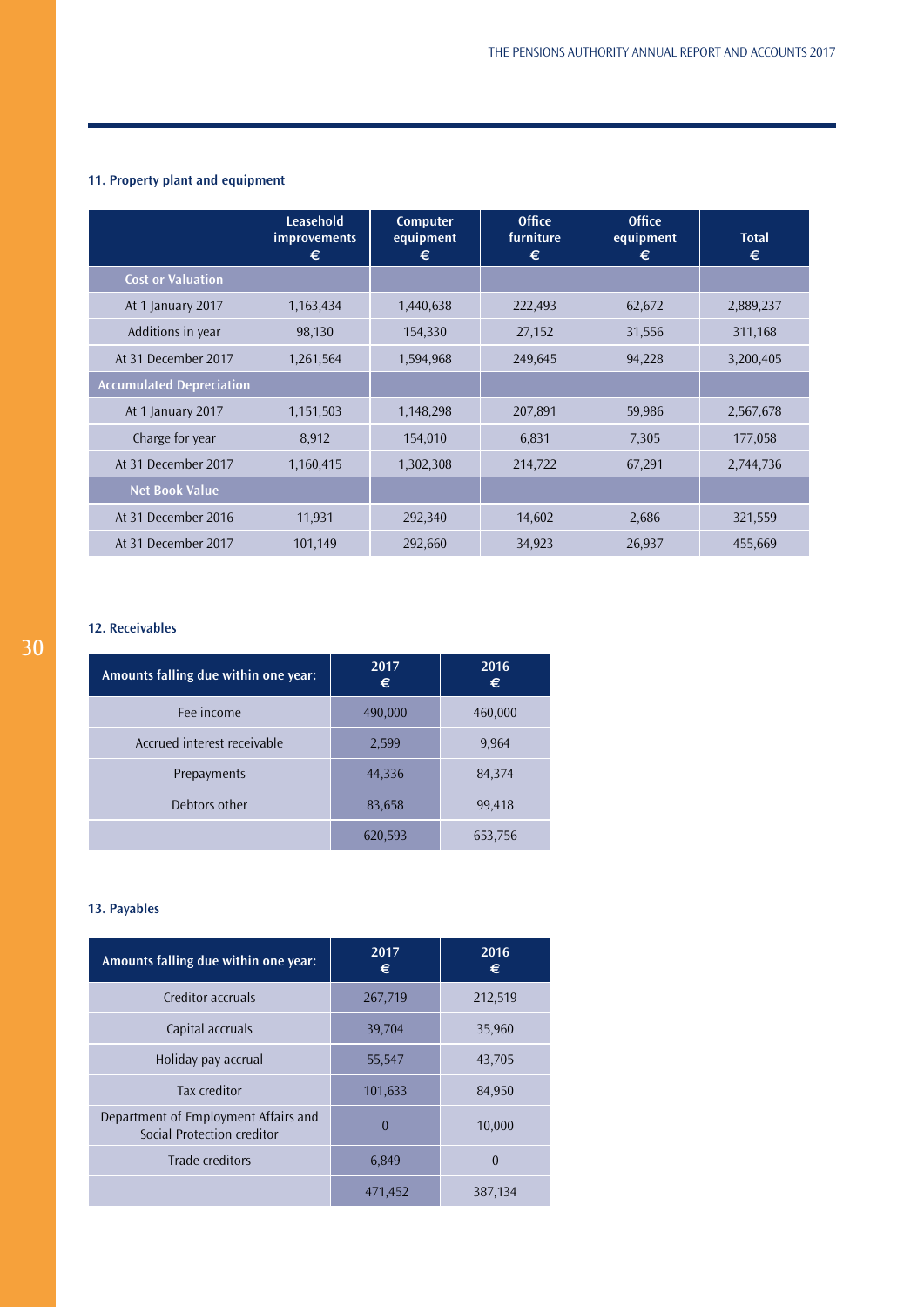## **14. Financial commitments**

## (i) **Capital commitments**

There were no capital commitments at 31 December 2017.

## (ii) **Operating leases**

The Authority had commitments payable under non-cancellable operating leases as follows:

|               | 2017<br>$\epsilon$ | 2016<br>€ |
|---------------|--------------------|-----------|
| Within 1 year | 558,400            | 558,400   |
| 2-5 years     | 2,233,600          | 2,233,600 |
| Over 5 years  | 1,975,877          | 2,534,277 |
|               | 4,767,877          | 5,326,277 |

Lease payments are recognised as an expense.

## **15. Revenue reserves**

|                                | 2017<br>€ | 2016<br>€ |
|--------------------------------|-----------|-----------|
| Compliance enforcement reserve |           |           |
| At beginning and end of year   | 1,500,000 | 1,500,000 |
| Revenue reserve                |           |           |
| At end of year                 | 7,317,160 | 7,057,875 |
|                                | 8,817,160 | 8,557,875 |

## **16. Reconciliation of surplus for the year to net cash inflow from operating activities**

|                                           | 2017<br>€ | 2016<br>€  |  |
|-------------------------------------------|-----------|------------|--|
| Surplus for year                          | 259,285   | 532,449    |  |
| <b>Non-operating items</b>                |           |            |  |
| Finance income                            | (4,656)   | (15, 167)  |  |
| Non-cash items                            |           |            |  |
| Depreciation                              | 177,058   | 121,412    |  |
| Decrease in receivables                   | 25,798    | (134, 961) |  |
| Increase in non-capital payables          | 80,574    | (25,980)   |  |
| Net cash inflow from operating activities | 538,059   | 477,751    |  |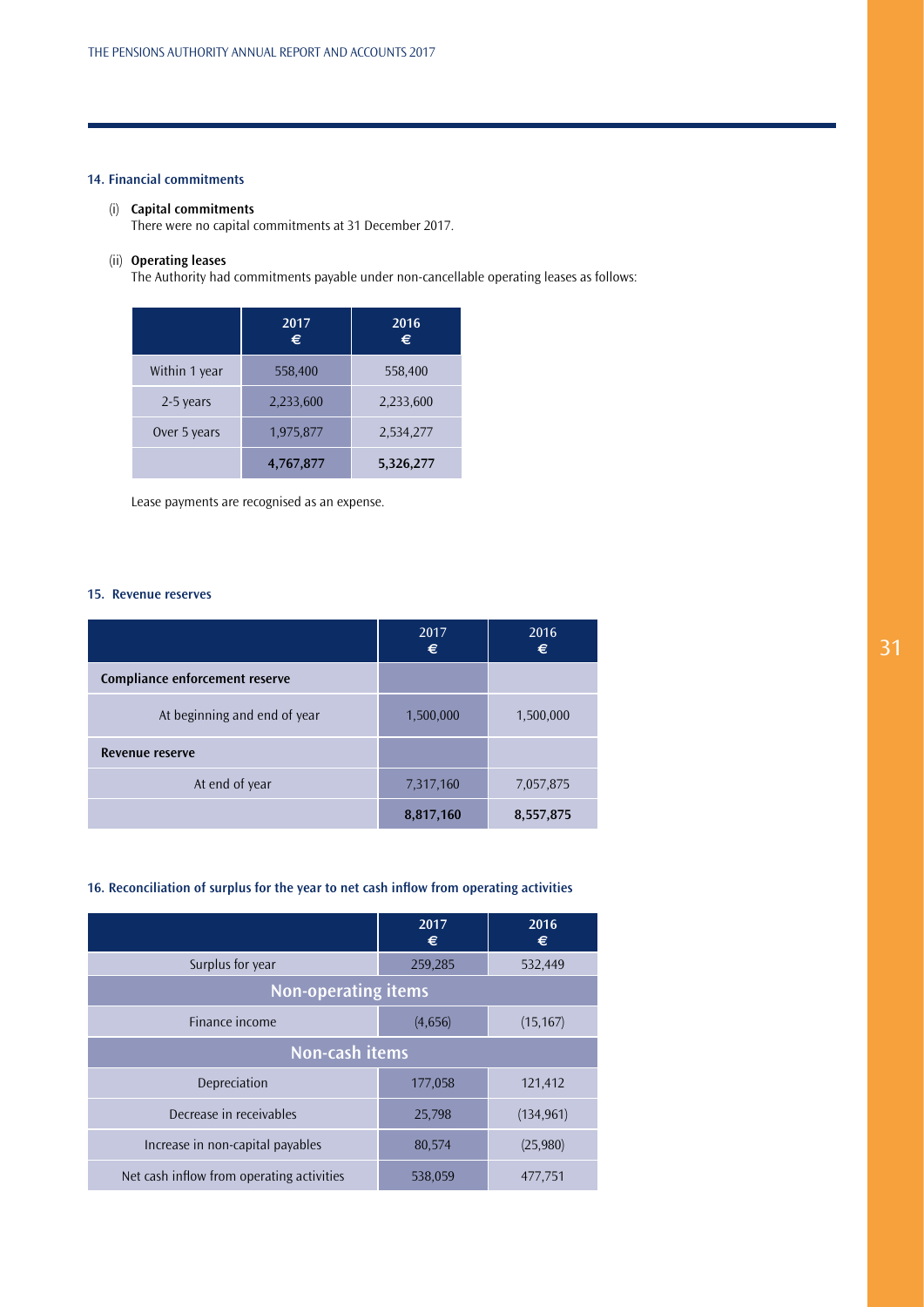## **17. Analysis of changes in net funds**

|                          | At 1 January 2017<br>€ | <b>Cash flow</b><br>€ | At 31 December 2017<br>€ |
|--------------------------|------------------------|-----------------------|--------------------------|
| Cash at bank and on hand | 442,388                | 1,230,978             | 1,673,366                |
| Short term deposits      | 7,527,306              | (988, 322)            | 6,538,984                |
|                          | 7.969.694              | 242.656               | 8,212,350                |

#### **18. Accounting treatment for retirement benefits**

The Authority operates the following defined benefit pension schemes in respect of its employees:

For employees appointed prior to 1 January 2013:

• Pensions Authority Superannuation Scheme, 1993 and the Spouses' and Children's Contributory Pension Scheme, 1993 (the scheme structure is based on the traditional Public Service model).

For employees appointed after 1 January 2013:

• Single Public Service Pension Scheme (the structure provides consumer price index-linked defined benefit pensions based on career-average pay).

The schemes are unfunded statutory schemes with pension benefits payable under the schemes funded by the Exchequer.

In addition, the Authority's arrangements have a number of specific characteristics:

- the Authority makes an agreed contribution to the Department of Employment Affairs and Social Protection (for the Model scheme) and to the Department of Public Expenditure and Reform (for the Single scheme);
- the contribution for both schemes comprises an employee element along with an employer element. The employer contribution amounts to 25% of gross pay for employees paying PRSI at the A rate and 30% of gross pay for employees paying PRSI at the D rate and is paid by the Authority;
- there is an explicit commitment from the Department of Employment Affairs and Social Protection, with the agreement of the Department of Public Expenditure and Reform, that the Exchequer will meet the cost of benefits as they fall due.

### **Actuarial valuation**

The Authority commissioned an actuarial valuation of retirement benefit liabilities under FRS102 at the statement of financial position date and the cost of benefits (service costs) accrued during the year.

This valuation, which was based on the Project Unit method, is premised on the following key financial assumptions (with comparatives for 2016):

|                                  | 31 December 2017 | <b>31 December 2016</b> |
|----------------------------------|------------------|-------------------------|
| Discount rate <sup>11</sup>      | $2.00\%$ p.a.    | $1.90\%$ p.a.           |
| Inflation rate                   | $1.75\%$ p.a.    | $1.75\%$ p.a.           |
| Increases to pensions in payment | 2.75% p.a.       | $2.75%$ p.a.            |
| Pensionable salary increases     | 2.75% p.a.       | $2.75%$ p.a.            |

11 The discount rate is prescribed under FRS102 and is based on the yield on high quality corporate bonds at the valuation date.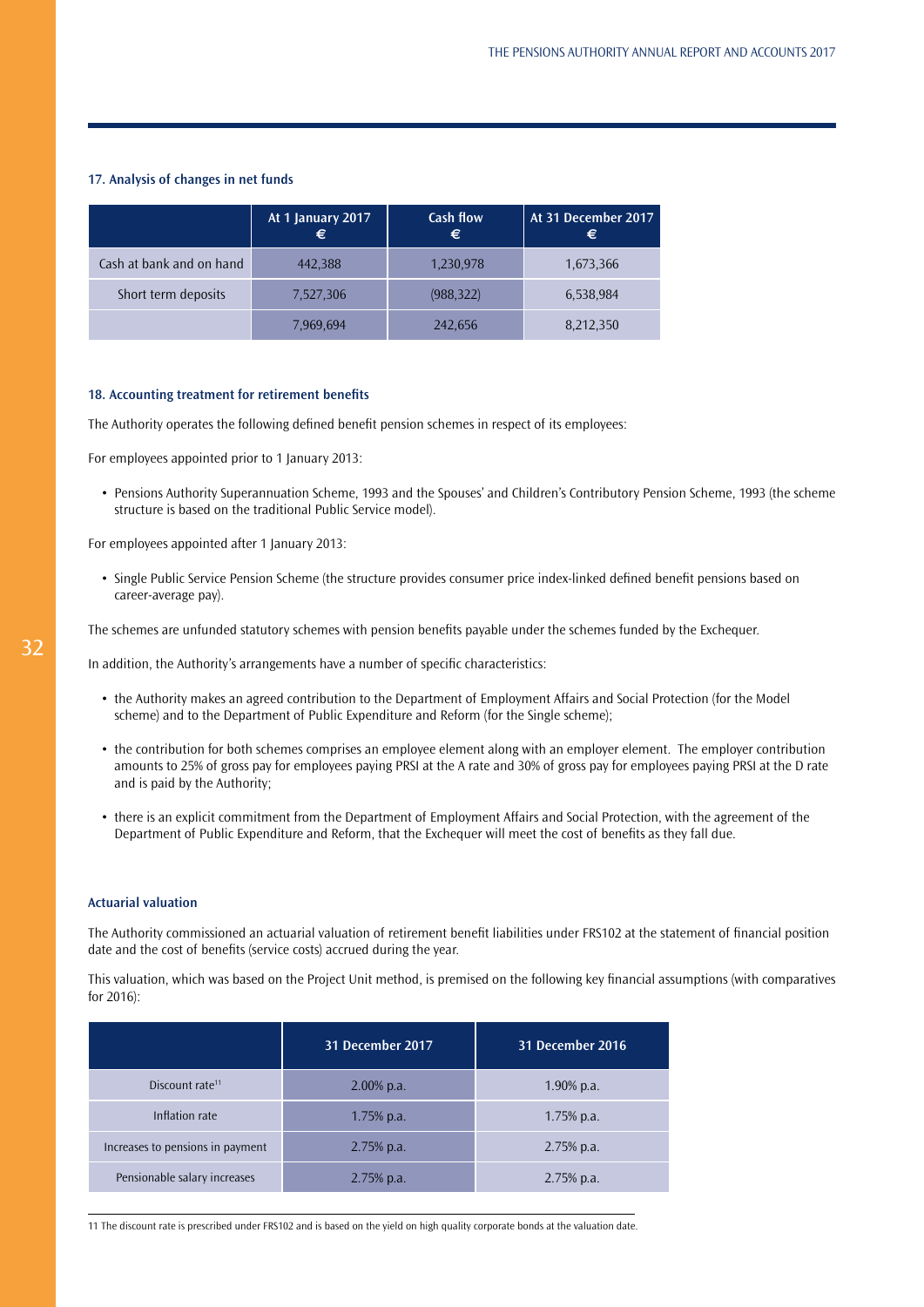|                            | 31 December 2017                                                                                                                     |        |      | <b>31 December 2016</b>                                                                                                              |
|----------------------------|--------------------------------------------------------------------------------------------------------------------------------------|--------|------|--------------------------------------------------------------------------------------------------------------------------------------|
| Mortality: pre retirement  | <b>None</b>                                                                                                                          |        |      | None                                                                                                                                 |
| Mortality: post retirement | 58% (male) of ILT15 62% (female)<br>of ILT15 with allowance for future<br>mortality improvements                                     |        |      | 58% (male) of ILT15 62% (female)<br>of ILT15 with allowance for future<br>mortality improvements                                     |
| Life expectancy at age 65: | Male                                                                                                                                 | Female | Male | Female                                                                                                                               |
| FRS date:                  | 21.4                                                                                                                                 | 23.9   | 21.3 | 23.8                                                                                                                                 |
| FRS date $+$ 20 years:     | 24.1                                                                                                                                 | 26.5   | 24   | 26.4                                                                                                                                 |
| Retirement                 | 70% of those with the option are<br>assumed to retire at 60 with all<br>other members assumed to retire at<br>normal retirement age. |        |      | 70% of those with the option are<br>assumed to retire at 60 with all<br>other members assumed to retire at<br>normal retirement age. |
| Age gap                    | Spouses are assumed to be 3 years<br>younger than male members and 3<br>years older than female members.                             |        |      | Spouses are assumed to be 3 years<br>younger than male members and 3<br>years older than female members.                             |

The key demographic assumptions used to calculate the retirement benefit liabilities under FRS102 at the beginning and the end of the period were as follows:

## **Analysis of total pension costs charged to expenditure**

|                                                                                             | 2017<br>€   | 2016<br>€      |
|---------------------------------------------------------------------------------------------|-------------|----------------|
| Total employer contribution                                                                 | 718,000     | 651,000        |
| Current service cost <sup>12</sup>                                                          | 891,000     | 690,000        |
| Interest cost                                                                               | 389,000     | 428,000        |
| Past service cost                                                                           | $\theta$    | $\overline{0}$ |
| Adjustment to deferred exchequer<br>pension funding                                         | (1,280,000) | (1, 118, 000)  |
| Total charged to the statement of<br>income and expenditure and<br>retained revenue reserve | 718,000     | 651,000        |

12 The current service cost included employee contributions totalling €131,000 in 2017 and €119,000 in 2016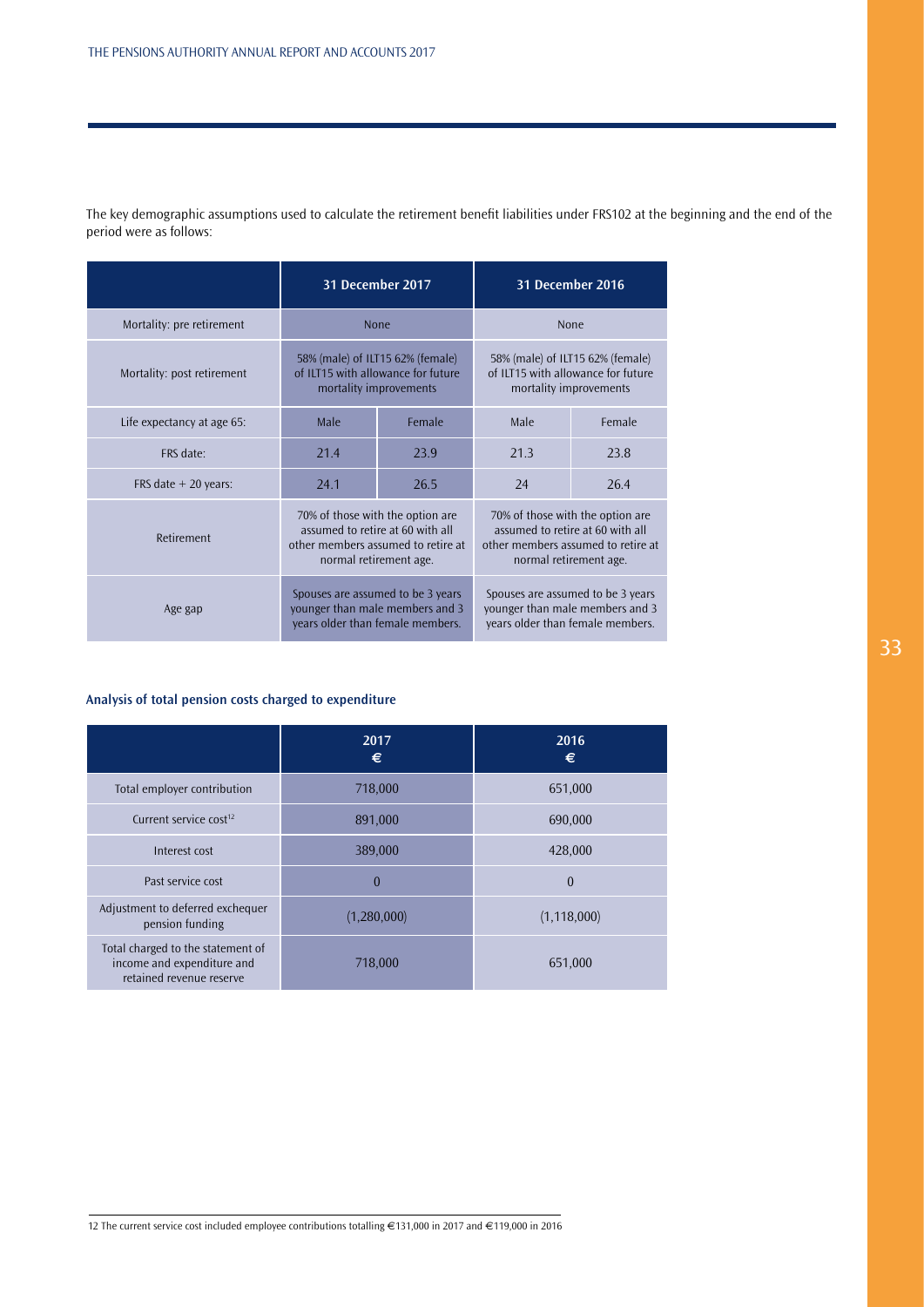## **Movement in net pension liability**

|                                                    | 2017<br>€  | 2016<br>€  |
|----------------------------------------------------|------------|------------|
| Net pension liability at 1 January                 | 20,468,000 | 16,582,000 |
| Current service cost                               | 891,000    | 690,000    |
| Interest cost                                      | 389,000    | 428,000    |
| Past service cost                                  | $\theta$   | $\theta$   |
| Experience (gains)/losses on<br>scheme liabilities | 1,437,000  | (357,000)  |
| Change in assumptions                              | (492,000)  | 3,357,000  |
| Benefits paid during the year <sup>13</sup>        | (613,000)  | (232,000)  |
| Net pension liability at 31 December               | 22,080,000 | 20,468,000 |

## **Pension related surplus adjustments**

|                                                                                           | 2017<br>€ | 2016<br>€   |
|-------------------------------------------------------------------------------------------|-----------|-------------|
| Experience gains on retirement<br>benefit obligation                                      | 1,437,000 | (357,000)   |
| Change in assumptions underlying<br>the present value of retirement<br>benefit obligation | (492,000) | 3,357,000   |
| Adjustment to deferred retirement<br>benefits funding                                     | (945,000) | (3,000,000) |

## **Superannuation deductions and contributions**

The total superannuation deductions and contributions remitted to the Department of Employment Affairs and Social Protection and Department of Public Expenditure and Reform were as follows:

|                                         | 2017<br>€ | 2016<br>€ |
|-----------------------------------------|-----------|-----------|
| <b>Employer ordinary contributions</b>  | 718,363   | 651,379   |
| Employee ordinary contributions         | 130,839   | 118,882   |
| Pension related deduction <sup>14</sup> | 120,476   | 125,556   |
|                                         | 969,678   | 895,816   |

13 This amount includes a refund of €3,230 for employee who transferred out of the Authority in 2017.

14 The Pension Related Deduction is not technically a pension contribution so has been excluded from the disclosures below.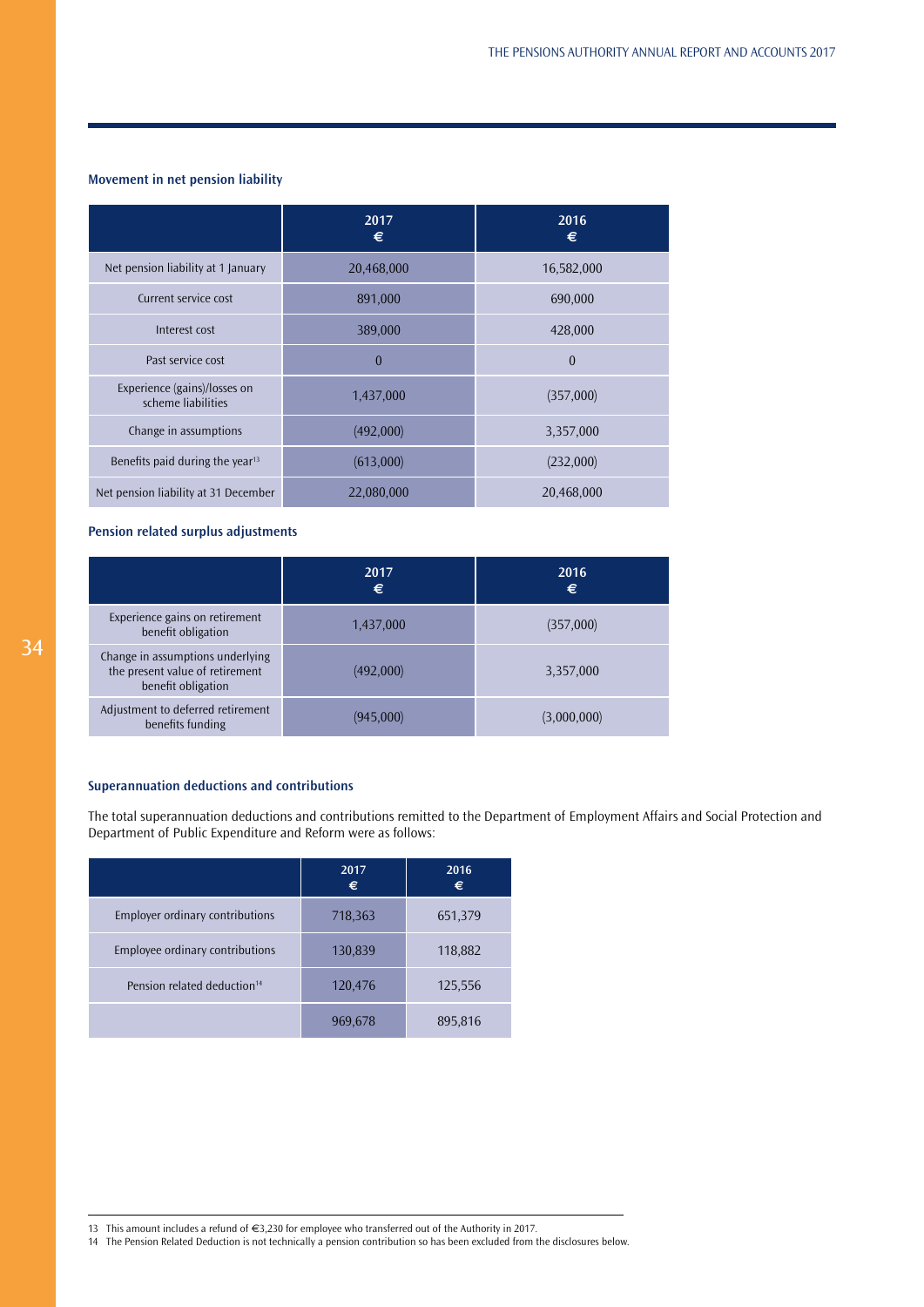## <span id="page-35-0"></span>**Breakdown of remittance of pension deductions**

Employees in the Pension Authority are members of the following schemes:

- Pre 1995 scheme
- Post 1995 scheme
- Single scheme

Pension contributions for the pre 1995 and post 1995 scheme are remitted to the Department of Social Protection and Employment Affairs (DEASP). Pension contributions for the single scheme are remitted to Department of Public Expenditure and Reform (DPER). The table below provides a breakdown of the remittance.

|                                        | 2017<br>€ | 2016<br>€ |
|----------------------------------------|-----------|-----------|
| <b>DEASP:</b>                          |           |           |
| <b>Employer ordinary contributions</b> | 505,625   | 495,413   |
| Employee ordinary contributions        | 95,717    | 97,039    |
| Pension related deduction              | 120,476   | 125,556   |
| <b>DPER:</b>                           |           |           |
| <b>Employer ordinary contributions</b> | 212,738   | 137,323   |
| <b>Employee ordinary contributions</b> | 35,122    | 21,842    |
| Other <sup>15</sup>                    | $\Omega$  | 18,643    |
|                                        | 969,678   | 895,816   |

### **19. Disclosure of transactions**

In accordance with the Code of Practice for the Governance of State Bodies, the Authority has in place a Code of Business Conduct for Authority members. The Code of Business Conduct includes guidance in relation to the disclosure of interests by Authority members and these procedures have been adhered to by the Authority during the year covered by these financial statements. During 2017, there were no financial transactions with Authority members other than the payment of Authority fees detailed in Note 5. There were no occasions whereby Authority members disclosed a financial interest during 2017.

### **20. Taxation**

The Authority is exempt from Corporation Tax under Section 220 of the Taxes Consolidation Act 1997.

## **21. Approval of financial statements**

The financial statements were approved by Authority members on 29 June 2018.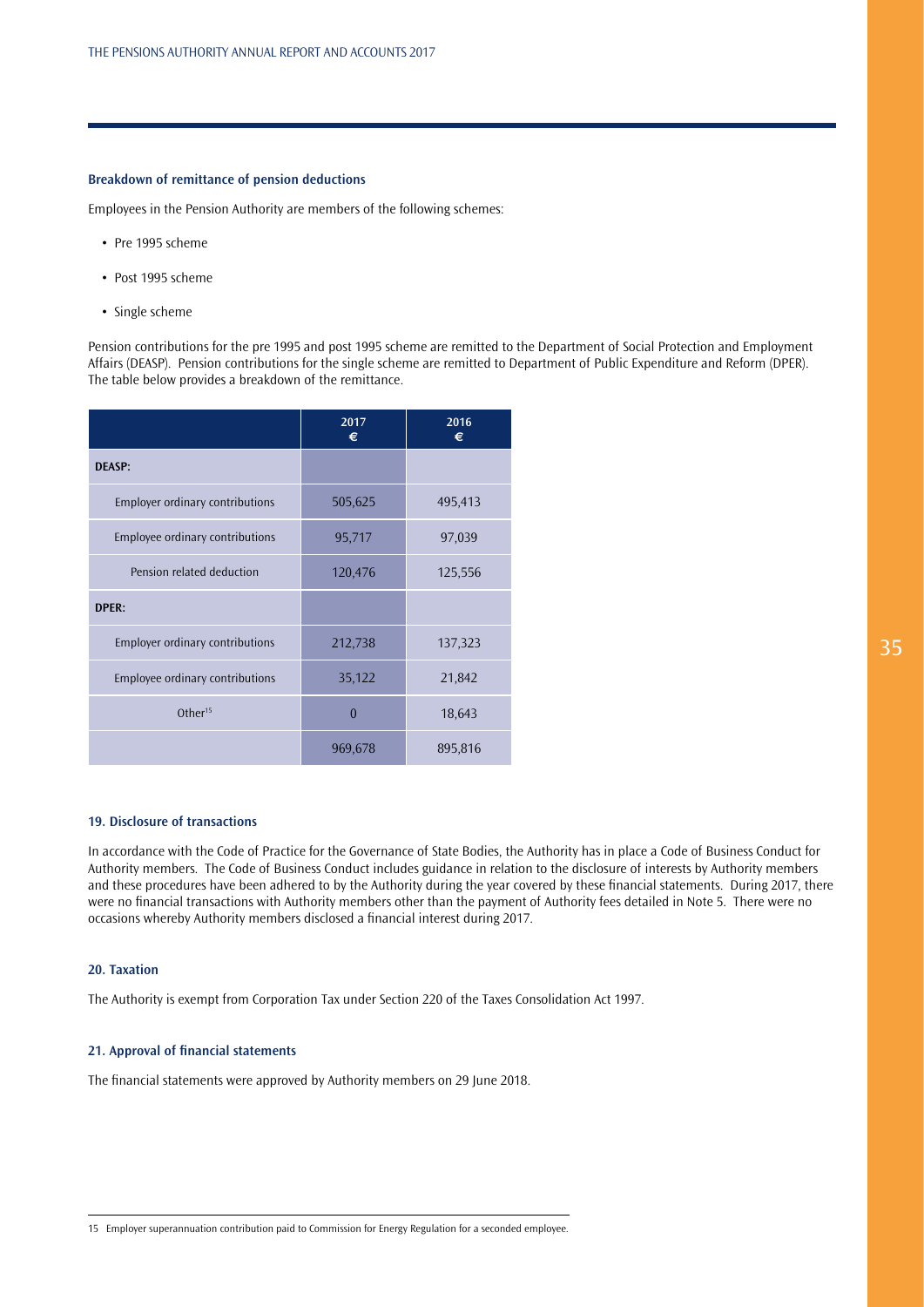# APPENDIX I

## **The Pensions Authority prosecution convictions in 2017**

| No.            | Case name                                              | <b>Relevant</b><br>section of the<br><b>Pensions Act</b> | <b>Penalty</b>                  |
|----------------|--------------------------------------------------------|----------------------------------------------------------|---------------------------------|
| $\mathbf{1}$   | Southlodge Inns Ltd                                    | 5121(3)                                                  | Convicted and fined $\in$ 2,000 |
| $\overline{2}$ | Southlodge Inns Ltd                                    | S121(4)                                                  | Convicted                       |
| 3              | <b>TMS Barrier Services Ltd</b>                        | <b>S18</b>                                               | Convicted                       |
| $\overline{4}$ | <b>TMS Barrier Services Ltd</b>                        | S58A(1)                                                  | Convicted and fined €1,000      |
| 5              | <b>TMS Barrier Services Ltd</b>                        | S58A(2)                                                  | Convicted                       |
| 6              | James Irwin Construction Ltd                           | S58A(1)                                                  | Convicted and fined €1,500      |
|                | O'Grady Crane Hire Ltd                                 | S58A(1)                                                  | Convicted and fined €100        |
| $\overline{7}$ | Liam O'Grady, director of O'Grady Crane Hire Ltd       | S58A(1)                                                  | Convicted and fined $\in$ 100   |
|                | Thomas O'Grady, director of O'Grady Crane Hire Ltd     | S58A(1)                                                  | Convicted and fined $\in$ 100   |
| 8              | Laurelcroft Ltd                                        | S58A(1)                                                  | Convicted and fined €1,000      |
| 9              | Laurelcroft Ltd                                        | <b>S18</b>                                               | Convicted and fined €500        |
| 10             | Bio-Logix Environmental Ltd                            | S58A(1)                                                  | Convicted and fined €1,500      |
|                | Seamus Phelan, director of Bio-Logix Environmental Ltd | S58A(1)                                                  | Convicted and fined €750        |
|                | Bio-logix Environmental Ltd                            | S58A(2)                                                  | Convicted                       |
| 11             | Seamus Phelan, director of Bio-Logix Environmental Ltd | S58A(2)                                                  | Convicted                       |

**Note:** Where a conviction is recorded the person or company has been found guilty of a criminal offence.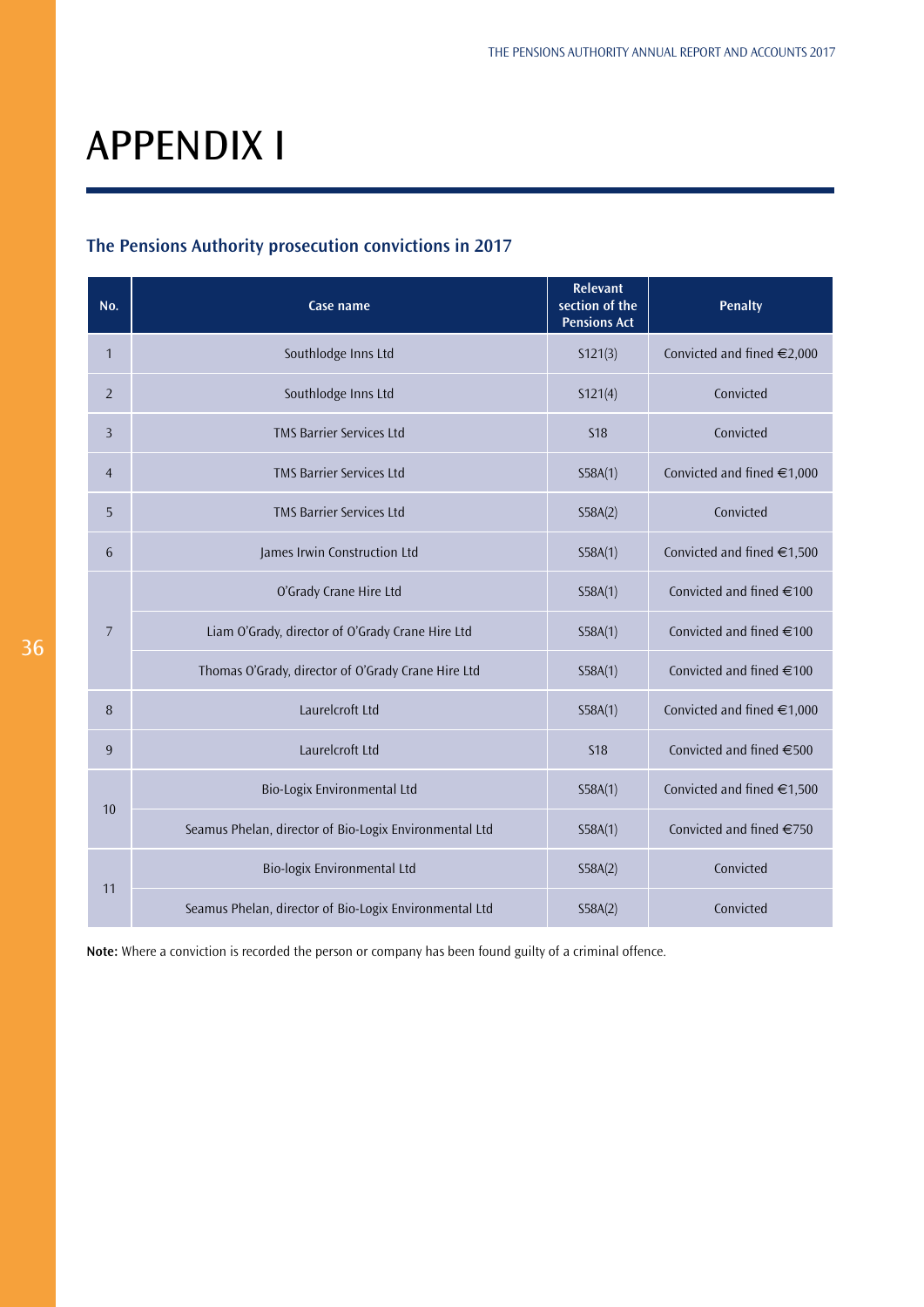# APPENDIX II

## **Membership of occupational pension schemes and Personal Retirement Savings Accounts\***

| Defined benefit schemes with active members as at 31 December 2017 |                                                            |                |                                               |                                 |
|--------------------------------------------------------------------|------------------------------------------------------------|----------------|-----------------------------------------------|---------------------------------|
|                                                                    | <b>Defined Benefit</b>                                     |                |                                               |                                 |
|                                                                    | <b>Subject to the Funding</b><br><b>Standard</b>           |                | Not Subject to the<br><b>Funding Standard</b> |                                 |
|                                                                    | <b>Active</b><br>No of<br><b>Members</b><br><b>Schemes</b> |                | No of<br><b>Schemes</b>                       | <b>Active</b><br><b>Members</b> |
| Frozen                                                             | 194                                                        | $\overline{0}$ | $\boldsymbol{0}$                              | $\mathbf{0}$                    |
| In wind-up                                                         | 41                                                         | $\overline{0}$ | $\overline{0}$                                | $\overline{0}$                  |
|                                                                    |                                                            |                |                                               |                                 |
| Non Group                                                          | $\boldsymbol{0}$                                           | $\theta$       | $\mathbf{1}$                                  | $\mathbf{1}$                    |
| 1 to 50                                                            | 246                                                        | 3,221          | 40                                            | 935                             |
| 51 to 99                                                           | 45                                                         | 3,261          | $\overline{7}$                                | 447                             |
| 100 to 500                                                         | 79                                                         | 19,872         | 22                                            | 4,777                           |
| 501 to 1000                                                        | 15                                                         | 9,334          | 8                                             | 6,272                           |
| $1001+$                                                            | 20                                                         | 69,726         | 20                                            | 339,374                         |
| 2017 Total                                                         | 640                                                        | 105,414        | 98                                            | 351,806                         |
|                                                                    |                                                            |                |                                               |                                 |
| 2016 Total                                                         | 677                                                        | 111,535        | 101                                           | 360,073                         |
| <b>Change since 2016</b>                                           | $-37$                                                      | $-6,121$       | $-3$                                          | $-8,267$                        |

**Table 1: Defined benefit schemes with active members as at 31 December 2017**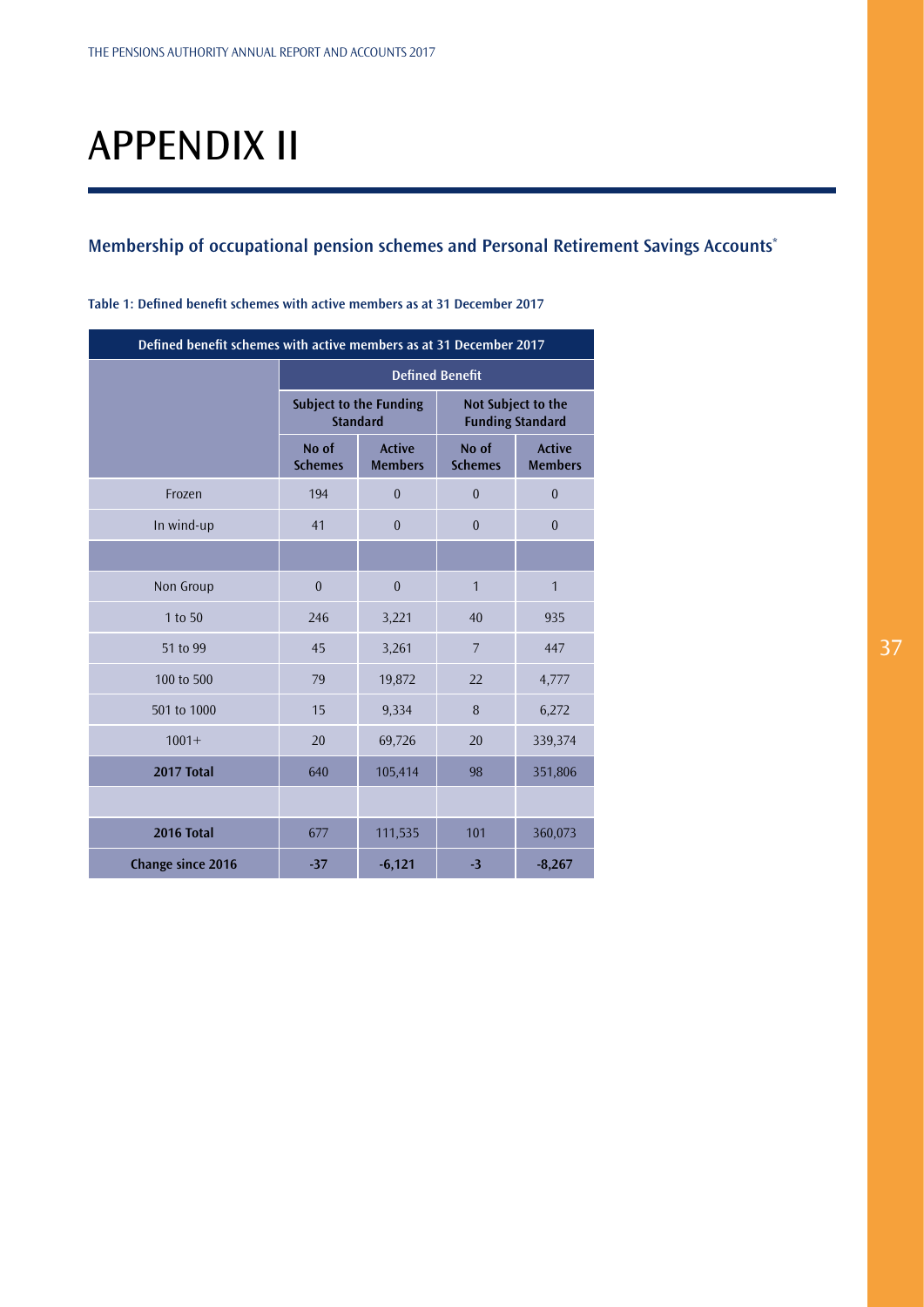|                   | No of<br><b>Schemes</b> | <b>Active</b><br><b>Members</b> |
|-------------------|-------------------------|---------------------------------|
| Non-Group         | 61,298                  | 61,298                          |
| $1 - 10$          | 6,796                   | 18,605                          |
| $11 - 20$         | 938                     | 13,797                          |
| $21 - 30$         | 450                     | 11,245                          |
| $31 - 40$         | 282                     | 9,999                           |
| $41 - 50$         | 167                     | 7,536                           |
| 51-99             | 365                     | 25,018                          |
| 100-500           | 321                     | 66,183                          |
| 501-1000          | 46                      | 31,543                          |
| $1001 +$          | 37                      | 84,073                          |
| 2017 Total        | 70,700                  | 329,297                         |
|                   |                         |                                 |
| 2016 Total        | 67,703                  | 299,782                         |
| Change since 2016 | 2,997                   | 29,515                          |

## <span id="page-38-0"></span>**Table 2: Defined contribution schemes with active members as at 31 December 2017**

\* Scheme membership data is based on the scheme registration data provided to the Authority by regulated entities.

## **PRSA data**

The number of PRSA contracts increased by 13,945 to 264,664 with assets under management of  $\in$  6.3 billion. The contracts consisted of:

- 195,367 Standard PRSA contracts
- 69,297 Non-Standard PRSA contracts.